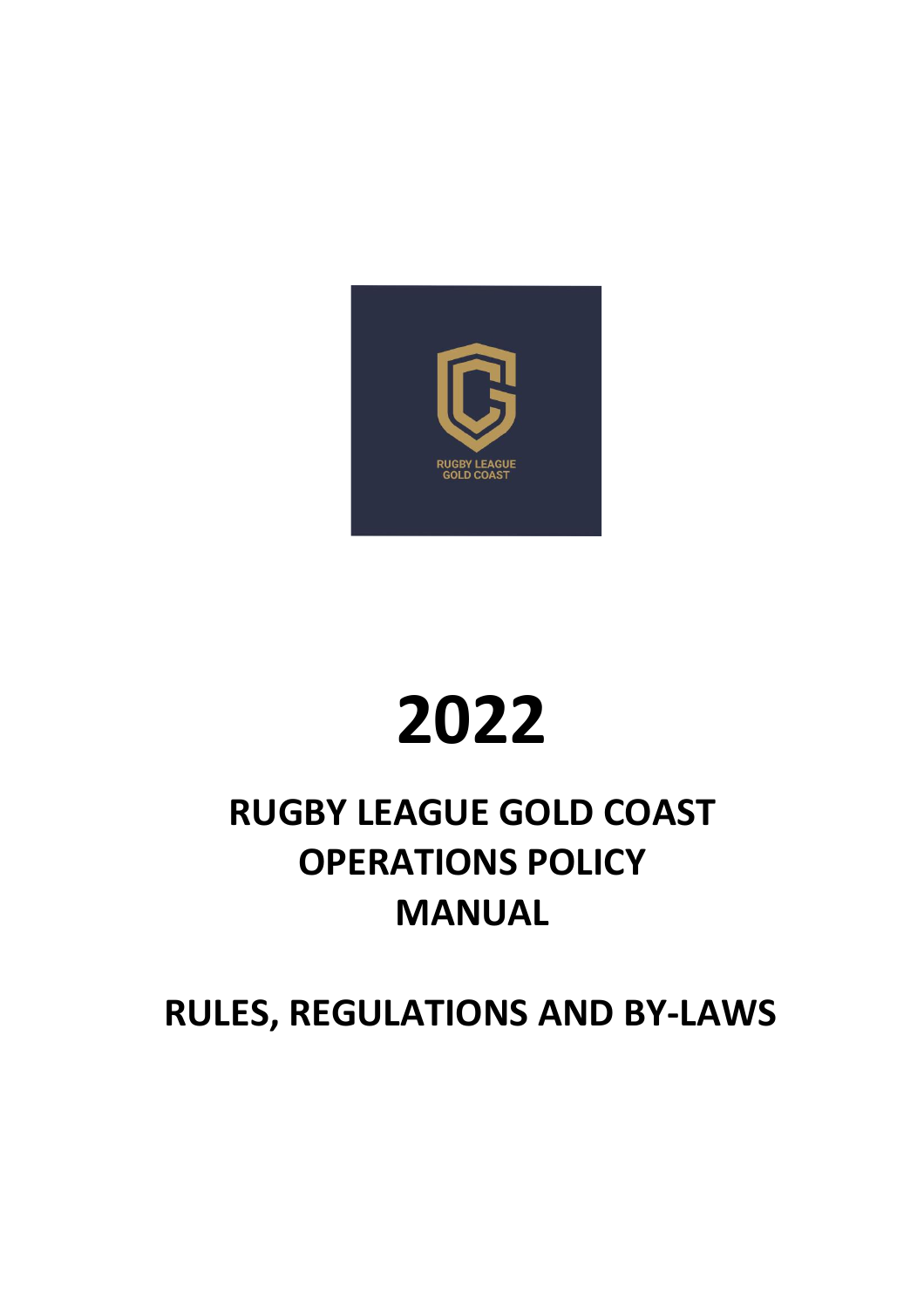| Contents              |    |
|-----------------------|----|
|                       |    |
|                       |    |
|                       |    |
|                       |    |
|                       |    |
|                       |    |
|                       |    |
|                       |    |
|                       |    |
|                       |    |
|                       |    |
|                       |    |
|                       |    |
|                       |    |
|                       |    |
|                       |    |
|                       |    |
|                       |    |
|                       |    |
|                       |    |
|                       |    |
|                       |    |
| 7.1.4 Disputed Scores | 13 |
|                       |    |
|                       |    |
|                       |    |
|                       |    |
|                       |    |
|                       |    |
|                       |    |
|                       |    |
|                       |    |
|                       |    |
|                       |    |
|                       |    |
|                       |    |
|                       |    |
|                       |    |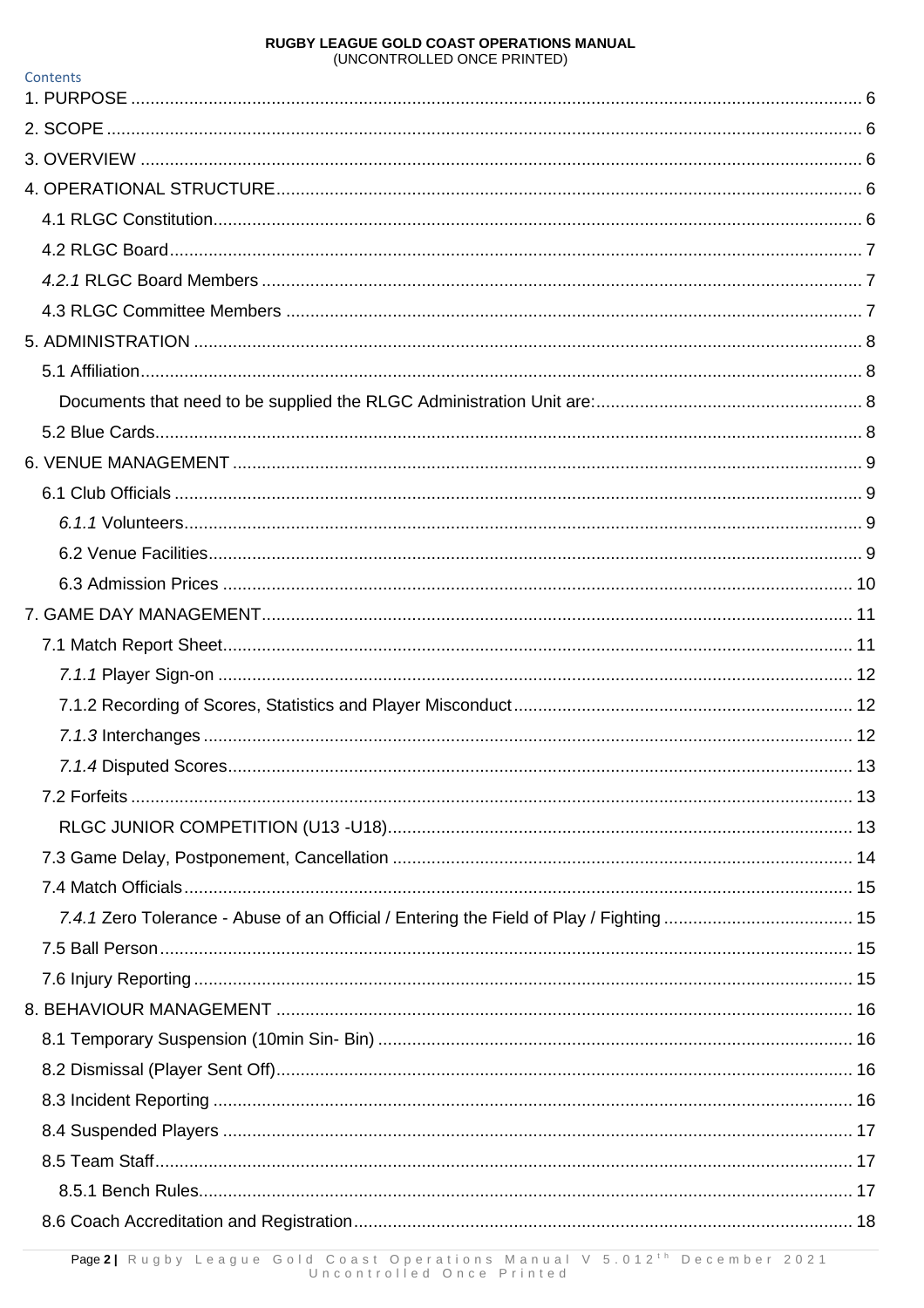| (UNCONTROLLED ONCE PRINTED) |  |
|-----------------------------|--|
|                             |  |
|                             |  |
|                             |  |
|                             |  |
|                             |  |
|                             |  |
|                             |  |
|                             |  |
|                             |  |
|                             |  |
|                             |  |
|                             |  |
|                             |  |
|                             |  |
|                             |  |
|                             |  |
|                             |  |
|                             |  |
|                             |  |
|                             |  |
|                             |  |
|                             |  |
|                             |  |
|                             |  |
|                             |  |
|                             |  |
|                             |  |
|                             |  |
|                             |  |
|                             |  |
|                             |  |
|                             |  |
|                             |  |
|                             |  |
|                             |  |
|                             |  |
|                             |  |
|                             |  |
|                             |  |
|                             |  |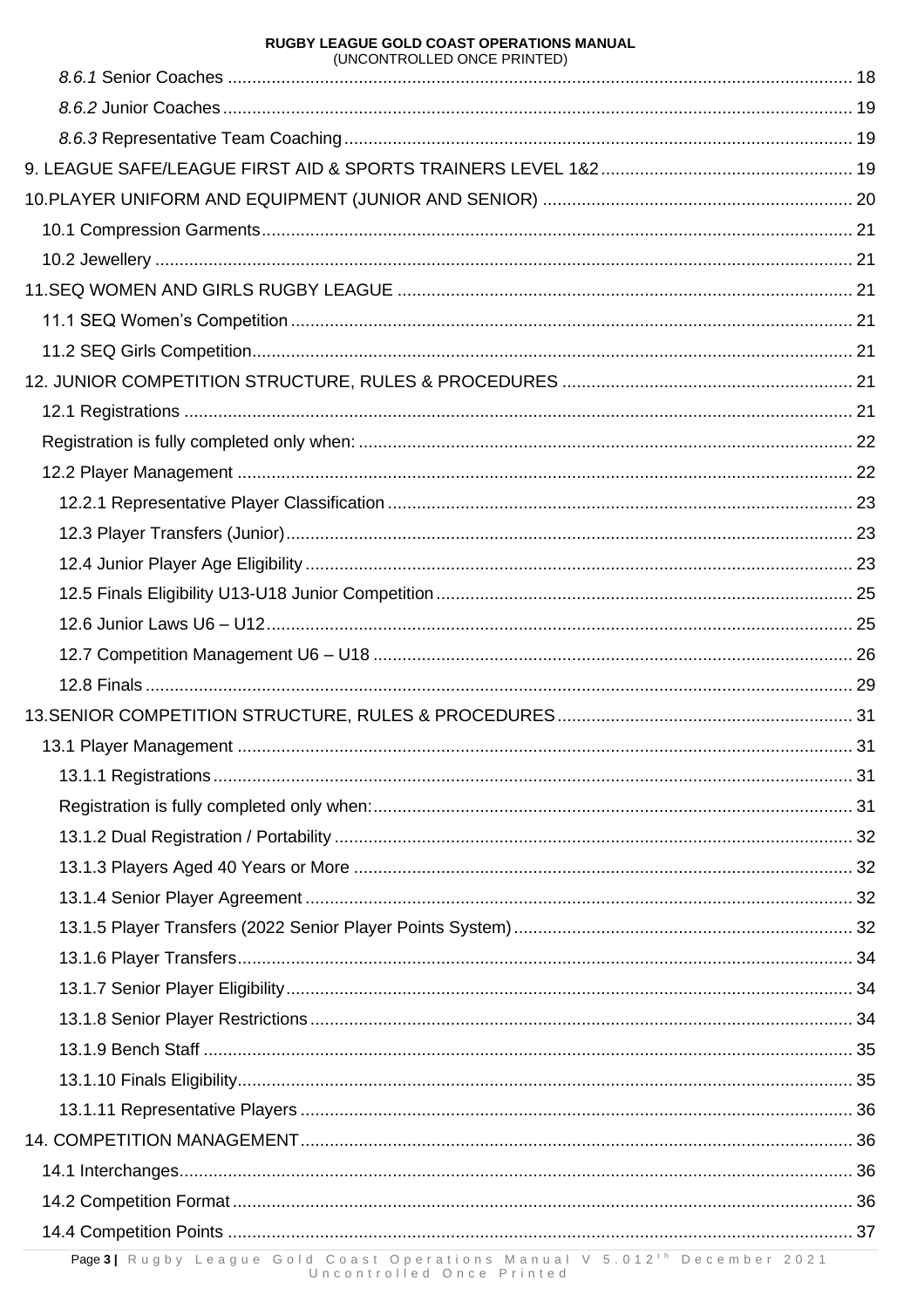| (UNUUNTRULLED UNUE PRINTED) |  |
|-----------------------------|--|
|                             |  |
|                             |  |
|                             |  |
|                             |  |
|                             |  |
|                             |  |
|                             |  |
|                             |  |
|                             |  |
|                             |  |
|                             |  |
|                             |  |
|                             |  |
|                             |  |
|                             |  |
|                             |  |
|                             |  |
|                             |  |
|                             |  |
|                             |  |
|                             |  |
|                             |  |
|                             |  |
|                             |  |
|                             |  |
|                             |  |
|                             |  |
|                             |  |
|                             |  |
|                             |  |
|                             |  |
|                             |  |
|                             |  |
|                             |  |
|                             |  |
|                             |  |
|                             |  |
|                             |  |
|                             |  |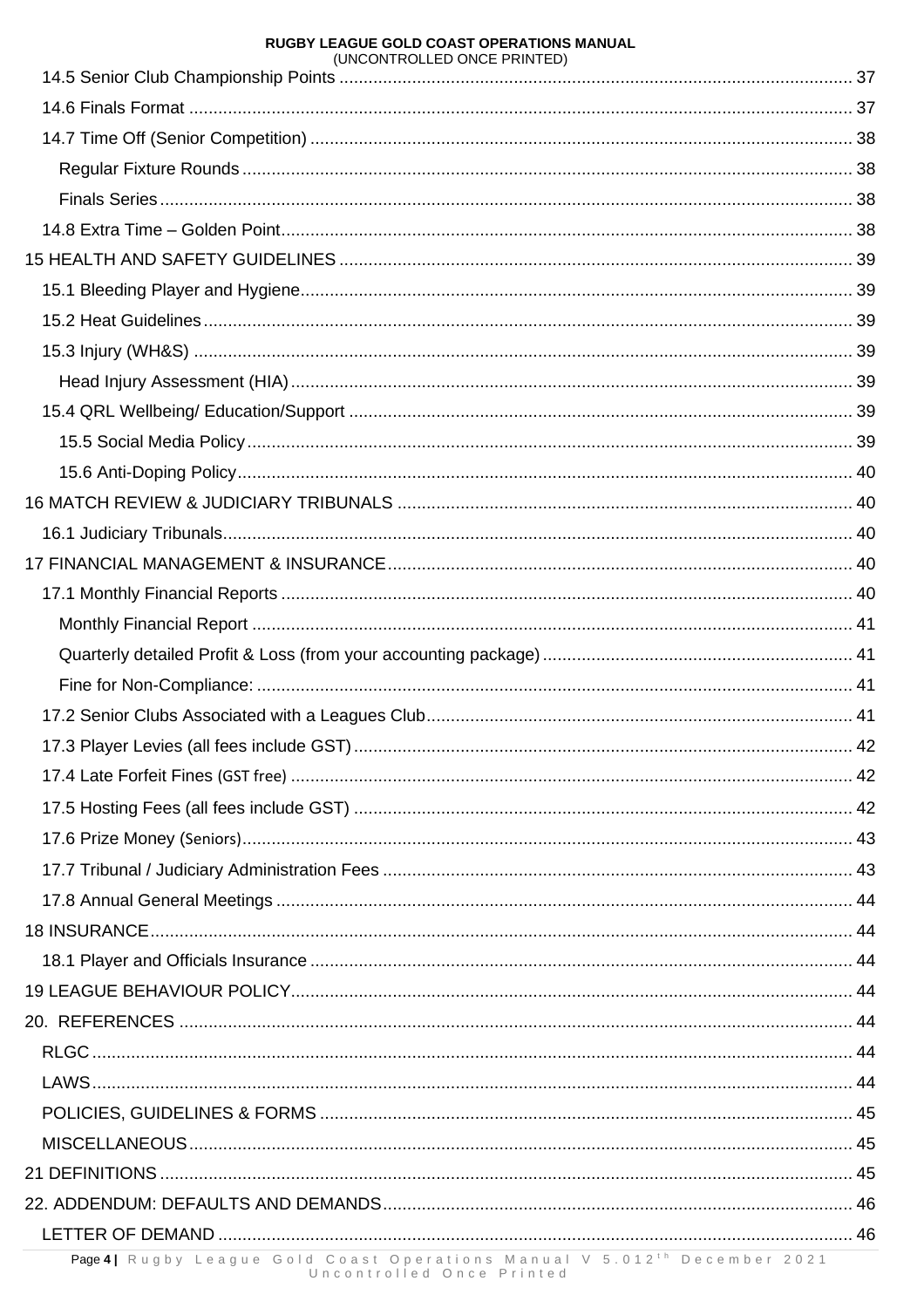| (UNCONTROLLED ONCE PRINTED) |  |  |  |
|-----------------------------|--|--|--|
|-----------------------------|--|--|--|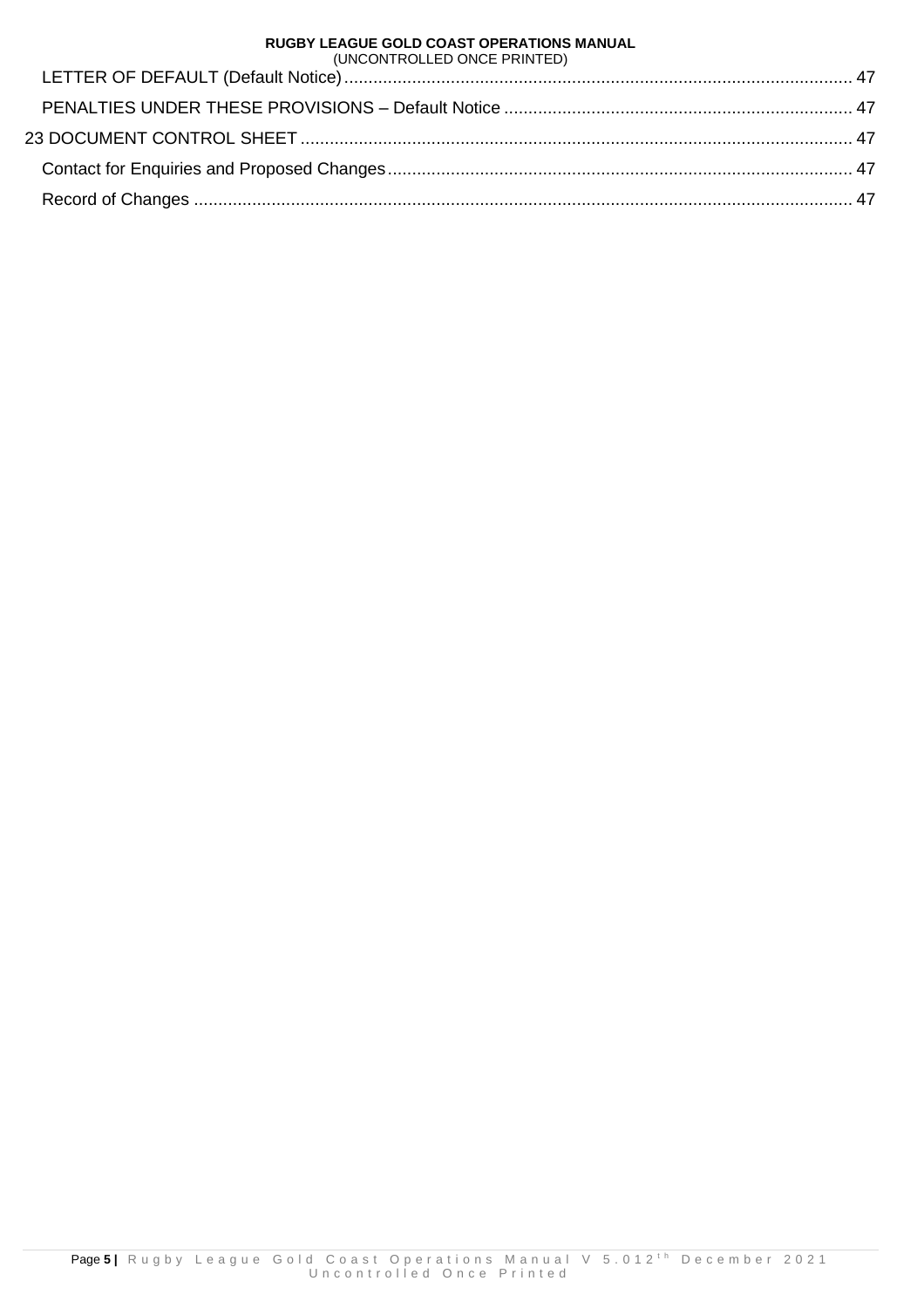## <span id="page-5-0"></span>**1. PURPOSE**

Describe and outline the rules, regulations, by-laws, responsibilities and processes for Rugby League on the Gold Coast to achieve uniformity and competition fairness.

## <span id="page-5-1"></span>**2. SCOPE**

This document applies to all participants, clubs, administrators, volunteers and QRL employees of Rugby League Gold Coast.

## <span id="page-5-2"></span>**3. OVERVIEW**

The Board of Rugby League Gold Coast (RLGC) is empowered to prescribe such rules and regulations as it sees fit; and to amend, modify, add to, delete from or cancel any rule governing the playing of rugby league within the designated area under the control of RLGC conditional upon it being consistent with the rules and regulations of the Queensland Rugby Football League Limited (QRL).

This Operations Policy is intended to assist all authorised officers and volunteers of clubs to obtain good regulatory practice and apply the regulations applicable to the operation of the Game within RLGC jurisdiction in a consistent manner and in accordance with best practice principles.

The content of this document is outcome focused to meet the regulatory objectives of the game in the most effective and efficient manner and should always be read in conjunction with the Rules, Regulations and By-Laws of the QRL. All activities are aimed to work towards common purposes and objectives. It is designed to provide the basic operational requirements and responsibilities for administering the Game on the Gold Coast. The document provides information and guidance concerning the conduct, monitoring, compliance and enforcement of regulations relative to rugby league competitions conducted under the jurisdiction of RLGC.

The activities outlined within this document are designed to address issues of the day in a transparent and accountable form involving communication and engagement with key stakeholders. The aim is to provide the necessary education and care to ensure efficiency, consistency and predictability of regulatory systems in place.

Should any point arise or not be specifically provided for or the interpretation of any rule or regulation be challenged it must be made in writing to the QRL Gold Coast Manager and submitted to the relevant committee. Should the relevant committee deem it necessary to add or alter any regulation during a season, such decision will be ratified by the RLGC Board or SEQ Region and notified to each club through the QRL Gold Coast Manager. This situation should only arise for clarification or in exceptional circumstances or at the direction of the QRL.

This document will be subject to annual review and updated accordingly in consultation with all key stakeholders. It is envisaged that an updated document with updated information will be provided to each club following RLGC's AGM each year.

## <span id="page-5-3"></span>**4. OPERATIONAL STRUCTURE**

Outlines the roles, responsibilities and affiliation requirements – add hyperlink

## <span id="page-5-4"></span>**4.1 RLGC Constitution**

The Constitution of Rugby League Gold Coast embodies the key sections of the Sports Governance Principles produced by The Australian Sports Commission to assist and provide guidance with league operations and governance issues. This Constitution can be found on the Rugby League Gold Coast website.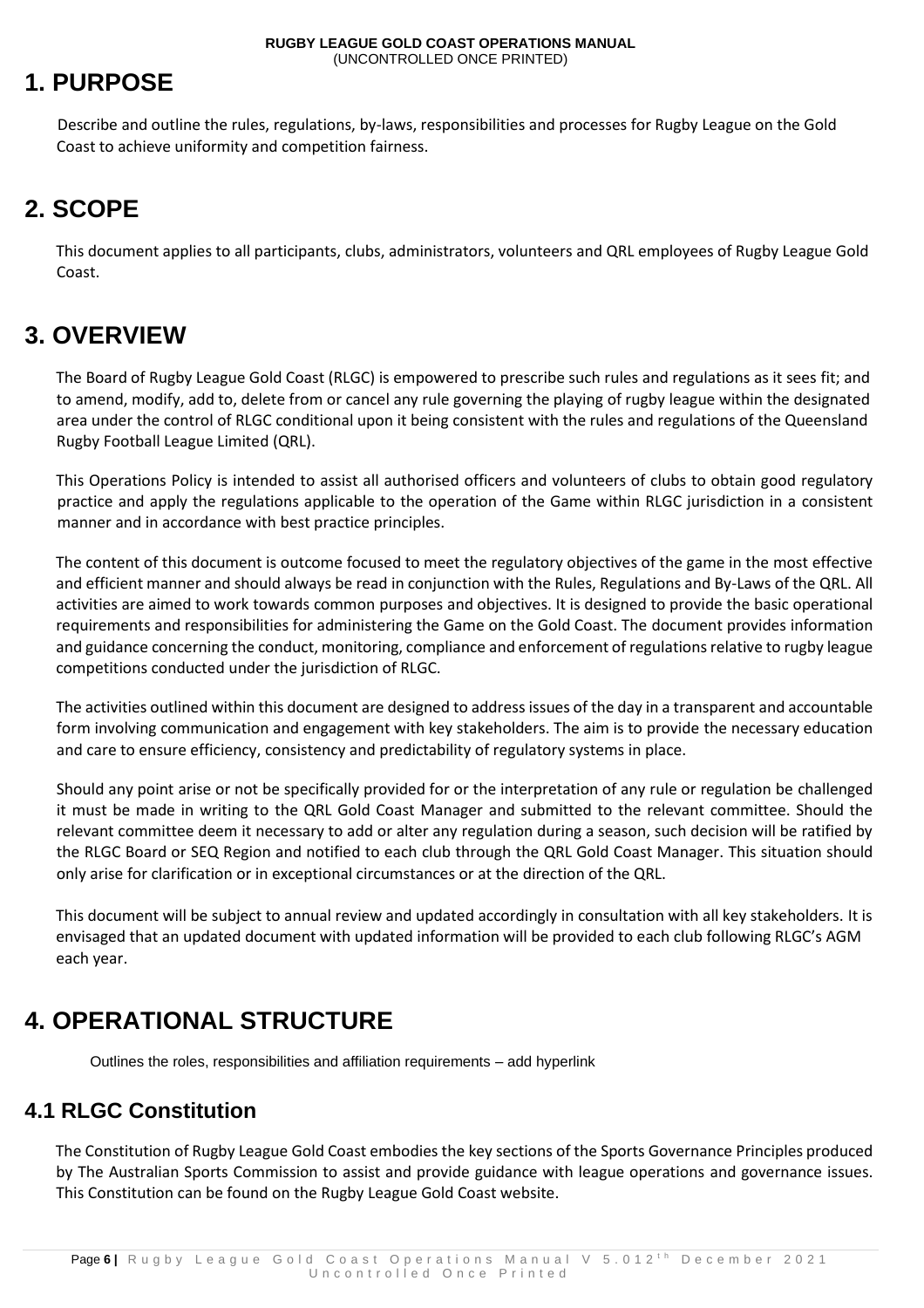## <span id="page-6-0"></span>**4.2 RLGC Board**

The RLGC Board shall in determining the status of operations within RLGC jurisdiction, make all rules that it deems necessary for the conduct of competitions and the running of the Game in its authority. This may include delegation of powers by way of appointed committees to meet and act in an advisory capacity to the RLGC Board.

At all times the RLGC Administration and RLGC Board shall conduct their affairs and operations in accordance with the rules of the QRL and Region and shall be answerable to the Region in the first instance.

Of sufficient size and composed of independent people with appropriate range of skills and independence to ensure responsibilities are met

The main objectives of the RLGC Board are to provide direction in regard to:

- the making and running of competitions including trials and all rules and regulations in relation to those competitions
- the levying of fees
- determination of safe and suitable venues
- rules and regulations regarding the conduct of players and officials
- approval or otherwise of sponsorship to ensure compliance with direction from the QRL
- deferring or cancelling of matches
- eligibility of players
- sound financial management
- strategic direction

#### <span id="page-6-1"></span>*4.2.1* **RLGC Board Members**

- Any person who is elected to the RLGC Board must not hold an executive or committee role within a local club.
- Each new Board Member must undergo an induction or orientation program
- Chair any Board Committees in place
- Prescribe and regulate rules to govern the Game on the Gold Coast
- Provide good governance and guide the future direction of the sport on the Gold Coast
- Distribute Minutes of monthly meetings to affiliated club (via company Secretary)

## <span id="page-6-2"></span>**4.3 RLGC Committee Members**

At the first meeting following the AGM held by RLGC or at such date as RLGC may determine or approve, committees deemed appropriate to act in an advisory capacity to RLGC may be appointed by the Board and meet as required and be chaired by a member of the RLGC Board.

RLGC Committees include:

- Finance
- Governance
- Male Participation
- Female Participation
- Match Review
- Disciplinary Review
- Tribunals (Disciplinary and Judiciary)

Each of the above shall where possible be made up of at least three (3) members and will usually include members of the RLGC Administration, Board or Committee members. A member shall be ineligible to sit on any Review/Tribunal matter where a potential conflict of interest may arise. This includes any member of the Review Committee or Tribunal, who shall not be eligible to sit on any appeal hearing into the matter. Any person with a conflict of interest in a matter should not participate in the discussion and leave the room prior to any voting being undertaken.

Sub Committee selection of nominees is at the discretion of the RLGC Board. Sub-Committees will meet as required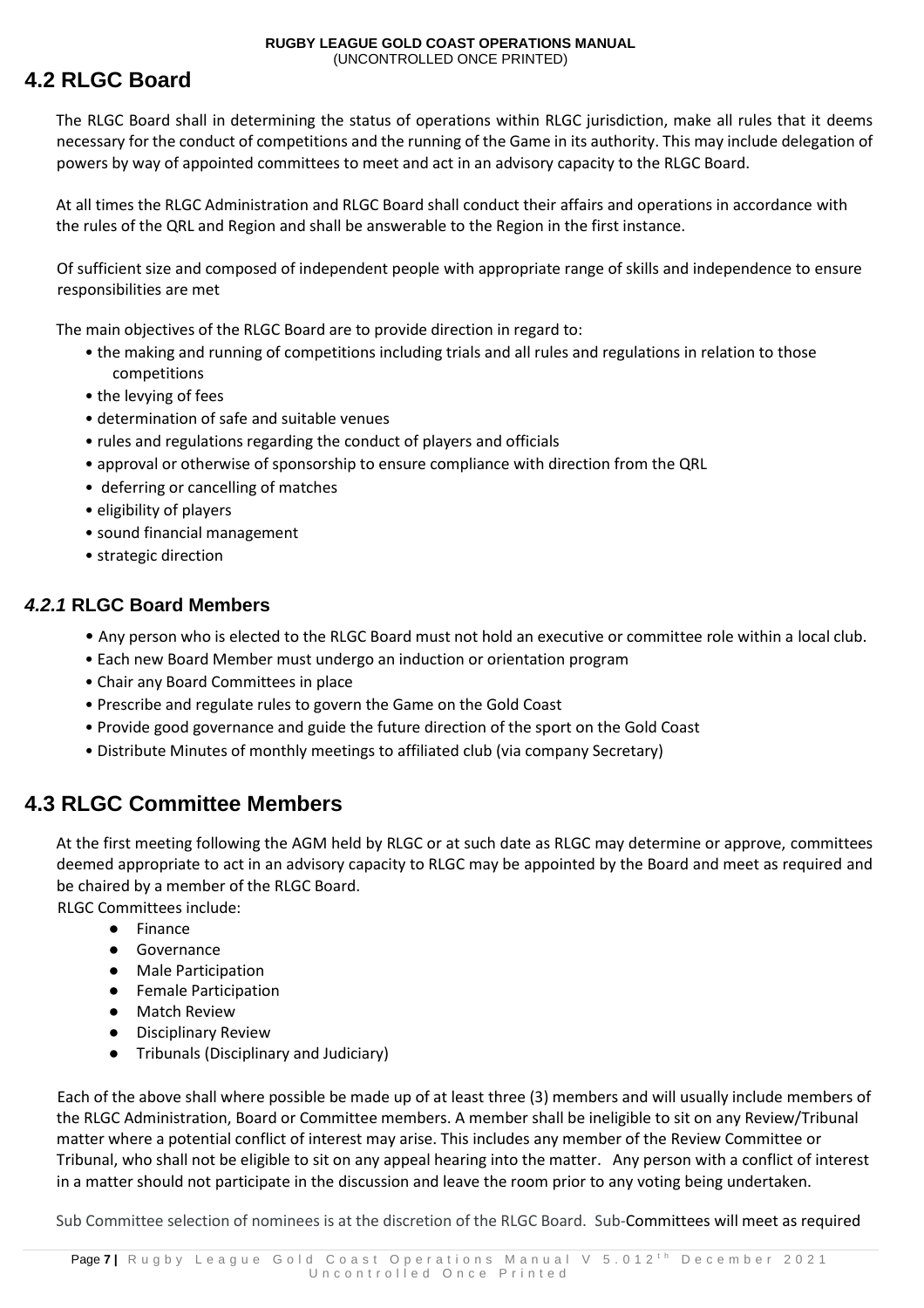(UNCONTROLLED ONCE PRINTED)

to address relevant matters, which in turn will be reported to the RLGC Board at its monthly meetings.

RLGC Administration will provide administrative support to the QRL Gold Coast Manager and the RLGC Board and related committees as required.

## <span id="page-7-0"></span>**5. ADMINISTRATION**

## <span id="page-7-1"></span>**5.1 Affiliation**

Where a Local League is in operation, all Clubs in that Local League's defined area must affiliate with and play under the QRL Rules. (See webpage link - [QRL.com.au](https://www.qrl.com.au/contentassets/1cdea4441cf344d6a5cd871fa973edab/part-3-local-leagues-revised-050618.pdf) QRL Rules Part 3.0 - Affiliation

#### <span id="page-7-2"></span>**Documents that need to be supplied the RLGC Administration Unit are:**

| What                                                                         | <b>When</b>                    | <b>Where</b>                                                                                                         |
|------------------------------------------------------------------------------|--------------------------------|----------------------------------------------------------------------------------------------------------------------|
| C1 (Senior & Junior Affiliation<br>Application)                              | At/immediately<br>after AGM    | Form on QRL Website (Documents & Policies)<br>seniorandjuniorclubaffiliationapplication c1<br>final.pdf (qrl.com.au) |
| <b>AGM Minutes</b>                                                           | Immediately<br>after AGM       |                                                                                                                      |
| <b>Audited Financial Statements</b>                                          | At/immediately<br>after AGM    | Must include Auditor's Certificate                                                                                   |
| <b>Clearance Declaration</b>                                                 | At/immediately<br>after AGM    | Form available from RLGC Office<br>To be completed by OUTGOING EXECUTIVE<br><b>MEMBERS</b>                           |
| C2 (Senior & Junior Affiliation<br>Agreement)                                | By 28 February<br>2022         | Form on QRL Website (Documents & Policies)<br>seniorjuniorclubaffiliationagreement c2sj fin<br>al.pdf (grl.com.au)   |
| Receipt/Confirmation of Lodgement of<br>Office of Fair Trading Annual Return | Immediately<br>after lodgement |                                                                                                                      |

## <span id="page-7-3"></span>**5.2 Blue Cards**

RLGC requires all RLGC executive members, RLGC employees, club executives, committee members, club coaches (all levels), managers, sports trainers (all levels), Leaguesafes and persons over 18 years of age who are directly involved with persons under the age of 18 years of age to hold a current Blue Card.

All clubs must keep a current and ongoing register of their coach and volunteer members' Blue Card numbers and expiry dates. Blue Card numbers must be recorded on each member's profile on the National Database. All Blue Card applicants or cardholders must be linked to their current club/organization.

Web-page links to Blue Card applications:

[Blue Card Application Form](https://www.qld.gov.au/law/laws-regulated-industries-and-accountability/queensland-laws-and-regulations/regulated-industries-and-licensing/blue-card/applications/apply) [Blue Card Linking Form](https://www.publications.qld.gov.au/ckan-publications-attachments-prod/resources/a40c9dc0-5737-4517-86b9-991879ffddf4/008-link-a-person-to-your-organisation.pdf?X-Amz-Algorithm=AWS4-HMAC-SHA256&X-Amz-Expires=3600&X-Amz-Date=20211101T092456Z&X-Amz-SignedHeaders=host&X-Amz-Security-Token=IQoJb3JpZ2luX2VjEGkaDmFwLXNvdXRoZWFzdC0yIkcwRQIhAPDf1Q8DucswBAodM9va5GIP4Px4dC%2F28Tw%2BlVqla4FgAiAwdLaTB0uQOXq4uAL4FBC6rwWSTO5A%2FXali8reUxSZ0SqEBAgSEAMaDDI2NTMyNjI5ODYwMiIMmumwj2QbB%2Bd9%2ByVYKuEDyTQ0Lh67QDP8ZdSfQ6f0M5S62KPD3RJUv6KUTnt7lDzpC61rSDxOfZm292tD96TazMUrRn%2FI6dlV14bHTtJQfV7E4Zccv06%2FRd03UBqqP7EspVkIJ0MqdoLKttjMmOBNvtENT2JZngekpYU1vTeSWqJhmTco5CaWDGuu9IlH3u%2FaF2RwRlobSWh0vqCf%2B%2F%2FwIxYL3%2B44eMyb9%2BYJVb3X07bKBGDg2axneCx2zJlf%2FKHG9uFo1iWZ2ci4QthFGaau4YpqTHXImp9bJsoqp99N5NTSq04GtunbccM24lAqbgbklPe6MzjPKV9QK5eIBPcZZ8GS95cLPgjHPOrD%2B5jmKbwxi6qAlLH9JAuIi7E9takMVqICNnT8v1%2B3XKCwGYh9onkglQ0onXrYhDd%2F%2FJ0vMYnBu1tA6Dp3w6r29bCLg6IbyTekX4%2FYzlIazGrt9secn00X6XD2ZU6ja%2FIKMR1lu%2BCRsRX%2Fcl0QDoBevMj3ozC7syHENsH%2BO0kO1DR1VlfLps7y2SojX60o0YaatTLqFn5DlJcR9JBTOoeQO4EiluPqeqcvOxdQOO%2FzoOYJTS5I8sDRQBNUP9TfszytWnQXkmlQQH5PJ%2FDydJOMM2DZe01g%2F%2BZ7mRDeFLkGRU2RFBVX5zCVzf6LBjqlAaSI9YNkM6lvtQ5kq5RZNI8ABEiVR%2FOo%2Bam6o6pWBvN%2Fbu%2FwonR9n8wK4%2FKljl1zVqBID00IX7%2BUeG9k7oP3SFPcdFy%2F2yw2S2sQNIseBZOYnBC0SCdN4KkpWzZDvo1%2FwtFFYnW2uRUZFSbUG53Oc47spMScNTCP1n9MsgKgA%2FXoKVYu6T9cE7CgK5Gpp0D9fBu3ezv6SxT53kNY%2FSW2fPwx7IKOqg%3D%3D&X-Amz-Credential=ASIAT3RVOAXVB3SN7POL%2F20211101%2Fap-southeast-2%2Fs3%2Faws4_request&X-Amz-Signature=546f22aabd13947f82fe527a9410d0d539772f92d33775add8068e28fb4bac2d)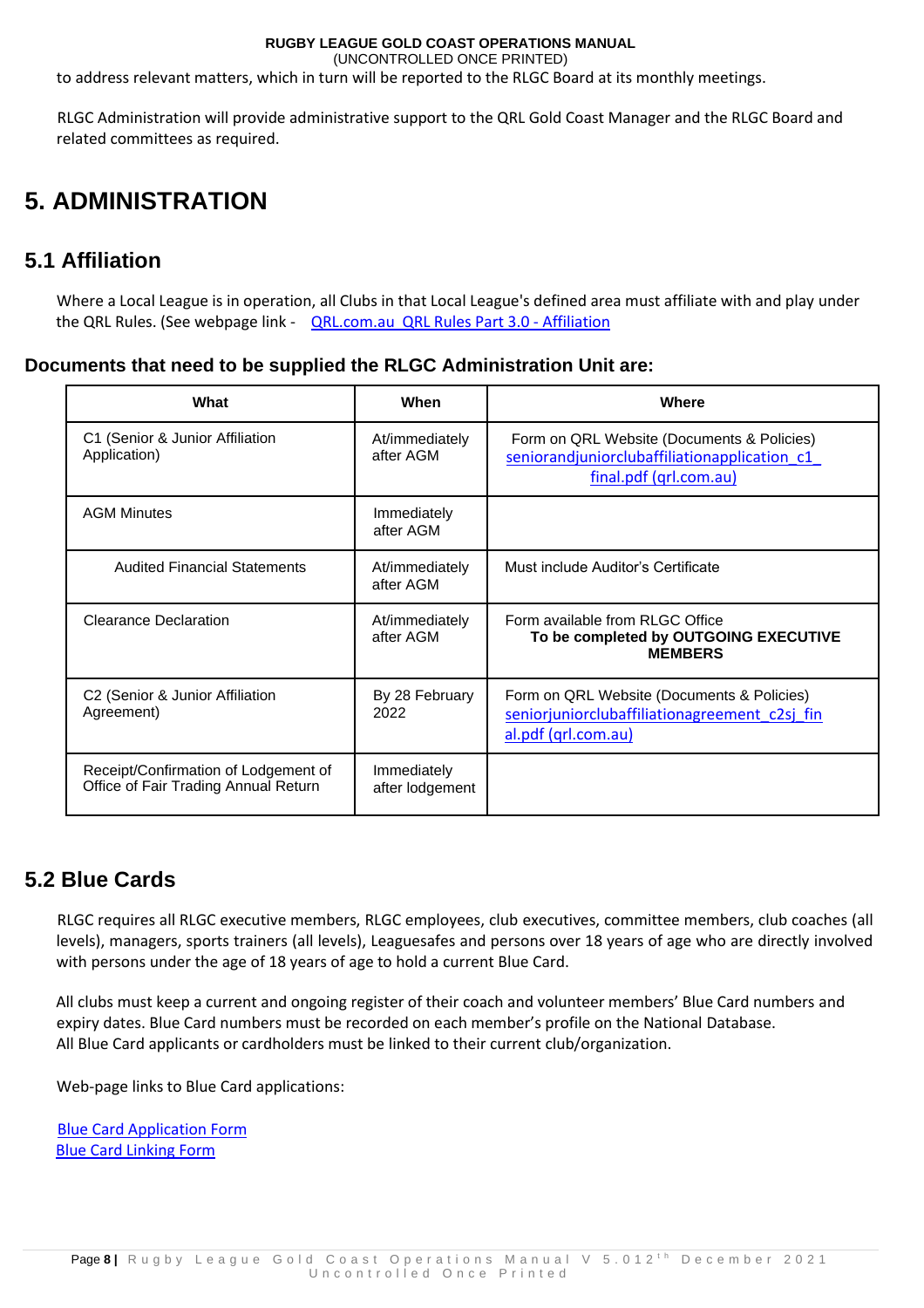## <span id="page-8-0"></span>**6. VENUE MANAGEMENT**

This section outlines the requirements for all venues that host RLGC matches

## <span id="page-8-1"></span>**6.1 Club Officials**

Host clubs are responsible for providing officials as defined by RLGC for all matches, including but not limited to timekeeper, scorer, sin bin facilities, Ground Manager for Senior and DMC games and sign on table. A club official is not to enter the field of play unless summoned by the Referee.

If an official enters the field of play without permission or refuses to leave when requested to do so by the Referee, the Referee must report the incident to RLGC Manager for appropriate action.

Home Duty Officials are required for each game - 2 to be provided, one within the vicinity of the Home Club supporters and one positioned at the Home Club's bench.

Away Duty Officials - 2 to be provided (visiting Club provides a Duty Official wearing the Pink Away Duty Official Vests) and one is positioned within the vicinity of that clubs' supporters and one positioned at the away club's bench.

Free educational resources for all officials can be found at Home - Play by the Rules - [Making Sport inclusive, safe](https://www.playbytherules.net.au/)  [and fair](https://www.playbytherules.net.au/) . (Website link)

#### <span id="page-8-2"></span>*6.1.1* **Volunteers**

All club volunteers such as team managers, sports trainers, League Safe, and other volunteers who hold any official position within the club must be registered to the current database to be covered by the club's insurance. All clubs should upload a recent photograph to the current database of those volunteers, directly involved with a team.

### <span id="page-8-3"></span>**6.2 Venue Facilities**

Each host club will ensure that the venue is presented in an appropriate manner with adequate ground officials and equipment that meets safety regulations to ensure the welfare of players, match officials and spectators.

Club Health Checks will be conducted by RLGC Administration Staff annually. Venue facility guidelines are outlined in the [nrl-preferred-facility-guidelines.pdf \(playrugbyleague.com\)](https://www.playrugbyleague.com/media/1941/nrl-preferred-facility-guidelines.pdf)

#### *6.2.1* **Sports Trainer Equipment and Sheds**

Each dressing room / Sports Trainer tent shall provide:

- A table for observing, assessing and treating players
- Facilities for adequate disposal of used materials and contaminated waste
- Access to ice and water

#### *6.2.2* **Field Equipment and Configuration**

Field Equipment and Configuration requirements are outlined in the nrl-preferred-facility-guidelines.pdf [\(playrugbyleague.com\)](https://www.playrugbyleague.com/media/1941/nrl-preferred-facility-guidelines.pdf)

- It is mandatory and the host club is responsible for having its field lines marked in strict accordance with International and National Junior Rugby League guidelines.
- Corner posts, of a non-rigid material and not less than 1.25m high, shall be placed at the intersection of each touchline and goal line.
- Goal posts pads shall be a maximum width and depth of 50cm. Playing fields will be defined by perimeter fencing and or roping to playing area.
- The following lighting standards are required for training and competition matches:
	- o Training: 50 lux
	- o Competition: 100 lux
- All clubs are to use only QRL licensed footballs that display the current QRL logo for sanctioned matches.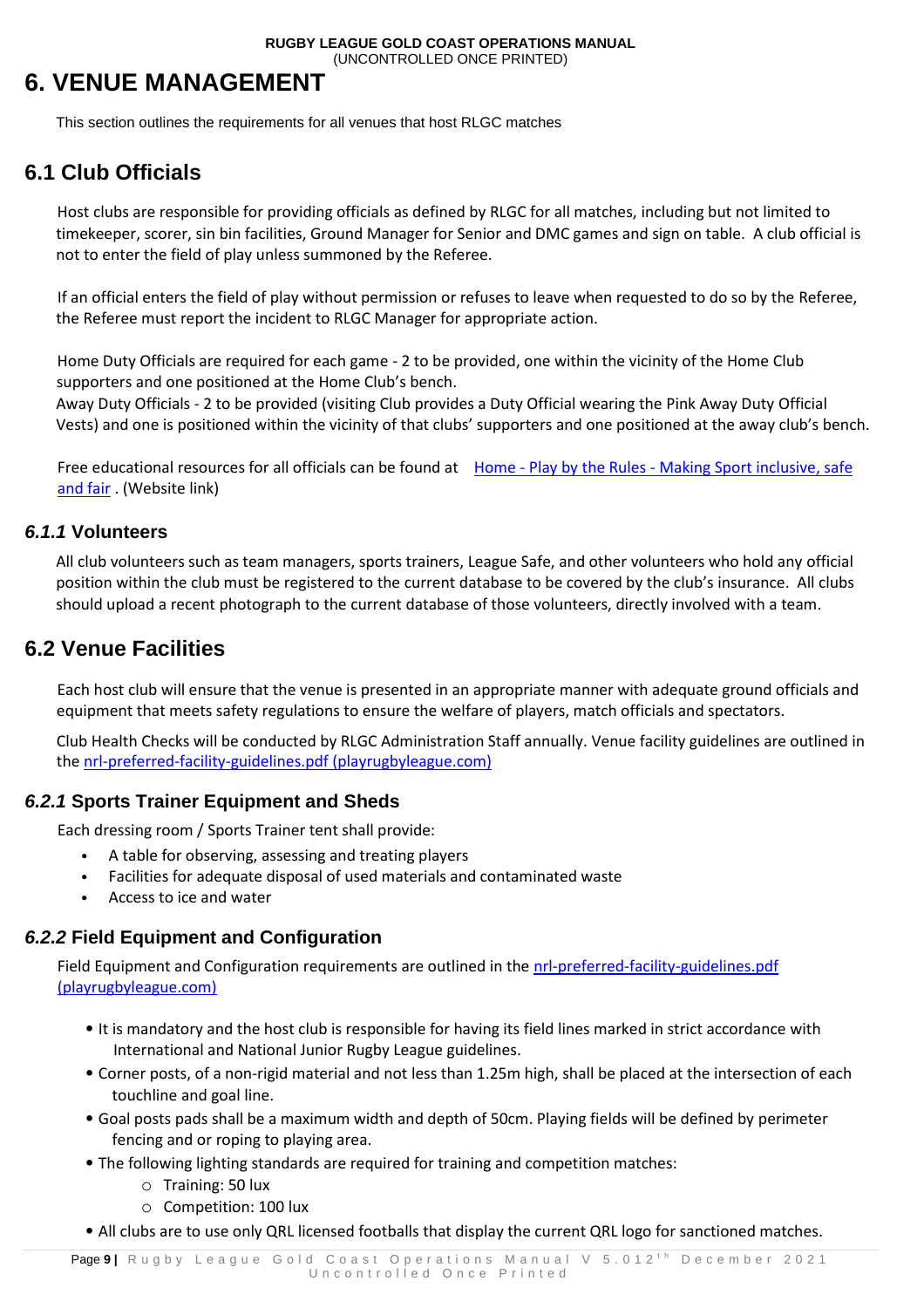(UNCONTROLLED ONCE PRINTED)

• Approved kicking tees are permitted for use of goal kicks and starts or re-starts of play from the 50m line.

[Play Rugby League](https://www.playrugbyleague.com/laws-of-the-game-community/international-13splus-laws/) – International Laws [Play Rugby League](https://www.playrugbyleague.com/laws-of-the-game-community/junior-league-laws-6-12s/) – Junior League Laws

#### *6.2.3* **Videography**

The cost to video all matches shall be the responsibility of the host club. The host club is to provide suitable elevated infrastructure that meets safety regulations and power if required.

All material recorded will become the intellectual property of RLGC, who is entitled to use such property in any manner it deems appropriate for the promotion and administration of the competition.

Clubs are to advise RLGC office of children under protection orders or in care that are not to be filmed or photographed.

#### *6.2.4* **Sale and Consumption of Liquor**

The sale of alcohol shall comply with the *Liquor Act* 1992 (Qld) and Guidelines for Liquor Licensees as administered by the Office of Liquor and Gaming Regulation. In particular designated licensed areas shall be clearly marked and notices informing patrons of these areas displayed. Consumption of alcohol outside the designated area will not be tolerated and could result in sanctions or fines. Clubs shall have regard to the QRL memo dated 18 August 2009 recommending the sale of low or mid strength alcohol only at matches.

Clubs will comply with the QRL and Lion (XXXX) partnership requirements as set out in Circular 358 QRL Sponsorships for 2018 emailed to all clubs  $26*$ October 2017.

Liquor Licensing [Official website of the Queensland Rugby League -](https://www.qrl.com.au/) QRL

Community liquor permits must be obtained if your club wishes to sell alcohol on a one-off occasion or home games. Online Links for applications:

Liquor licensing and compliance forms - Form 7-Application for a community liquor permit | Publications | [Queensland Government](https://www.publications.qld.gov.au/dataset/liquor-licensing-and-compliance-forms/resource/6f0db791-a1c8-4826-9c01-8f7b3c745d45)

## <span id="page-9-0"></span>**6.3 Admission Prices**

| <b>JUNIOR COMPETITION (U6-U18) ADMISSION FEES</b><br>JUNIOR FINALS WILL ATTRACT ADMISSION FEES FOR ALL PATRONS OVER 17 YEARS OF AGE |                              |  |
|-------------------------------------------------------------------------------------------------------------------------------------|------------------------------|--|
| Junior Competition (U6-U18) Regular Home and Away Season                                                                            | NIL (\$0)                    |  |
| Junior Competition Finals Series (U13-U18) - Minor/Major/Preliminary Finals                                                         | \$6 Adults<br>\$5 Pensioners |  |
| Junior Competition Finals Series (U13-U18) - Grand Final                                                                            | \$7 Adults<br>\$5 Pensioners |  |
| Junior Development Competition Play-Offs (Under 13 & U14 Divisions 2 & 3)                                                           | \$5 Adults                   |  |
| <b>SENIOR COMPETITION (U18+)</b><br>SENIOR FINALS WILL ATTRACT ADMISSION FEES FOR ALL PATRONS OVER 17 YEARS OF AGE                  |                              |  |
| Senior Competition (U20/DLC RESERVE/A GRADE) Regular Home and Away Season                                                           | \$7 Adults                   |  |
| Senior Competition Finals Series (U20/DLC RESERVE/A GRADE) - Minor/Major/Preliminary<br><b>Finals</b>                               | \$8 Adults<br>\$6 Pensioners |  |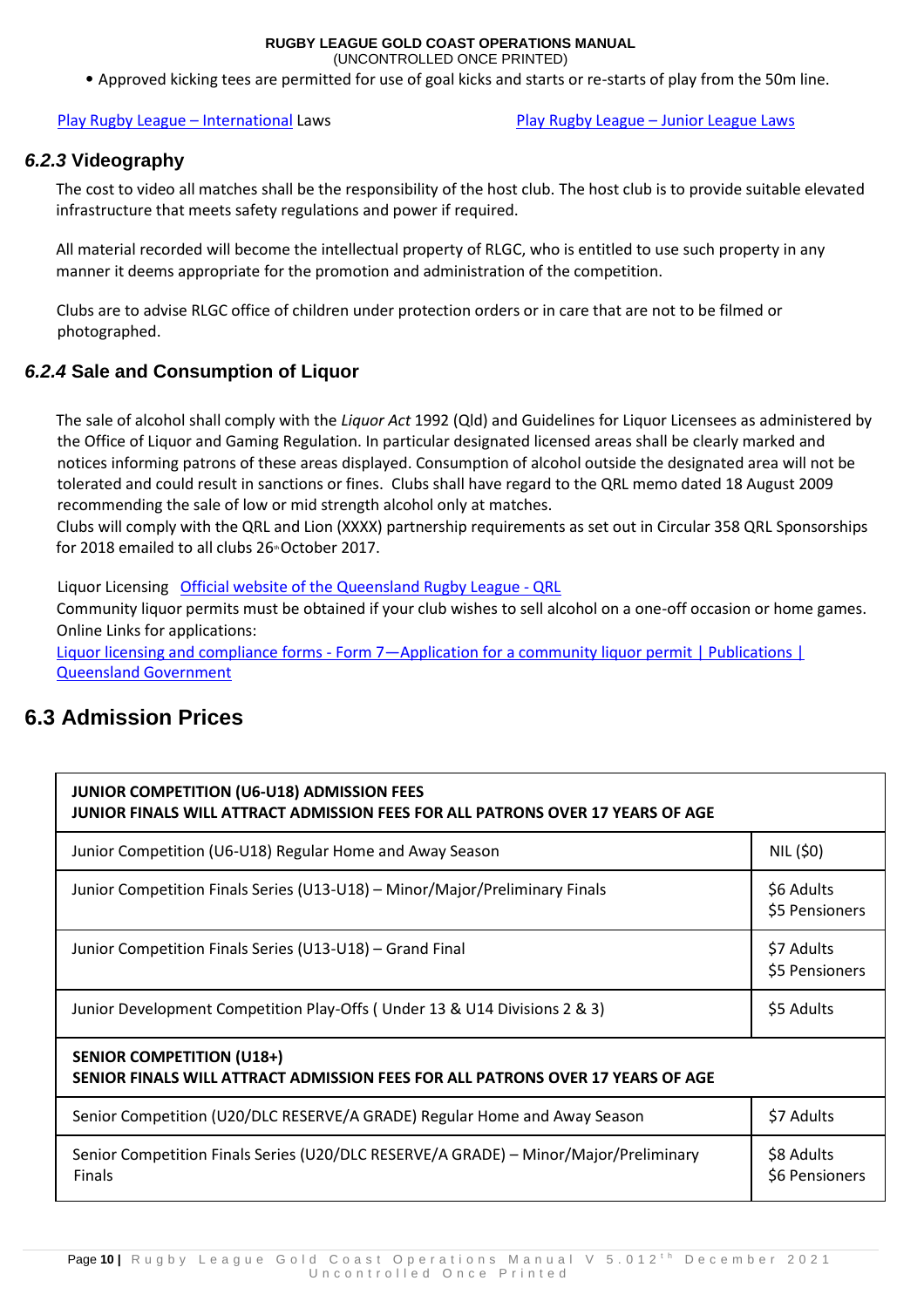| Senior Competition Finals Series (U20/DLC RESERVE/A GRADE) - Grand Final Seniors<br>Note: Admission Fees for Senior Grand Final are subject to location / venue (eg.<br><b>CBUS Stadium)</b> | \$10 Adults<br>\$8 Pensioners |
|----------------------------------------------------------------------------------------------------------------------------------------------------------------------------------------------|-------------------------------|
| <b>SENIOR DMC SECOND DIVISION COMPETITION (U18+)</b><br>SENIOR FINALS WILL ATTRACT ADMISSION FEES FOR ALL PATRONS OVER 17 YEARS OF AGE                                                       |                               |
| Senior Competition (DMC SECOND DIVISION) Regular Home and Away Season                                                                                                                        | \$5 Adults                    |
| Senior Competition Finals Series (DMC SECOND DIVISION) - Minor/Major/Preliminary Finals                                                                                                      | \$7 Adults<br>\$5 Pensioners  |
| Senior Competition Finals Series (DMC SECOND DIVISION) - Grand Final                                                                                                                         | \$7 Adults<br>\$5 Pensioners  |

Note:

- All U18 players will be issued with a Club pass to allow entry to competition games without charge.
- Spectators for U18 games on Senior Game Days will be required to pay the admission fee.
- QRL/SEQ/RLGC passes shall be recognised by all clubs during competition rounds and finals series with entry subject to the terms and conditions printed on the passes.

## <span id="page-10-0"></span>**7. GAME DAY MANAGEMENT**

## <span id="page-10-1"></span>**7.1 Match Report Sheet**

- The home team is responsible for the supply of the match report and recording match results.
- All players and staff (including Coaches, Managers, League-safe and FAO must be allocated each week by their Team Managers / Club Admin from Under 6 to A Grade into the My Sideline online scoring system.
- The deadline for this (except for Finals Series games) is 12pm (midday) on the Friday preceding the week-end game. Where teams have been formed through a combination of players from two clubs, team staff must get the permits in place before the team sheet deadline.
- The Host Club shall be responsible for printing the team sheets from the MySideline Match Results using Junior and International – Both teams. RLGC will email match sheets to host clubs if the fixture is held at a neutral ground.
- FR & DH vests Team Managers/Club Admin are required to select these players who fill these roles in the online match report – e.g. FR first half #9, DH First half #7, FR second half #3, DH second half #4" and mark these on the printed match sheet.
- If due to injury the FR or DH vest wearing players are altered, Team Managers must advise the Host Club so that this can be recorded in the online scoring system prior to the game finalisation.
- Host Club to provide timekeeper / scorers to facilitate live scoring, with Managers of each team given the option to sit with the timekeepers/Host Club scorer.
- Finalised scores are the responsibility of the Host Club and must be completed online and marked FINAL within 30 minutes of the conclusion of the game of that weekends round. Non receipt within these time frames may result in fines being issued to the host club.
- Names of try scorers/conversion scorers to be recorded during the game live scoring.
- Team Managers should report to the Host Club timekeeper/scorers to confirm the points scorer's names and final score within 30 minutes of the completion of the game so that finalisation of the scores can be completed within the required time frame.
- Visiting Team Managers are NOT to mark games as FINAL or live score. Managers are to take photo of printed match sheet for their own Clubs records.
- Referee allocated points for player of the match in Under 15 Division 1, Under 16 Division 1, Under 18 Division 1, Under 18 Division 2, DMC (Second Division) U20, DLC (Reserve Grade) and A Grade must be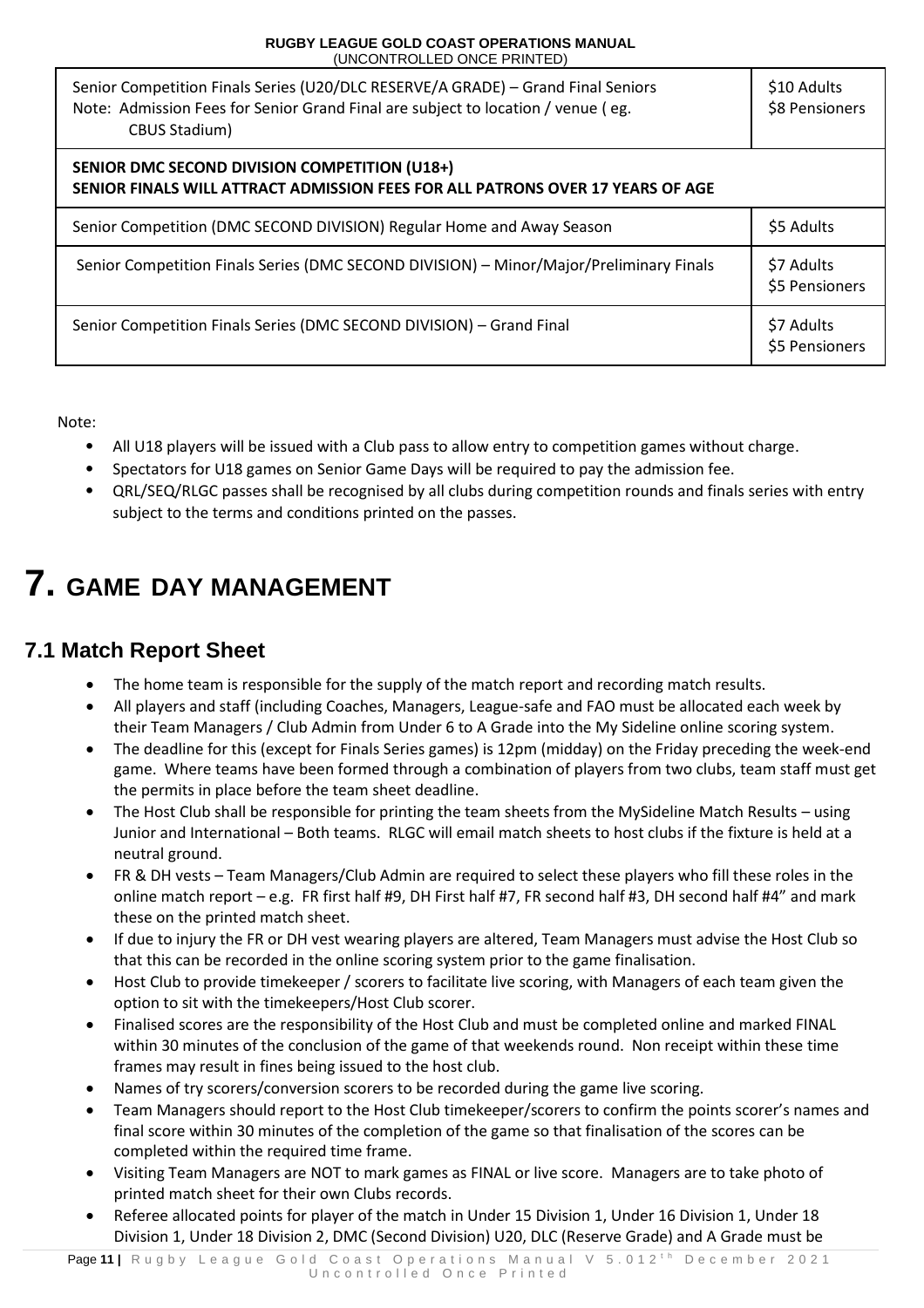(UNCONTROLLED ONCE PRINTED)

entered on the printed Points Record Sheet and submitted to RLGC office by 6pm Sunday of the week-ends games.

- Paper game sheets must be held by the Host Club in the event that they are needed for verification
- Non-receipt within these timeframes may result in fines being issued to the Host Club.

### <span id="page-11-0"></span>*7.1.1* **Player Sign-on**

- No player may participate in a match unless they are fully registered for the current season.
- No player's name is to be added to the game sheet once the match has commenced play.
- The online game sheet will be completed listing correct players' names, jersey numbers, Coach, Leaguesafe and FAO.
- Online changes cannot be made DURING A MATCH.
- Team Managers are to report to the Host Club at least 30 minutes prior to the match commencement to compare printed match sheets and make any alterations to the online sheet. The Host Club needs to check that there are NO players present at sighting that are not listed online. If this deadline is missed, the Team Manager of the Club wishing to make an alteration must advise the Host Club who will make the changes on the printed Team Sheet prior to the commencement of the game.
- The Team Manager of the team who advised of alterations is to report to the Host club at the conclusion of the game at which time the alterations to the online game sheet will be made. E.g., Last minute jersey number change but said player was sighted in the correct jersey number. If a recorded alteration is unable to be made IE adding a players name in the online match sheet that has been listed on the paper sheet, this could result in forfeiture of the game as the player may be deemed unregistered.
- Players in the U12 to U18 age groups and DMC competition must be sighted at the officials' registration table at least 30 minutes before scheduled game time and prior to taking the field for the commencement of play.
- Late arrivals whose name is recorded on the match report/online game sheet must be sighted at the officials' registration table / scorer's table before the conclusion of the half time break of the scheduled game to be eligible to play in that game.

### <span id="page-11-1"></span>**7.1.2 Recording of Scores, Statistics and Player Misconduct**

- The Host club will be responsible for the accurate recording of the match scores and for the completion of all match sheets including notation of dismissed players both temporary and permanent.
- Under 13 to A Grade games are to be live scored and details of all scorers must be recorded in the online scoring including Club, player jersey number, time of occurrence and half occurred in. Under 12 games are to be scored on the printed match sheet and forwarded to RLGC by 5pm Sunday of that week-ends game and will be utilised for grading purposes for the following year.
- Manual record (paper sheets) including tries and goals scored by players, sin-bin and send-off are to be kept on printed team sheets for all grades and stored by Host Club in case of internet or computer failure during the game.
- A copy is to be forwarded to RLGC only if the match is disputed or if an incident has been recorded and a paper copy is requested by RLGC.
- The manual (paper) team sheets to be verified and signed by a Referee only if a score has been disputed or incident reported.
- MERCY RULE If there is a 50 point differential during a game in Junior Competition matches, the match will continue, live scoring will continue but no ground score board or score announcements are to be made.

### <span id="page-11-2"></span>*7.1.3* **Interchanges**

Interchanges for U13 – U18 RLGC Junior Competition (refer to 12.7.10 in this document)

Interchanges for RLGC Senior Competition (refer to 14.1 in this document)

In the event of extra time, teams will be allowed an additional two (2) interchanges during the period. It is the responsibility of the Team Manager to ensure that the team operates within the stated rules.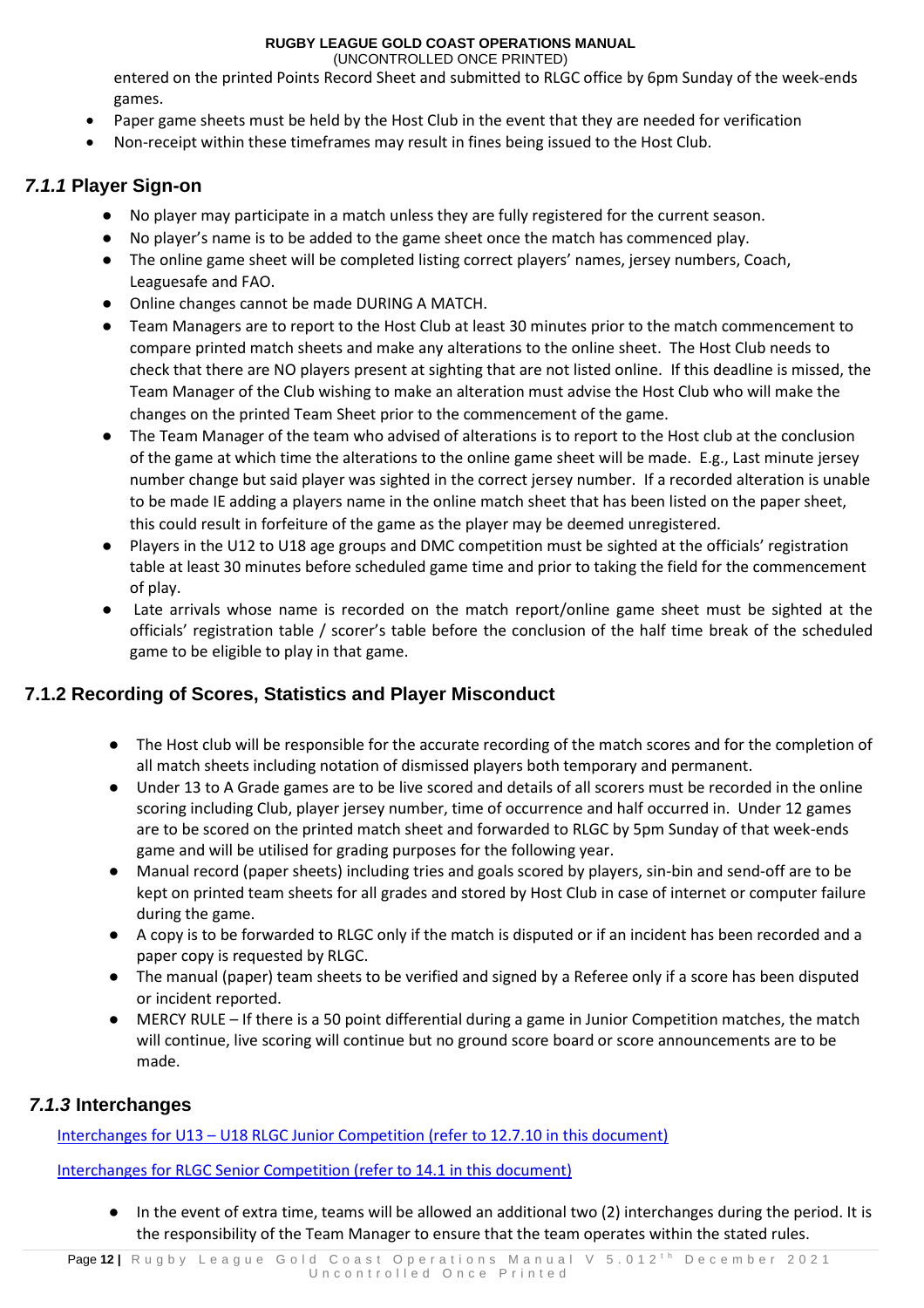(UNCONTROLLED ONCE PRINTED)

If a team is found guilty of breaching this Rule, the team may forfeit any points gained from the match and/or additional penalties as deemed appropriate in the circumstances.

### <span id="page-12-0"></span>*7.1.4* **Disputed Scores**

- The team disputing the final score will consult with the Host Club who in turn will consult with the Referee, Ground Manager and scorers. If no change to the score occurs, issues should be recorded by selecting the Dispute button in live scoring and adding the relevant information into the online system team sheet.
- This will then be addressed by RLGC who will make a determination on the dispute. The Host Club will have the referee verify and sign the paper team sheet only if there is an incident which needs to be reported.

## <span id="page-12-1"></span>**7.2 Forfeits**

All forfeits are to be notified to RLGC Administration, no later than 7.00pm on the preceding Thursday. RLGC will notify the opposing club and the referee's association. Contact can be made by phone followed by a confirmation email to RLGC, by the 7.00pm deadline.

Clubs failing to allocate players to the online team sheet receiving a forfeit should be aware that this may affect a player's number of games for finals eligibility. Responsibility falls on the Club of the team receiving the forfeit to ensure their teams are allocated in the online scoring team sheet. RLGC will lock the game sheet so no further alterations can be made.

**Late notice of forfeits (post Thursday 7.00pm)** will require the forfeiting club to be responsible for Referee fees and trigger the following fines: U6 to U14 Inclusive - \$200; U15 to U18 Inclusive - \$500 Should a team forfeit on more than two (2) occasions during a Football Year, RLGC reserves the right to ask the club to show cause why it should not receive sanctions including removing that team from the competition and/or fines.

If a forfeit occurs at a ground on game day, the referee will summon both teams to take the field. If at the advertised time of kick off one team has not taken to the field, a further ten (10) minutes shall be taken and if after this time there is still no appearance, the offending team will forfeit the match and late forfeit conditions may apply.

### <span id="page-12-2"></span>**RLGC JUNIOR COMPETITION (U13 -U18)**

#### RLGC JUNIOR LATE FORFEIT FINES (refer to: 17.4 of this document)

- The non-forfeiting team (U13 to Seniors) will receive 3 competition points and 30 points added (+30) to the team's for and against.
- The forfeiting team will be deducted 1 competition point and 30 points deducted (-30) from the team's for and against.

### **RLGC SENIOR COMPETITION**

#### RLGC SENIOR LATE FORFEIT FINES (refer to: 17.4 of this document)

- The non-forfeiting team will receive 3 competition points and 50 points added (+50) to the team's for and against.
- The forfeiting team will be deducted 1 competition point and 50 points deducted (-50) from the team's for and against.

Clubs must wherever possible not forfeit an A Grade match. Reserve and U20 matches must be forfeited first to ensure an A Grade team is able to take the field. Any forfeit of a Reserve or U20 team must be discussed with the League Manager and League Chairman prior to a decision being made.

To be clear, if a club forfeits a match, the club must forfeit the lower grade team first.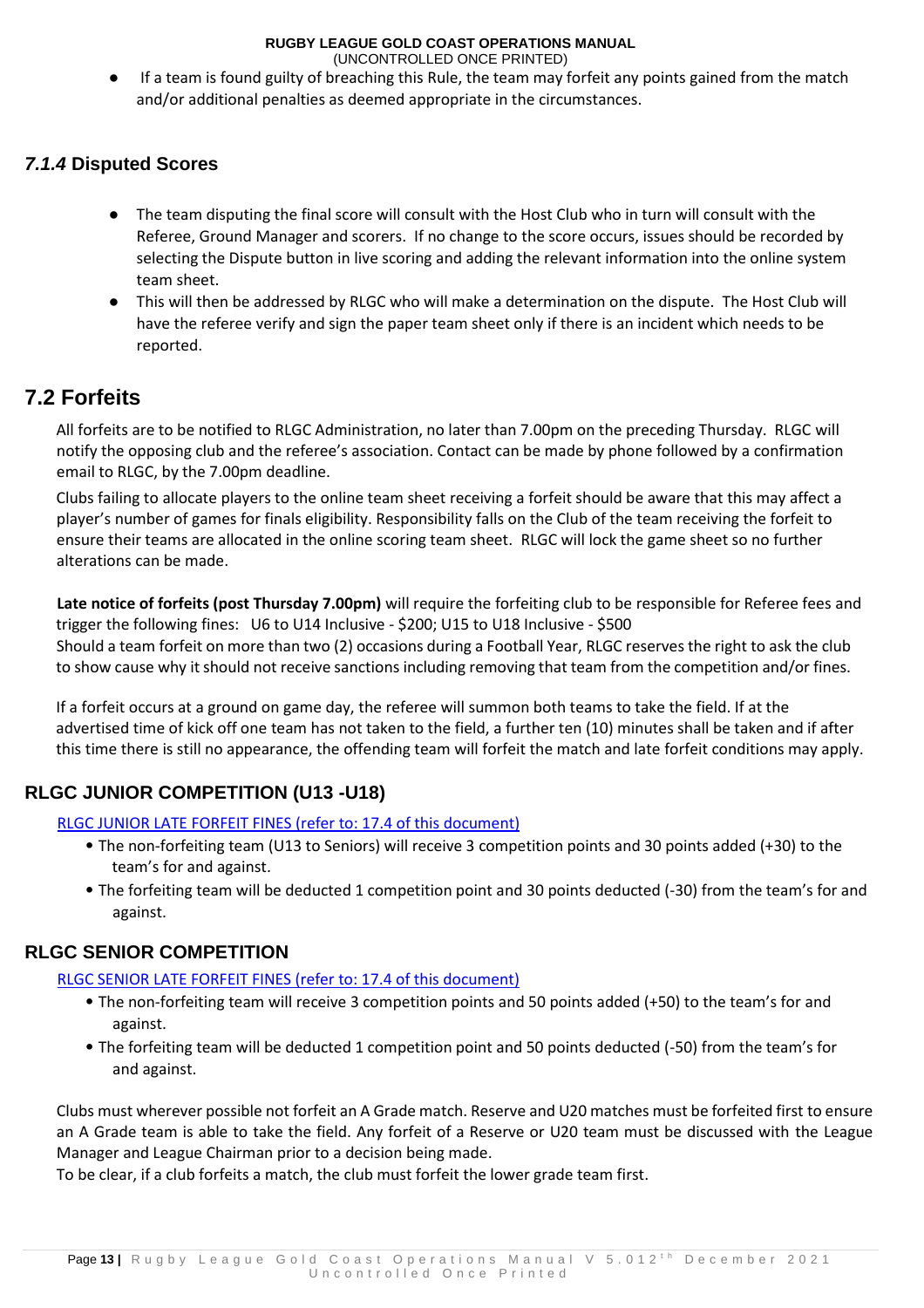## <span id="page-13-0"></span>**7.3 Game Delay, Postponement, Cancellation**

Teams electing to not take the field with at least the minimum required players will be classed as a late forfeit

It is the responsibility of the Home Club to notify the RLGC Administration if their grounds are in doubt for play. The QRL Gold Coast Manager will advise what action to take.

The QRL Gold Coast Manager (or nominee), will consult with stakeholders (as applicable) and will make any decision on postponing or cancelling any scheduled match for emergency circumstances. Emergency circumstances include:

• A natural disaster

- A situation where the safety of players, match officials or others is at risk
- Where scheduled transport for a team playing a match is delayed or cancelled.
- Any other circumstance deemed to be an emergency by the QRL Gold Coast Manager.

After the commencement of a match, a referee may suspend play if in their view continuation of play would place the safety of players or others at risk. If a match is delayed due to severe weather, a decision will be made by match officials in consultation with team management on the length of delay.

Where a match is in progress and is stopped due to an emergency, the following action is applicable:

An emergency is considered a "time off" and as such a direction will be given by the referee as to the field position, possession and the number of tackles at the time of cessation of play. QRL Gold Coast Manager must be first contacted by phone and then be notified by email of any serious injuries, incidents or where emergency services were required (eg. Ambulance, police) by 9am Monday after the weekend games.

Should the match recommence in a reasonable time, play will continue in terms of the "time out" call from the referee. If the match cannot recommence, the circumstances shall be reported to the QRL Gold Coast Manager

Competition matches may only be deemed cancelled, delayed, postponed or abandoned by approval of the RLGC Manager.

Where the referee suspends play and the match is subsequently cancelled or abandoned there shall be no replay.

If less than half of the match has been completed, the match shall be declared a draw and two (2) points awarded to each of the teams. For competition standing purposes, the score for the match will be recorded as 0-0. Matches abandoned after the conclusion of the first half will result in the team in front on the scoreboard being declared the winner. Final score points will be allocated to the for and against tables of each team.

If a scheduled match is unable to be played due to extenuating circumstances and it cannot be replayed, and with the prior approval of the RLGC Manager, the match will be declared a draw and two (2) points awarded to each of the teams. For competition standing purposes, the score for the match will be recorded as 0-0.

Any fixture cancelled prior to kick-off due to circumstances beyond the control of the clubs involved arrangements can be made by mutual agreement of both clubs and the consent of the RLGC Manager to play the game within a two (2) week period of the cancellation.

Matches that are suspended due to serious injury or other circumstances that encroach onto subsequent scheduled matches and are declared abandoned by the RLGC Manger, the result of the match shall be determined by applying the procedures outlined above.

Any postponed matches prior to any scheduled "spare" weekend may be played in that weekend subject to agreement through the RLGC Manager. In all other cases matches must be rescheduled with agreement of both clubs and the consent of the RLGC Manager as detailed above.

Should circumstances prevent the playing of a postponed match or the result would have no bearing on the competition standings, the match shall be declared a draw and two (2) points allocated to each team.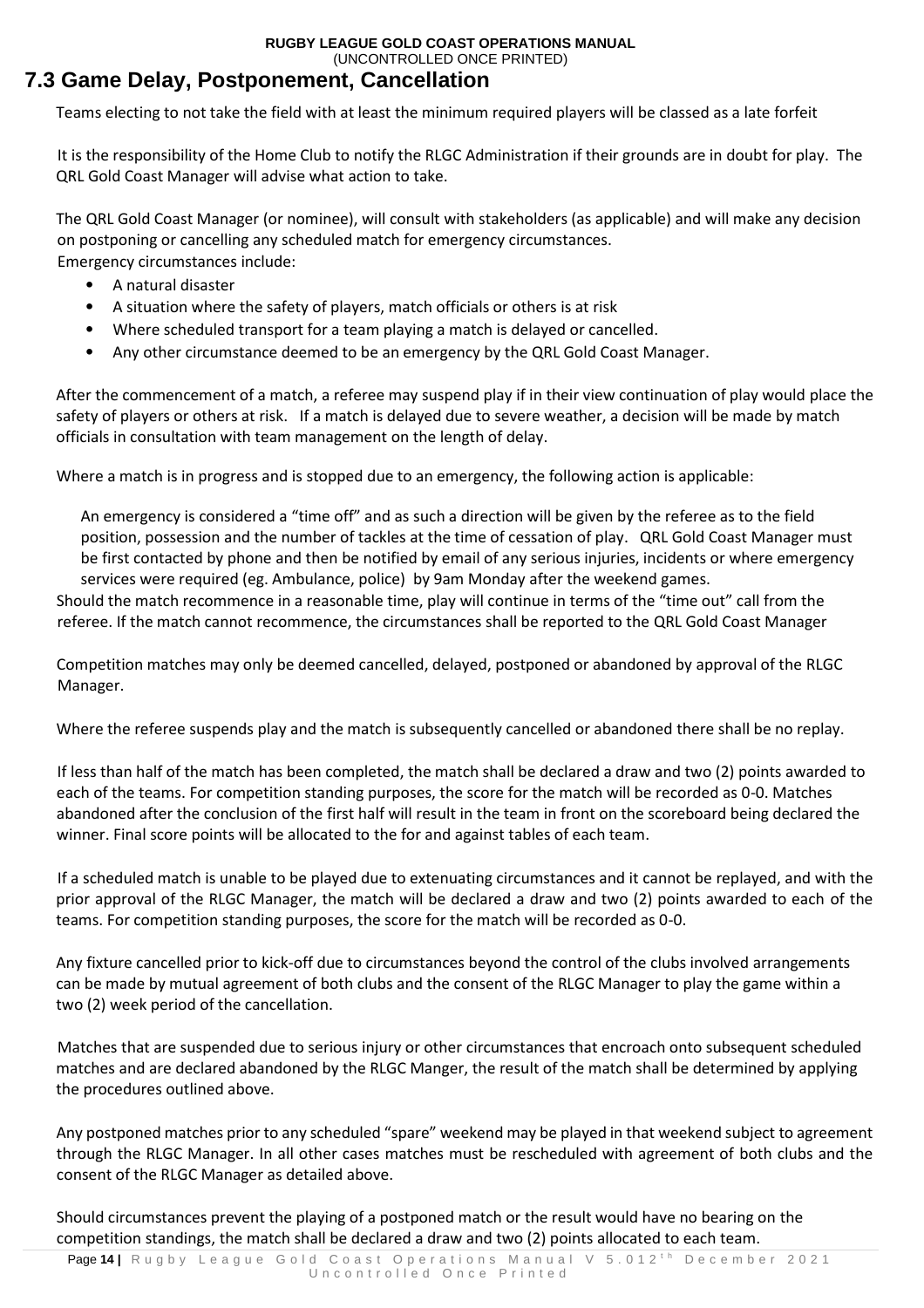(UNCONTROLLED ONCE PRINTED)

It is envisaged there would be no postponements during a final's series except in exceptional circumstances.

## <span id="page-14-0"></span>**7.4 Match Officials**

All match officials will be appointed by RLGC Referee Appointments Officer.

- The Gold Coast Rugby League Referees' Association is responsible for the payment to match officials. Host Clubs have strictly fourteen (14) days for payment of match official invoices.
- Breaches of these rules, upon conviction, may result in loss of points, suspension or other penalty and result in Coaches or Trainers having their qualification suspended or cancelled.
- Any complaints relating to the performance of match officials including specific details must be lodged in writing to RLGC prior to 12pm on the second business day following the match.

### <span id="page-14-1"></span>*7.4.1* **Zero Tolerance - Abuse of an Official / Entering the Field of Play / Fighting**

Abuse of officials is not tolerated and should be brought to the attention of a Club Official and/or Senior referee as soon as possible. Under no circumstances are match officials to be approached, questioned or harassed by Club Officials, coaching staff, players or spectators either before, during or after a match. The GCRLRA and RLGC have a "ZERO" tolerance for this type of behaviour.

[GCRLRA Manual \(filesusr.com\)](https://11ac84db-da12-4d57-bfbf-27c51ab12950.filesusr.com/ugd/3289f6_23f3e0d0846545949d0873c33d20f5ea.pdf)

## <span id="page-14-2"></span>**7.5 Ball Person**

- The recommended age for ball persons is 10 years or over to be eligible to participate in a game.
- A maximum of four (4) ball persons may be used during a match on the basis that each participating club are entitled to appoint two (2) persons with a maximum of two (2) persons allocated per sideline.
- A visiting club may request the home team to make available two (2) persons to act for the visiting club in the role of ball persons.
- Ball persons must place and leave the ball on the touchline at the point where it crossed the line. Ball persons must never throw the ball onto the field or to a player.
- Ball persons who deliver kicking tees must do so only during a stoppage of play and must leave the field immediately following its delivery.
- Ball persons must wear appropriate enclosed footwear to participate in their role.
- Trainers rather than ball persons must retrieve the kicking tee after a kick-off to restart play.

## <span id="page-14-3"></span>**7.6 Injury Reporting**

All injuries and illnesses assessed by the qualified Sports Trainer must be recorded in the NRL Injury Report Booklet; [nrl-injury-report-form.pdf \(playrugbyleague.com\)](https://www.playrugbyleague.com/media/2374/nrl-injury-report-form.pdf?_ga=2.231885914.450181541.1614732332-1381325448.1610327698)

It is the responsibility of the club to ensure that each player completes a [Medical Advice Card \(playrugbyleague.com\)](https://www.playrugbyleague.com/media/2276/medical-advice-card.pdf?_ga=2.73033046.450181541.1614732332-1381325448.1610327698) before their first training or playing commitment. It is also the responsibility of the club to ensure all cards are completed and kept up to date. As part of the club's duty of care, this process should be fully supported by Club Officials. All Privacy Laws must be adhered to.

If an Accredited NRL Level 1 or Level 2 Sports Trainer is not in attendance, the game(s) shall not commence under any circumstances until such (qualified) person is available.

Injury Report Booklets are available from the RLGC office for \$11 each or the form can be printed from the online link below[. nrl-injury-report-form.pdf \(playrugbyleague.com\)](https://www.playrugbyleague.com/media/2374/nrl-injury-report-form.pdf?_ga=2.231885914.450181541.1614732332-1381325448.1610327698)

It is the club's responsibility to ensure that a copy of all injury reports are kept by the club and a copy is given to the player/parent/guardian. The RLGC Administration Unit will conduct audits during club health checks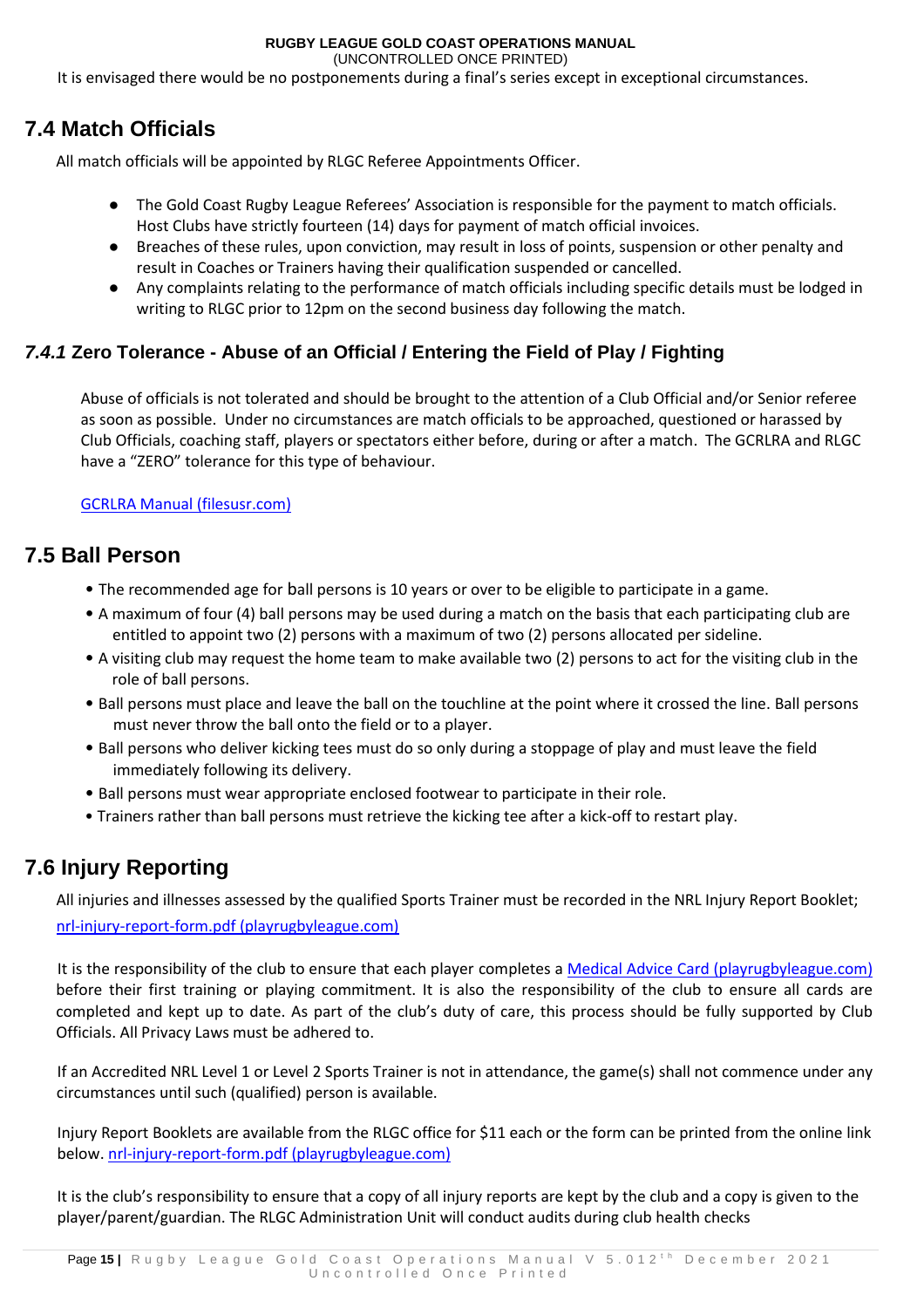**In the event of an injury causing a player to be unable to play RLGC competition rounds, the injured player must submit a medical certificate to RLGC office within ten (10) days of the injury occurring to enable any missed games to be counted towards finals eligibility**.

[national-safeplay-code-2017-lr.pdf \(playrugbyleague.com\)](https://www.playrugbyleague.com/media/2366/national-safeplay-code-2017-lr.pdf)

<span id="page-15-0"></span>[Sports Trainer Documents -](https://www.playrugbyleague.com/trainer/documents/?_ga=2.228361432.450181541.1614732332-1381325448.1610327698) Play Rugby League

## **8. BEHAVIOUR MANAGEMENT**

**THE** Code of Conduct - [Play Rugby League](https://www.playrugbyleague.com/referee/laws-of-the-game/code-of-conduct/?_ga=2.232923355.450181541.1614732332-1381325448.1610327698) **IS TO BE UPHELD BY ALL MEMBERS AT ALL TIMES. BREACHES OF THE NRL CODE OF CONDUCT MAY RESULT IN THE CLUB, TEAM OR INDIVIDUAL BEING PENALISED IN LINE WITH QRL/RLGC JUDICIARY PROCEDURES** 

## <span id="page-15-1"></span>**8.1 Temporary Suspension (10min Sin- Bin)**

- The match referee has the discretion to suspend for ten (10) minutes or to dismiss a player for misconduct.
- A player receiving a temporary suspension from the referee shall immediately leave the field and enter the sin bin area allocated by the Host Club and remain there until the end of the temporary suspension period.
- The time of any temporary suspension period shall be ten (10) minutes of playing time, from the time the referee signals time on for the resumption of play.
- The temporary suspension period is suspended if the referee signals time off during the suspension period and recommences each time the referee recommences play.
- Suspension periods do not include half time or any other break (i.e., drink break or injury).
- Players re-entering the field of play shall do so from an onside position after reporting to the touch judge.

## <span id="page-15-2"></span>**8.2 Dismissal (Player Sent Off)**

- Any player dismissed from the playing field must immediately retire to the dressing room until changed out of their playing uniform.
- Dismissed players are prohibited from returning to the players bench or entering the playing area.
- The referee shall complete an Incident Report as soon as practical after the completion of the match and lodge the form with QRL Manager Gold Coast in accordance with Incident Reporting requirements.

## <span id="page-15-3"></span>**8.3 Incident Reporting**

- • All Match Review Committee decisions shall be based on one or more of the following:
	- The written On-Field Incident Report. [qrl-rules-part-5.pdf](https://www.qrl.com.au/contentassets/5082282f19124e0cab5852f0b1815557/qrl-rules-part-5.pdf) Page 42
	- Written complaint received by the QRL Manager Gold Coast relating to an alleged incident and any such further reports.
	- evidence (e.g., video evidence of the incident) as determined by the Match Review Committee
	- A written complaint received by the QRL Manager Gold Coast from the President of an affected player's Club which is supported by video evidence.
	- Completion of the online link detailing the incident report.
- The following procedure is to be followed for all match day incidents.
	- All such Referees On-field Incident Reports must be completed on the day of the alleged incident whether using a paper report or online report.
	- $\circ$  The duplicate copy of the paper report must be provided to the player or their Club representative on the day of the alleged incident.
	- Online incident reports may be completed and forwarded to RLGC Administration Unit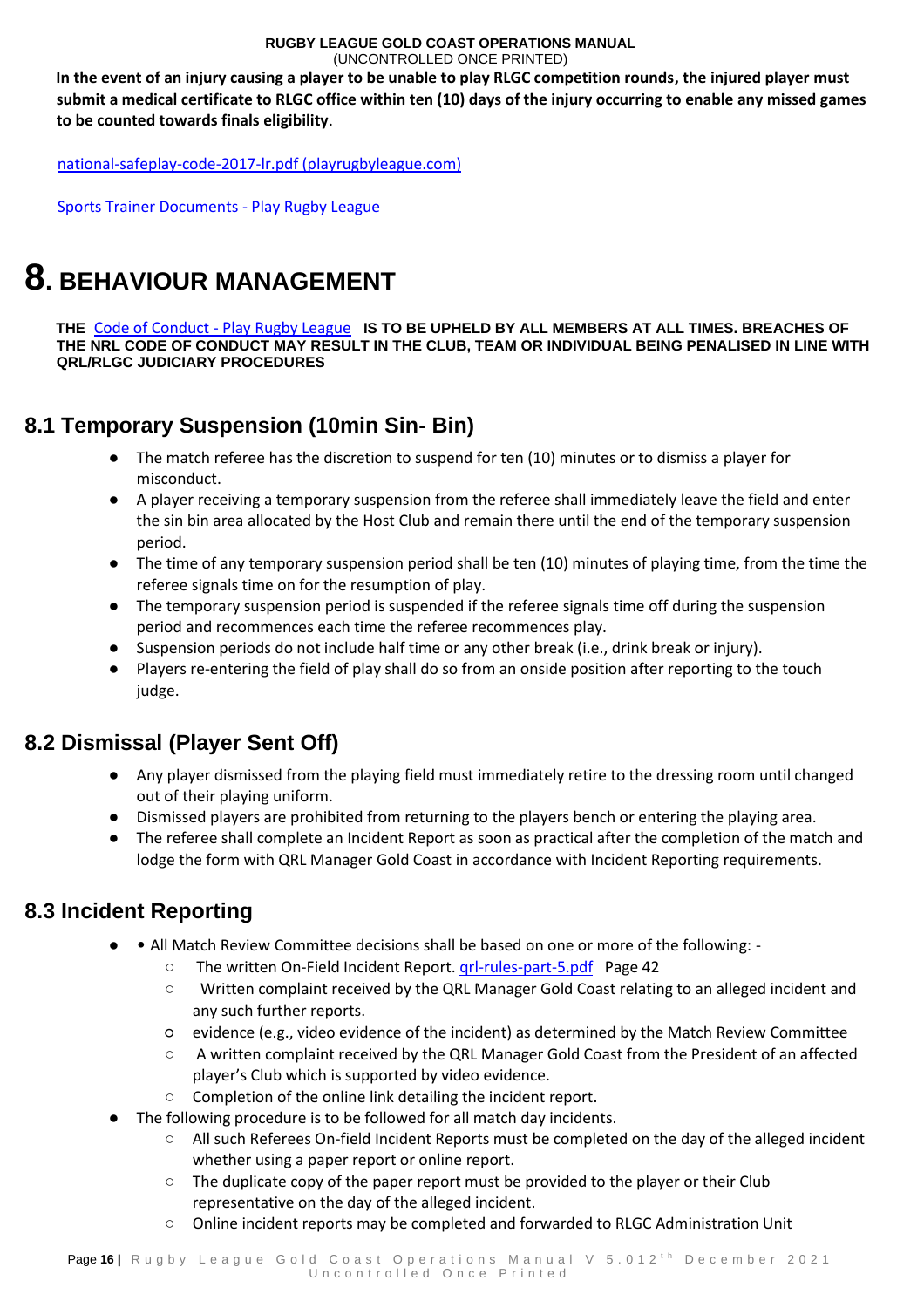(UNCONTROLLED ONCE PRINTED)

- The original Report must be submitted to the RLGC Administration Unit for onforwarding to the relevant Match Review Committee within one (1) business day of the player's alleged misconduct.
- All Match Officials via the host club must submit On Field Incident Reports to the RLGC Administration Unit as soon as practical upon completion of the relevant match.

Email Incident Reports, Match Sheets & Injury Reports to: RLGC Administration Unit

## <span id="page-16-0"></span>**8.4 Suspended Players**

While suspended, a player:

QRL Section 5.2.1.11 Section H & I – with further RLGC rules as below

- Cannot be inside the spectator fence or rope (the playing area) at any RLGC sanctioned League ground at any time while RLGC sanctioned League games are taking place
- **IS NOT** able to act as a Sports Trainer, Leaguesafe Trainer or a runner for any team
- **IS NOT** able to act as a coach unless express permission is granted by the manager of RLGC
- **IS** able to participate in training activities.

WHAT CONSTITUTES A MATCH SERVED IN SUSPENSION

- Regular Competition Match **YES**
- Forfeit (Received) **YES**
- Final Series Match **YES**
- Bye **NO**
- Trial / Grading (official or unofficial) **NO**
- Washout **NO**
- Forfeit (Given) **NO**

A player suspended on a Grade 1 offence is permitted to play in a trial or grading match. Please note: the onus is on the player, player's parent or guardian and club to ensure that the suspension is served in full before the player returns to the game.

## <span id="page-16-1"></span>**8.5 Team Staff**

The following section outlines the responsibilities and actions required for Senior and Junior coaching staff which includes the Coach, Assistant Coach, Manager, League Safe, First Aid Officers and bench administration. Coaching staff and bench behaviour is paramount in ensuring the game is enjoyable for all participants. Every effort should be taken in ensuring that behaviour is exemplary and setting a good example

In the event of an altercation on and or off the field of play, accredited NRL Leaguesafe/League First Aid/ Sports Trainers L1 & L2 / Head Trainer must not interfere in any way. They must move clear and totally distance themselves from the incident. The only exception will be when an injured/ill player needs shielding from possible further harm.

### <span id="page-16-2"></span>**8.5.1 Bench Rules**

- A maximum of 5 team persons and one (1) Bench Duty Official, in addition to players signed on the game sheet are allowed at the allocated bench area inside the defined playing area during the match. Duty Officials are to ensure a team remains within this number and any persons found in addition to the designated numbers are to remove themselves from this area immediately.
- A player who is currently injured or serving suspension is not permitted on the sideline or bench.
- Coaches, Team Officials & Match Officials must wear appropriate enclosed shoes at all times to participate in their role.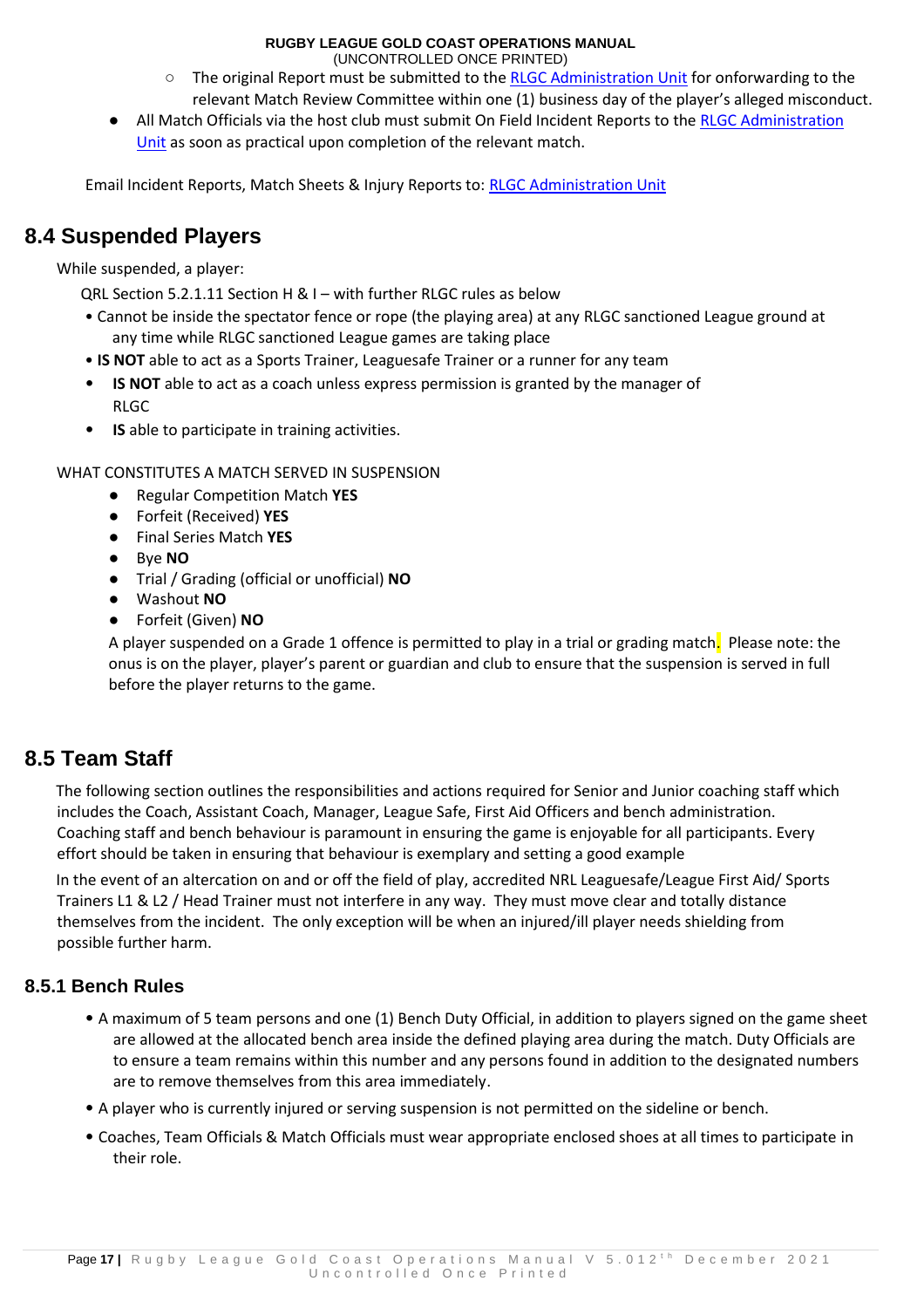## <span id="page-17-0"></span>**8.6 Coach Accreditation and Registration**

All coaches, sports trainers and league safe officials must be registered to their respective club on the current NRL database prior to commencement of the season.

All coaches appointed by a club shall be required to be correctly accredited in accordance with the applicable age or grade (including representative teams) they are coaching.

#### [Coach Rugby League -](https://www.playrugbyleague.com/coach?_ga=2.6054774.450181541.1614732332-1381325448.1610327698) Play Rugby League

There is also a minimum accreditation requirement to coach a team / age group. Please check the requirements with your club / league as they may vary slightly.

| Age                         | <b>Course</b>                           |
|-----------------------------|-----------------------------------------|
| U6-U12                      | Community Coach (Age range<br>specific) |
| $U13+$                      | Community Coach (Age range<br>specific) |
| Senior Representative Teams | Senior Club Coach Course                |

Any coach, prior to being permitted by a club to actively supervise a coaching session, must: [qrl-rules-part-4.pdf](https://www.qrl.com.au/contentassets/fe165f50b22a4557bddabb6ca8e9d0a2/qrl-rules-part-4.pdf)

- Register via the approved registration platform as a volunteer coach.
- Register and pay for the relevant NRL face-to-face coaching course as required and prior to 30<sup>th</sup> June.
- Successfully complete the age appropriate online learning modules via the approved platforms.
- Attend and successfully participate in a face-to-face component of the relevant coaching course within that football year.

Any person appointed as a coach by a club must complete or maintain current accreditation requirements by 31 May each year otherwise the coach will automatically be withdrawn from a coaching position and relative insurance cover will lapse.

RLGC specifically reserves the right to refuse to register any Coach, Assistant Coach, Sports Trainers, Leaguesafe, or other team related staff where one or more of the following circumstances occur.

- Has failed to complete all compulsory fields in the registration procedure.
- Is under suspension from participating in all Rugby League Competitions
- Is serving a current suspension from any other sport under the control of a recognised governing body.
- The person has struck a referee or any other official on or off the field of play.
- The person has been convicted of drug use.
- The person has been convicted of a criminal offence punishable by a period of imprisonment of more than twelve (12) months.
- Any person with criminal charges pending against them (until the outcome of his/her charges are finalised)
- The person has committed a material breach of the QRL Code of Conduct

Any decision to refuse registration of a coach, Assistant Coach, First Aid Trainer, Leaguesafe or other related team staff shall be reviewable as a disciplinary matter.

#### <span id="page-17-1"></span>*8.6.1* **Senior Coaches**

- Coaches are permitted to view the match from the team's bench, or behind the goal posts.
- Team benches must have personnel directly related to the conduct of that match only (i.e., coaches,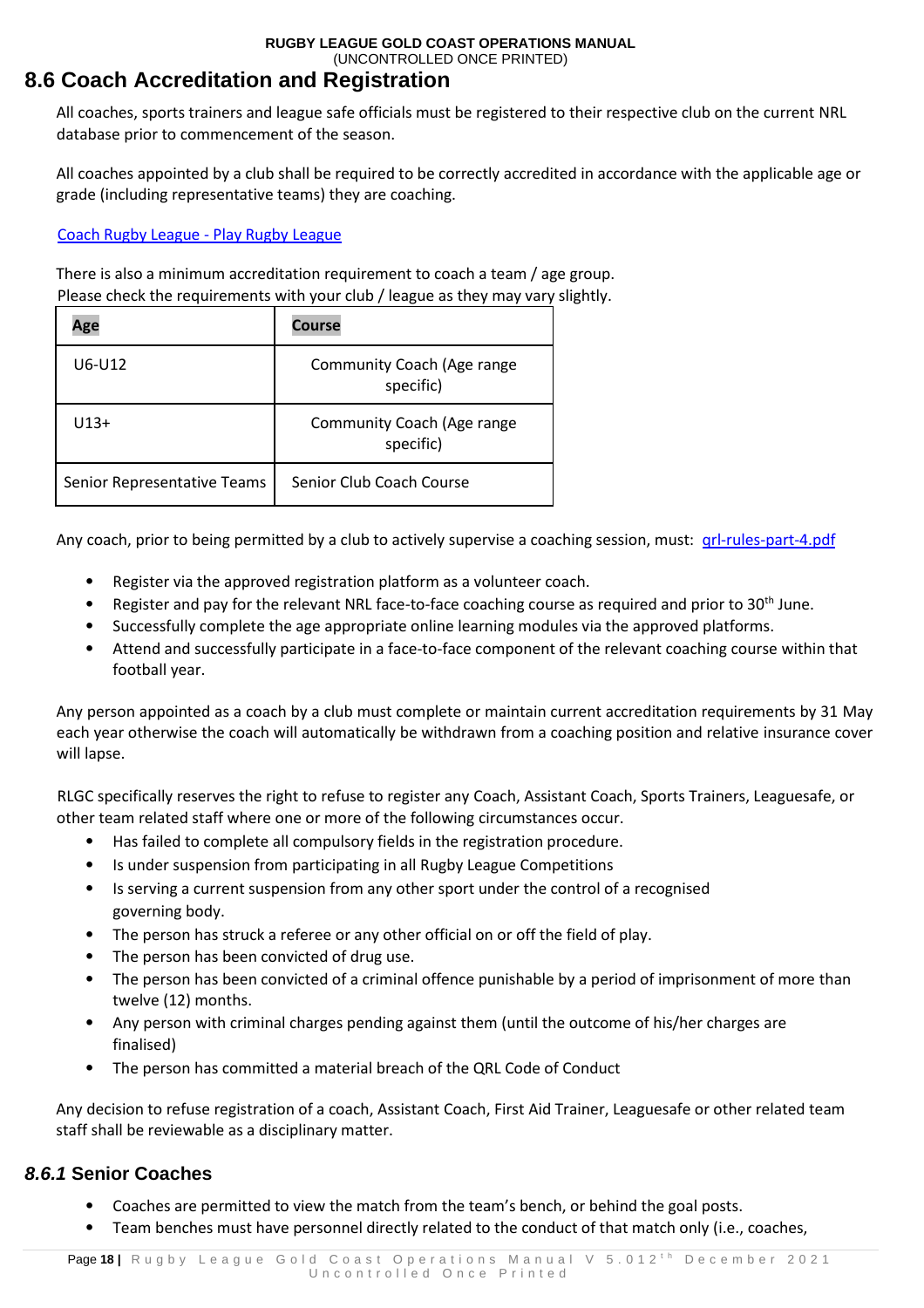(UNCONTROLLED ONCE PRINTED)

interchange players, trainers, team manager, medical officers etc) and must comply with the number stated in 8.5.1

#### <span id="page-18-0"></span>*8.6.2* **Junior Coaches**

- At all times, the coach must remain at the team bench.
- Team benches must have personnel directly related to the conduct of that match only (i.e., coaches, interchange players, trainers, team manager, medical officers etc) and must comply with the number stated in 8.5.1

### <span id="page-18-1"></span>*8.6.3* **Representative Team Coaching**

Applications for the positions of Coach, Manager, Sports Trainer and Selector must be advertised a minimum of fourteen (14) days prior to closure date. Coaches must have the appropriate minimum qualifications and accreditation. A Coach or Selector of a representative team will not be permitted to coach or select an age group in which a son or daughter is a candidate unless authorised by the RLGC Manager.

## <span id="page-18-2"></span>**9. LEAGUE SAFE/LEAGUE FIRST AID & SPORTS TRAINERS LEVEL 1&2**

- All Sports Trainers and League Safes will be required to be correctly accredited and registered in accordance with the NRL Rules. [nrl-on-field-policy\\_v4\\_0.pdf \(playrugbyleague.com\)](https://www.playrugbyleague.com/media/4916/nrl-on-field-policy_v4_0.pdf?_ga=2.266477771.450181541.1614732332-1381325448.1610327698)
- LEAGUESAFE is an online injury and illness awareness course and is NOT a trainer qualification or accreditation. The role of the Leaguesafe during a match is to provide water to players and assist with the interchange process as required. Leaguesafe must be at least 14 years of age and have completed the NRL Leaguesafe course.
- [Trainer Rugby League -](https://www.playrugbyleague.com/trainer) Play Rugby League
- LEAGUESAFE qualification is valid across all age groups from U6 to senior grades.
- U6 U12: After a try has been scored or during a time-out called by a referee is no more than one (1) LEAGUESAFE personnel from any one team permitted to enter the field of play.
- U13's and above: After a try has been scored or during a time-out called by a referee is no more than two (2) LEAGUESAFE personnel from any one team allowed to enter the field of play.
- Leaguesafe must return to their team's bench area as soon as possible after fulfilling their duties on field.
- A Coach cannot act in the role of both on-field safety person (ie. Leaguesafe, Level 1 or Level 2) and Coach during the same game. One individual is required for each role.

#### **LEAGUE FIRST AID /SPORTS TRAINER LEVEL 1 and 2**

First Responder – Person responsible for administering first aid and/or offer advice to an injured or ill player during a match. Must be at least 18 years of age and hold a current relevant NRL accreditation. When a Sports Trainer – L1 or L2 – is entering the field not to attend an injury but to carry out Leaguesafe duties, (ie. Give water or carry messages) they must only do so in compliance with the above rules for Leaguesafe.

#### **SPECIFIC NOTICE IS GIVEN OF THE REQUIREMENTS FOR TEAMS AS LISTED BELOW TO HAVE THE REQUIRED FIRST RESPONDER PER TEAM PER GAME.**

| Age    | <b>Minimum Personnel Required</b>                                                                | <b>Minimum Accreditation</b><br><b>Required</b>                                         |
|--------|--------------------------------------------------------------------------------------------------|-----------------------------------------------------------------------------------------|
| $U6-7$ | One (1) x First Responder for up to four (4) matches being played on an<br>International Field.  | League First Aid; or<br>NRL Level 1 Sports Trainer;<br>or NRL Level 2 Sports<br>Trainer |
| $U8-9$ | One (1) x First Responder for up to three (3) matches being played on<br>an International Field. |                                                                                         |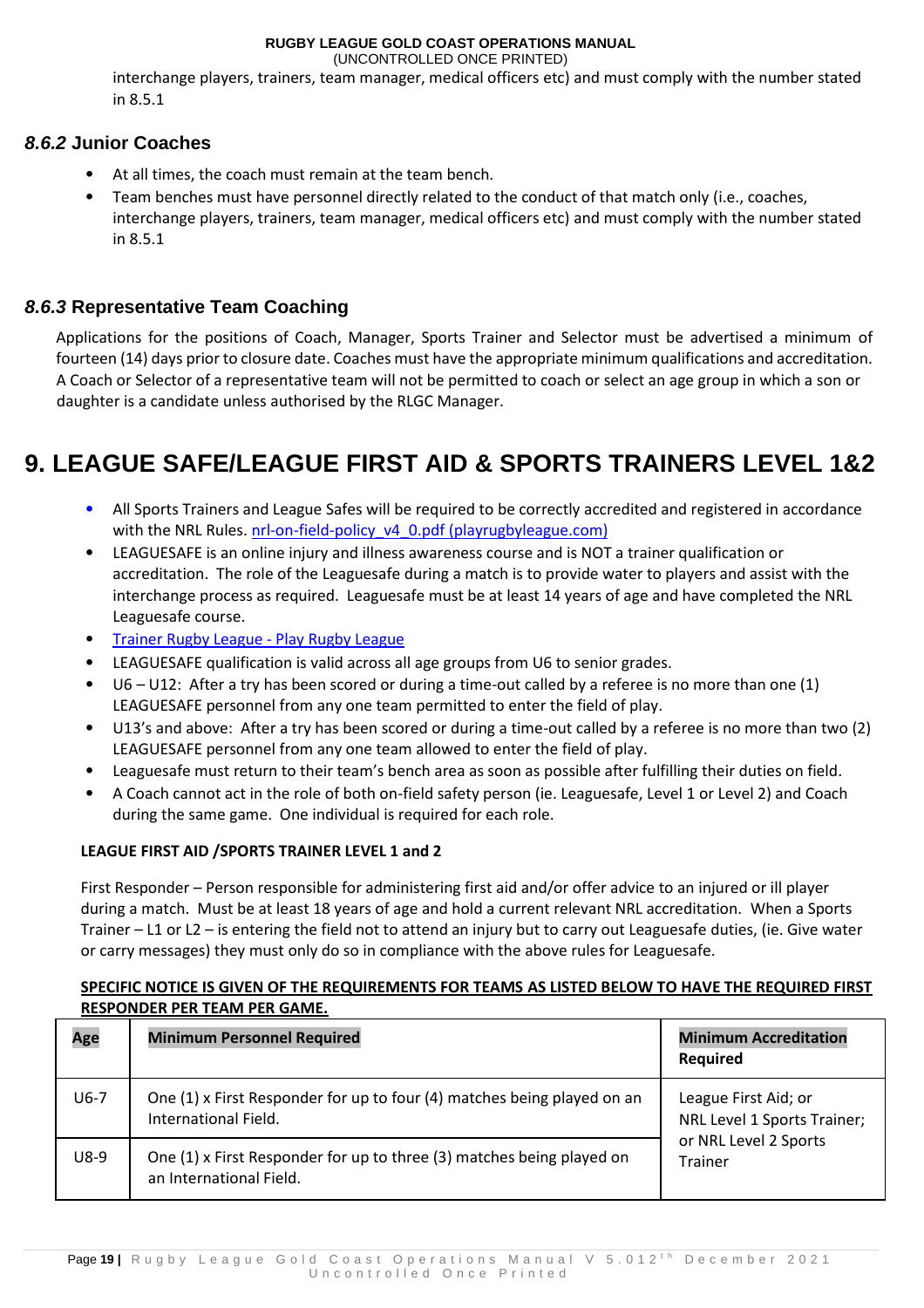| $U10-12$ | One (1) x First Responder per game               | League First Aid; or<br>NRL Level 1 Sports Trainer;              |
|----------|--------------------------------------------------|------------------------------------------------------------------|
| $U13-15$ | One (1) x First Responder per team for each game | or NRL Level 2 Sports Trainer                                    |
| $U16+$   | One (1) x First Responder per team for each game | NRL Level 1 Sports Trainer;<br>or NRL Level 2 Sports<br>Trainer. |

| <b>Course</b>                     | <b>Time</b>                                          | Cost  | <b>Qualification/s Received</b>                                                                                           | <b>Re-accreditation</b>                                                         |
|-----------------------------------|------------------------------------------------------|-------|---------------------------------------------------------------------------------------------------------------------------|---------------------------------------------------------------------------------|
| League<br><b>First Aid</b>        | Online eLearning<br>plus 7 hours face to<br>face     | \$80  | League First Aid<br><b>HLTAID003 Provide First Aid</b><br><b>HLTAID001 Provide CPR</b>                                    | League First Aid need to be<br>reaccredited<br>every 3 years                    |
| Level<br>Sports<br><b>Trainer</b> | Online eLearning<br>plus 12.25 hours<br>face to face | \$170 | Sports<br>NRL<br>Level<br>Trainer<br>$\mathbf{1}$<br>Provide<br>HLTAID003<br>First<br>Aid<br><b>HLTAID001 Provide CPR</b> | NRL Level 1 Sports Trainer<br>needs to be reaccredited<br>within 3 years.       |
| Level<br>2<br>Sports<br>Trainer   | 20 hours face to face<br>learning                    | \$350 | Sports<br>NRL<br>Level<br>Trainer<br>2<br>PUAEME004A Provide Care for<br><b>Suspected Spinal Injury</b>                   | NRL Level 2 Sports Trainer<br>be<br>reaccredited<br>needs to<br>within 3 years. |

In the event of an injury, a Sports Trainer, LeagueSafe or League First Aid trainer can attend to the injured player until the First Responder arrive. Leaguesafe and Sports Trainers acting in official capacities are bound by the NRL's On-Field Policy and Code of Conduct. If any on-field personnel abuse their roles or behave in a manner contrary to the above policy, they may be subject to sanctions, up to and including suspension of participating in the game.

- LEAGUESAFE YELLOW SHIRT or VEST
- LEAGUE FIRST AID GREEN SHIRT or VEST
- NRL LEVEL 1 SPORTS TRAINER BLUE SHIRT or VEST
- LEVEL 2 SPORTS TRAINER ("Head Trainer") ORANGE SHIRT or VEST

(Queries regarding Coaching, Sports Trainer and League Safe Accreditation email: ??

## <span id="page-19-0"></span>**10.PLAYER UNIFORM AND EQUIPMENT (JUNIOR AND SENIOR)**

This section applies to both junior and senior players

- The design of the playing uniforms of all clubs affiliated with RLGC shall be registered with RLGC on or before 1 January of each Football Year, who will ensure it is recorded with the Region.
- Unless otherwise advised, all registered uniform designs must display the current QRL logo on jerseys and shorts and comply with current policies and direction of the QRL regarding advertising on uniforms.
- RLGC shall refuse any proposed club uniform design that does not comply with QRL or Region rules or is not distinctive from other registered designs.
- No club shall allow its registered players to compete in a sanctioned game unless a uniform is worn complying with the provisions outlined. Match officials may refuse to allow a player to take part in a match if not wearing the full registered uniform of RLGC or club.
- All affiliated clubs must acknowledge the intellectual property rights of the QRL and shall not use this intellectual property without the authority of the QRL.
- All rules addressing players and players equipment are stipulated in the [International \(13s+\) Laws -](https://www.playrugbyleague.com/referee/laws-of-the-game/international-13splus-laws/) Play [Rugby League](https://www.playrugbyleague.com/referee/laws-of-the-game/international-13splus-laws/) Page 10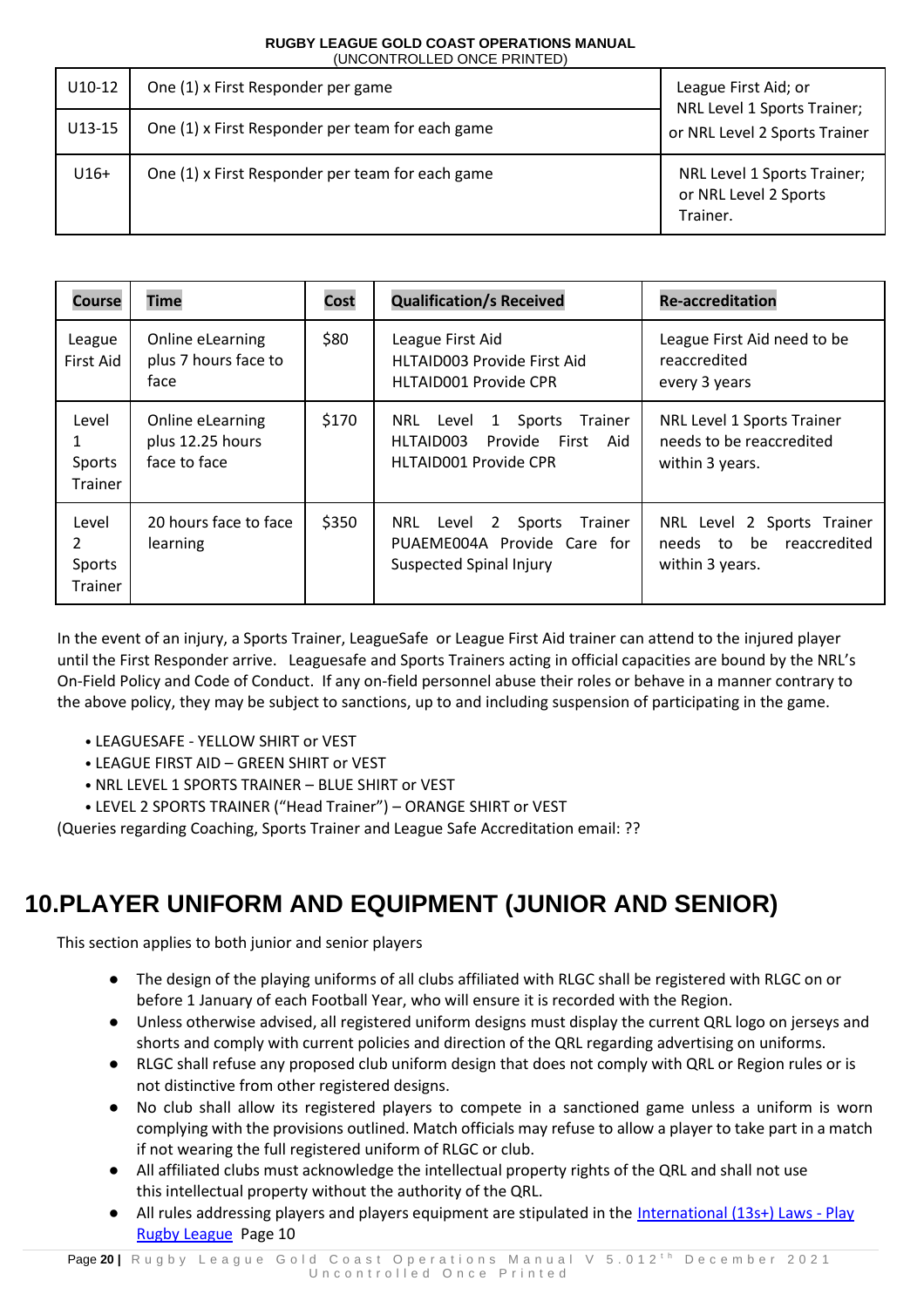## <span id="page-20-0"></span>**10.1 Compression Garments**

A player may wear compression garments conditional upon:

- The length of the garment must not extend below the elbow or knee of the player, outside the neck of the jersey or length of the playing socks.
- The colour of the garment shall be black or an approved colour matching the colour of the playing shorts.
- Full length compression garments are not permitted unless prior approval has been obtained through the RLGC Manager.

## <span id="page-20-1"></span>**10.2 Jewellery**

All visible body jewellery shall be removed, and any non-visible jewellery taped prior to the commencement of the match. Players with beads in their hair must remove them or wear headgear to cover them

## <span id="page-20-2"></span>**11.SEQ WOMEN AND GIRLS RUGBY LEAGUE**

## <span id="page-20-3"></span>**11.1 SEQ Women's Competition**

The SEQ Women's Competition is governed by SEQ Region Contact details: [Female Operations Manual](https://33c3eec4-63f5-43c5-97cc-3b3e127df333.filesusr.com/ugd/6415ec_f1986a19753a41b89c5afe6a0f0550a2.pdf)

## <span id="page-20-4"></span>**11.2 SEQ Girls Competition**

The SEQ Girls Competition is governed by SEQ Region Contact details: [Female Operations Manual](https://33c3eec4-63f5-43c5-97cc-3b3e127df333.filesusr.com/ugd/6415ec_f1986a19753a41b89c5afe6a0f0550a2.pdf)

## **11.3 RLGC – U12 Female Competition**

- Minimum number of players required in order to nominate a team in the competition 13 (these must be fully registered on the NRL database.
- Maximum number of players allowed to be registered before a new team or combination team can be registered in the competition - 18
- Players on the Field 11
- Players on match Sheet 15
- Game Duration 2 x 20 minute halves
- Field Size Mod Field
- No time off for injuries and no scrums

## <span id="page-20-5"></span>**12. JUNIOR COMPETITION STRUCTURE, RULES & PROCEDURES**

This section applies to both male and female junior competitions

- Age groups U6 U18 will be classed as junior competitions.
- All RLGC clubs and eligible U6 players will participate in an NRL Player Development Program

## <span id="page-20-6"></span>**12.1 Registrations**

- Players must register in their own age group.
- Where a player desires to play in a junior grade from U18 and above that is controlled by a senior rugby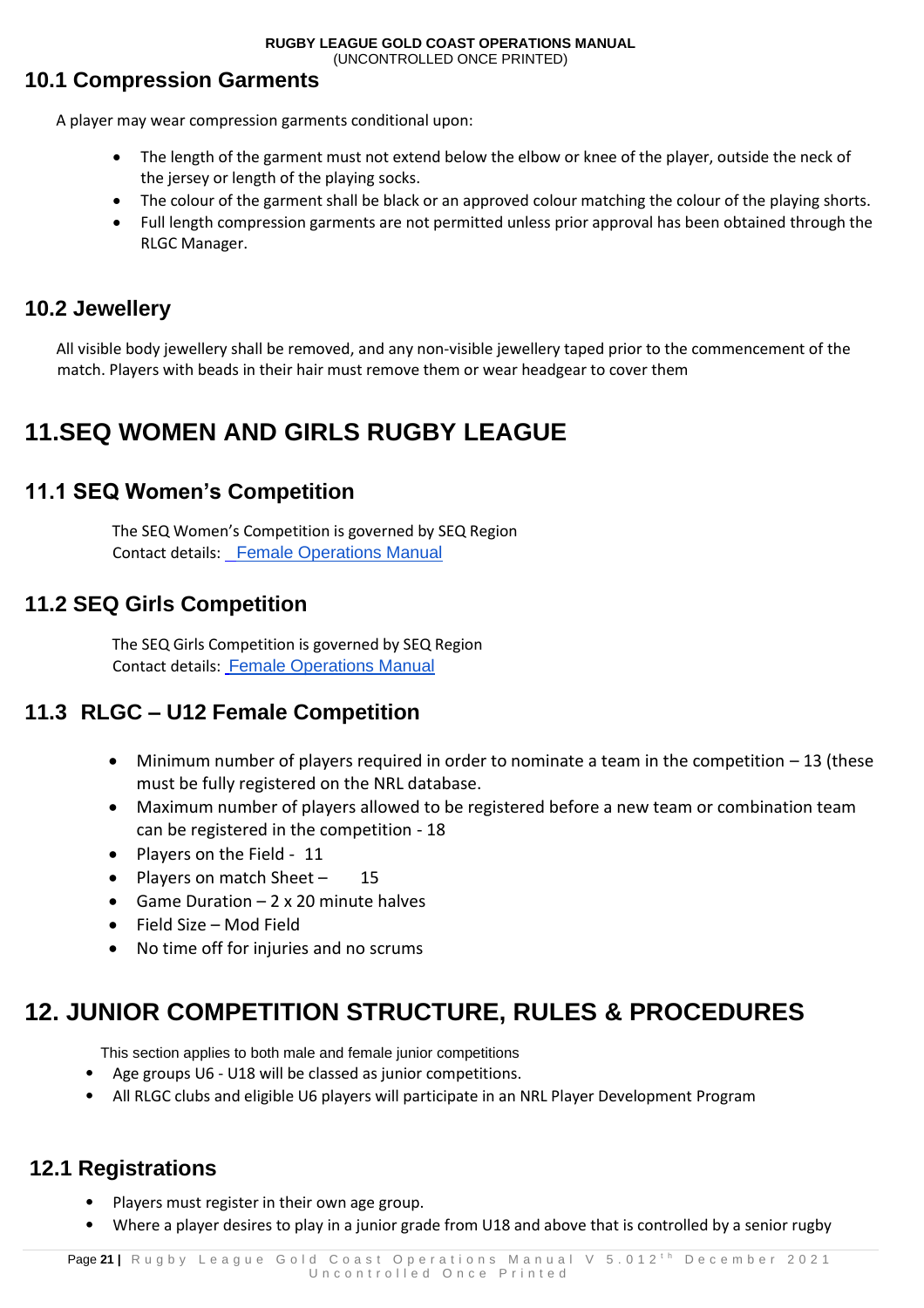(UNCONTROLLED ONCE PRINTED)

league football club, or desires to play in a senior grade, the player must register to play via a process approved by the QRL.

• All players must be fully registered annually with a QRL affiliated club within the boundaries of RLGC via the online registration system (or any other method approved by the QRL) prior to participating in any training or match of that Football Year.

#### <span id="page-21-0"></span>**Registration is fully completed only when:**

- Compulsory documents and photo ID is uploaded to the player's My Sideline profile and approved by RLGC (PLAYERS PENDING REGISTRATION ARE NOT FULLY REGISTERED)
- Birth certificates, current passports and current driver's licenses are the only acceptable documents for proof of age. (unless otherwise approved by RLGC or Region).
- A transferring player has accepted their transfer and fully completed the transfer. (This includes portability transfers)
- Any club wishing to dual register players must, prior to playing any such player, submit a Portability Transfer Request through My Sideline. This transfer must be fully completed before the player can play for the dual registering club.
- If a club is aware of a person's pre-existing medical condition, that could be of detriment to themselves or other players they must request a medical clearance certificate before agreeing to allow the person to register, train or play.
- All players requiring medical clearance certificates must not play or train until such certificate is received by the player's registered club.
- Any club playing an unregistered player shall be deemed to have lost the match in which the player took part and may be subject to further sanctions from RLGC.

RLGC specifically reserve the right to refuse to register any player where one or more of the following circumstances apply:

- The player has failed to satisfactorily complete the player registration procedure
- The player is under suspension from playing in a competition under the administration of the QRL
- The player is serving a current suspension from any other sport under the control of a recognised governing body
- The player has been suspended from playing for a period of more than eight (8) weeks on more than two (2) occasions in the past three (3) years
- The player's parents, primary care provider or other family member are under sanction for breaching the QRL Code of Conduct
- The player has struck a referee or any other official on or off the field of play
- The player has been convicted of drug use
- The player has been convicted of a criminal offence punishable by a period of imprisonment of more than twelve (12) months
- Any player with criminal charges pending against them (until the outcome of his/her charges are finalized
- The player has committed a material breach of the QRL Code of Conduct.

Any decision to refuse registration of a player shall be reviewable as a disciplinary matter by Rugby League Gold Coast.

- The player has not completed the necessary process for initiating a clearance or release from a previous club, including international clearance requirements
- The player, at the sole discretion of the QRL, is deemed to not adhere to the beliefs of the QRL.

## <span id="page-21-1"></span>**12.2 Player Management**

All aspects of player management are the ultimate responsibility of clubs to ensure players and teams compete within the rules.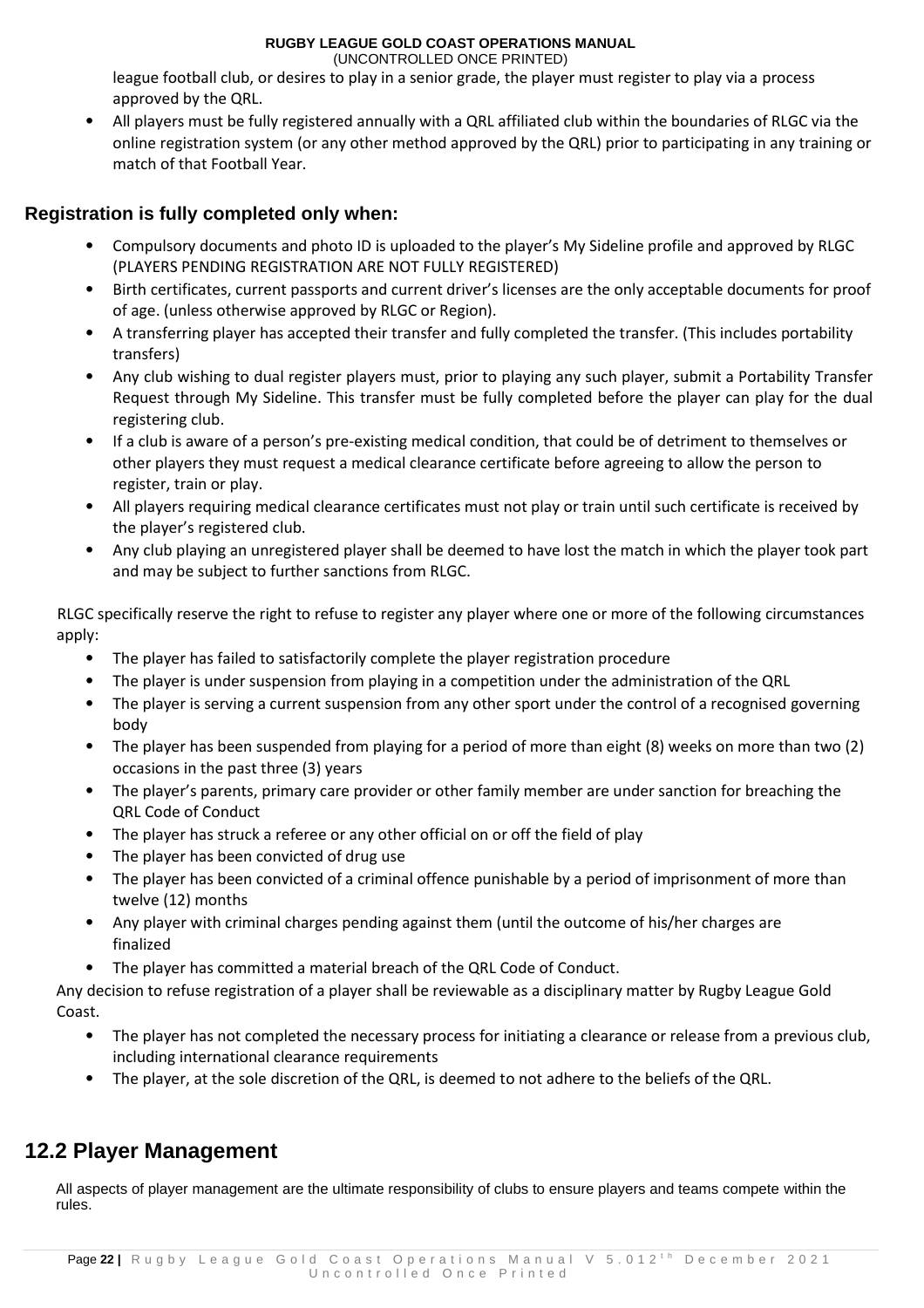### <span id="page-22-0"></span>**12.2.1 Representative Player Classification**

For players aged 16-18, a Junior Representative player as defined in these rules is a player who is participating in a QRL performance academy program delivered by an Intrust Super Club or equivalent. These players shall not be eligible to apply for a transfer of registration in the football season following the participation as a Junior Representative Player.

## <span id="page-22-1"></span>**12.3 Player Transfers (Junior)**

RLGC transfer rules are to be used in conjunction with QRL Rule 4.1.7 grl-rules-part-4.pdf

- 1. In any Football Year, a Club participating in a QRL Competition shall not register more than five (5) Junior players in any one Junior age group or Senior grade who in the preceding Football Year were registered with another Club affiliated with the QRL. Of these five (5) Junior players, no more than two (2) shall be from any one (1) Junior Rugby League Football Club.
- 2. Junior Representative players shall not be eligible to apply for transfer of registration in the Football season following the participation as a Junior Representative Player. (refer to 12.2.1 in this document)
- 3. No players classified as a Div 1 player in the previous season can transfer from RLGC teams to RLGC teams who were grand finalists in Division 1 in the previous year for Under 13 -16. *Classification of Div 1 is having played 1/3 of Div 1 games in previous year.*
- *5.* Administration of these rules is at the discretion of the Local League with no avenue of appeal to the relevant Region

*Exemption: A player receiving a clearance from a club within RLGC to a club in another League area, must return to the same club if they wish to play the Game within RLGC during that same Football Year. This clearance will not be counted as per QRL Rule 4.1.6* 

## <span id="page-22-2"></span>**12.4 Junior Player Age Eligibility**

#### [qrl-rules-part-4.pd](https://www.qrl.com.au/contentassets/fe165f50b22a4557bddabb6ca8e9d0a2/qrl-rules-part-4.pdf)[f](https://www.qrl.com.au/contentassets/fe165f50b22a4557bddabb6ca8e9d0a2/qrl-rules-part-4.pdf)

- a) A junior player is a player who has not attained the age of eighteen (18) years as at the 31<sup>st</sup> December of that year and is not otherwise entitled to register under these Rules as a Senior Player.
- b) Junior age groups will be restricted to players who have not attained that age as at 31 December in the year prior to the competition commencing.
- c) A Junior player who will attain the age of five (5) prior to July 1, in the current year of competition, that player may with the written consent of the relevant Regional Manager, Coach and his or her Parent or Primary Care Provider, register in any under six (6) age group competition.
- d) Where a Junior player has attained the age of seventeen (17) years prior to one (1) July, that player may with the consent of the Club and his or her Parent or Primary Care Provider, register and play in any Senior grade competition in that year notwithstanding there is no under eighteen (18) competition in that league.
- e) Eligible players will be given the opportunity to apply for NRL's 18-month Registration Window. Approved players will need to meet the criteria stated in the Development Framework. [RLGC Documents and Policies](https://www.rlgc.com.au/documents-and-policies)
- f) Once a player has been approved as part of the 18 Month Registration Window, that player must stay in the lesser age group for the remainder of the season and is not eligible to play in his/her own age group in that same year. This includes if the lesser age group does not make finals, the player is not eligible to play in their actual age group final.
	- RLGC will monitor player statistics and where there is an indication that a higher age player is dominant in the lower age group, RLGC reserves the right to move that player back into the correct age group and be removed from the 18month window list.
	- A Club / player may also make application to have their 18month Window registration removed if circumstances show the player no longer requires the 18-month Window allowance.
	- This application must be made prior to Round 7 of competition.
	- On being allowed to return to actual age group, an additional application for an 18<sup>th</sup> Month Window registration is prohibited.
	- Opposition Coach's concerns should be submitted in writing through their club to the RLGC Manager.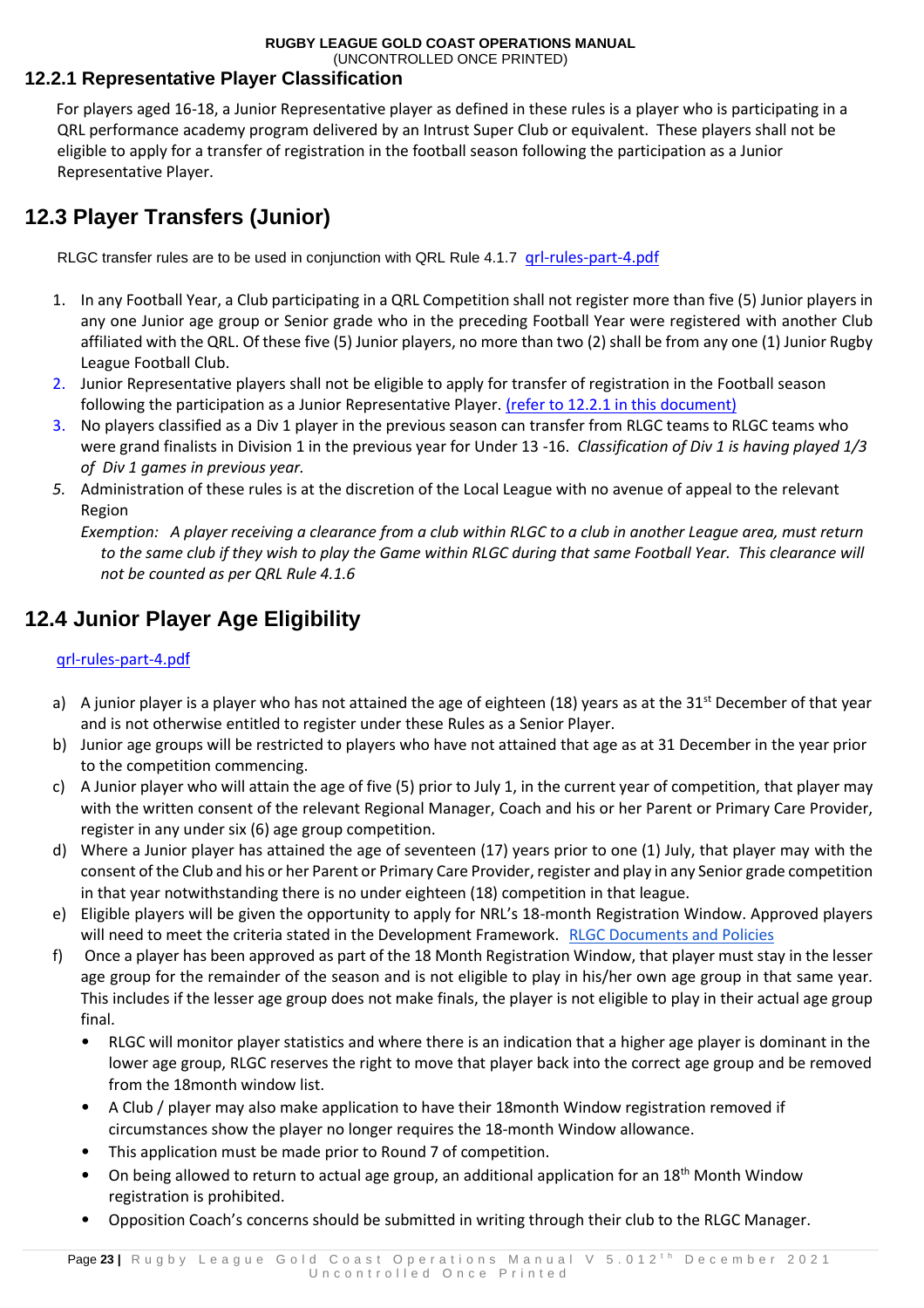### **12.4.1 TOP 12 Player Restrictions U13 – U18**

Restrictions in this section should be used with consideration to section 12.5 to ensure player eligibility for a final's series.

- a) Representative players are prohibited from playing in any Division 3 match irrespective of the age group and must play in the highest division age group available at the Club where registered.
- b) Representative and Top 12 nominated players cannot play in a lower division match within their registered age group without the prior approval of the QRL Gold Coast Manager.
- c) Players returning from injury or other special circumstances may seek approval by the QRL Gold Coast Manager to play in a lower division.
- d) Such applications must contain a medical certificate and a clearance to return to play.
- e) Representative players cannot play in a Division 2 match of an older age group without the prior approval of the QRL Gold Coast Manager.
- **f)** Should a club be found to have signed on a Representative or Top 12 player in such a manner as described above without prior approval where stated, the match will be deemed a forfeit in favour of the non-offending team and points allocated accordingly.

#### **12.4.2 Player Restrictions**

Restrictions in this section should be used with consideration to [section 12.5](#page-24-0) to ensure player eligibility for a final's series.

- a) A Division 1 player cannot play in a Division 3 game in the same age group or higher age group.
- b) Once a player plays an official game the player must remain with that club for the remainder of that Football Year. Exemptions at the discretion of the RLGC based on Special Circumstances.
- c) If a club has multiple teams in a single division of the same age group, players must remain in the team in which they played their first competition game. There will be no lateral movement of players between the teams. Clubs are to nominate the list of players in each individual team and this list will be made available to Clubs.
- d) Players who play multiple games in a single round will have the lowest age group and division recorded for the purpose of [section 12.5](#page-24-0) Note: 12.4.2 (d) is not used when calculating 12.5.6 & 12.5.7
- e) Players once they have played four (4) games in a higher age group without having first played in their registered age group in the same round, will be ineligible to return to their own age group for the remainder of the season or finals series, irrespective if the games are consecutive or not. Does not include U18 players playing in a senior grade
- f) Representative and Top 12 Players may play in a higher age group with reference to section 12.5
- g) Players cannot play in a Junior U18 game if they have played in a senior game prior on the same weekend.
- h) Any player participating in an ISC match or a Hastings Deering Colts State-wide U20s Competition is ineligible to play in any RLGC fixture that weekend.
- i) Players playing in a higher age group must state on the game sheet the age group in which they are registered.
- j) If a team folds during a Football Year, and the players transfer is approved all games played will be counted for the purpose of finals eligibility section 12.5.1

#### **Any club found to be playing an ineligible or unregistered player shall -**

- Lose the match and will not receive 1 point for a loss.
- Be deducted three (3) points on the competition ladder
- Receive no points 'for'
- Retain the points scored against
- May be fined \$200 for each offending player.
- The non-offending team will not receive the three (3) competition points (if the game was lost on the scoreboard) but will retain points scored for and nil against.
- Any person including without limitation Coaches, Managers, Parents or Club Officials found to be complicit in the falsifying of information or found guilty of knowingly playing ineligible players will be subject to sanctions imposed via the Disciplinary Tribunal process and may face penalties of suspension of up to 5 (five ) years, removal of accreditation, removal from team and fines.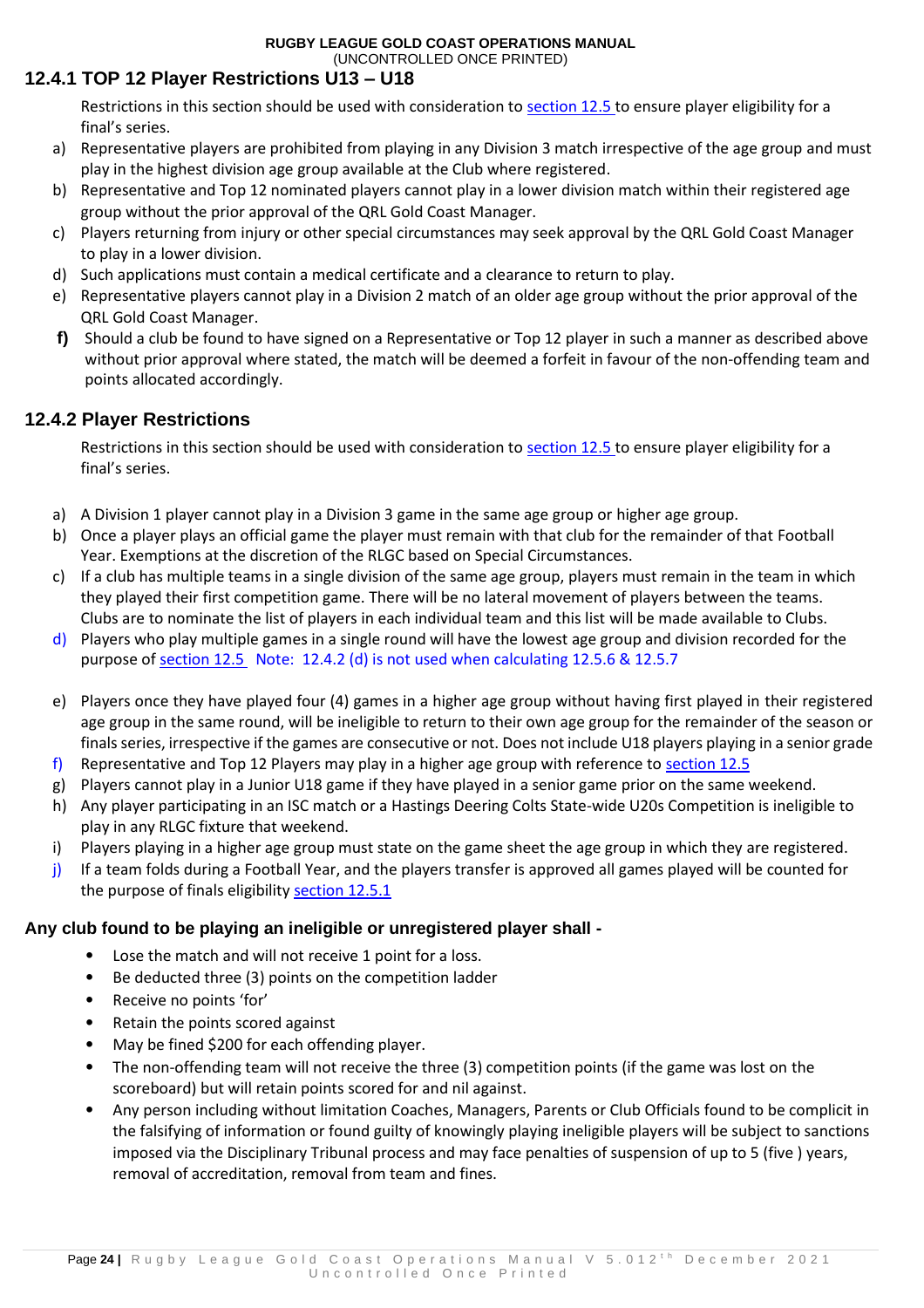## <span id="page-24-0"></span>**12.5 Finals Eligibility U13-U18 Junior Competition**

The essence of the below finals' eligibility rules is to attempt to ensure that the finals series are fair, and that players and teams are competing against similar opposition

Players who partake in a 'Mal Meninga' game on the same weekend as a RLGC competition round will have that game recorded for finals eligibility purposes section 12.5.1

- 1. Players must have played at least one-third (1/3) junior competition rounds (including washouts but excluding byes) in their registered age group.
	- a. Players in Forfeit Receiving Teams will have the game recorded for eligibility providing their name was recorded on the match sheet and the match sheet was submitted to RLGC Office as per regular weekly submission.
	- b. Players in Forfeit Giving Teams will not have the game included in their game eligibility count.
	- c. Players with a submitted and approved medical certificate as per section 7.6 will have those missed games counted towards final eligibility.
- 2. Top 12 players can only play in a higher age group in the equivalent or higher division. (Subject to 12.4.1 (e))
- 3. Any player who has played four (4) or more competition rounds (excluding byes) for the football year as set down by the competitions committee in a higher age group without also having played in their own age group in the same round, is only eligible to play finals in the higher age group, irrespective if the games are consecutive or not. Rule (4) below applies to players who have played in multiple age groups or divisions throughout the year.
- 4. All players will be deemed eligible for the age group or division in which they have played a majority of matches. Rule 12.4.2 (d) will be used to determine the number of matches played in age group/division.
- 5. Any player who plays an even number of games in a higher age group or division will be deemed eligible for the lowest age group or division. Rule 12.4.2 (d) will be used to determine the number of matches played in age group/division.
- 6. Any player who has played 8 or more competition games in a higher age group, the player will be eligible for the higher age group final series only, irrespective if they had played in their own age group in the same round. See 12.4.2 (d) exception
- 7. Any player who has played 8 or more competition games in a higher division, the player will be eligible for the higher division final series only, irrespective if they had played in a lower division in the same round. See 12.4.2 (d) exception
- 8. Where a player plays junior and senior grade within a Football Year, the player must fulfil the appropriate qualifying rules for the respective junior grade to qualify for finals in the senior grade.

9. Clubs may apply in writing to the QRL Manager Gold Coast for exemptions in cases of serious injury, forfeited games, cancelled games etc.

## <span id="page-24-1"></span>**12.6 Junior Laws U6 – U12**

### **12.6.1 Player Minimum Game Time**

All rules addressing playing time for U6 – U12 age groups are stipulated in the [Junior League Laws -](https://www.playrugbyleague.com/referee/laws-of-the-game/junior-league-laws-6-12s/) Play Rugby **[League](https://www.playrugbyleague.com/referee/laws-of-the-game/junior-league-laws-6-12s/)** 

| <b>AGE GROUP</b> | <b>EACH PLAYER MUST PLAY</b> | <b>MIN PLAYING TIME PER PLAYER</b> |
|------------------|------------------------------|------------------------------------|
| U6-U7            | TWO (2) UNBROKEN QUARTERS    | 16 minutes                         |
| $118 - 119$      | TWO (2) UNBROKEN QUARTERS    | 16 minutes                         |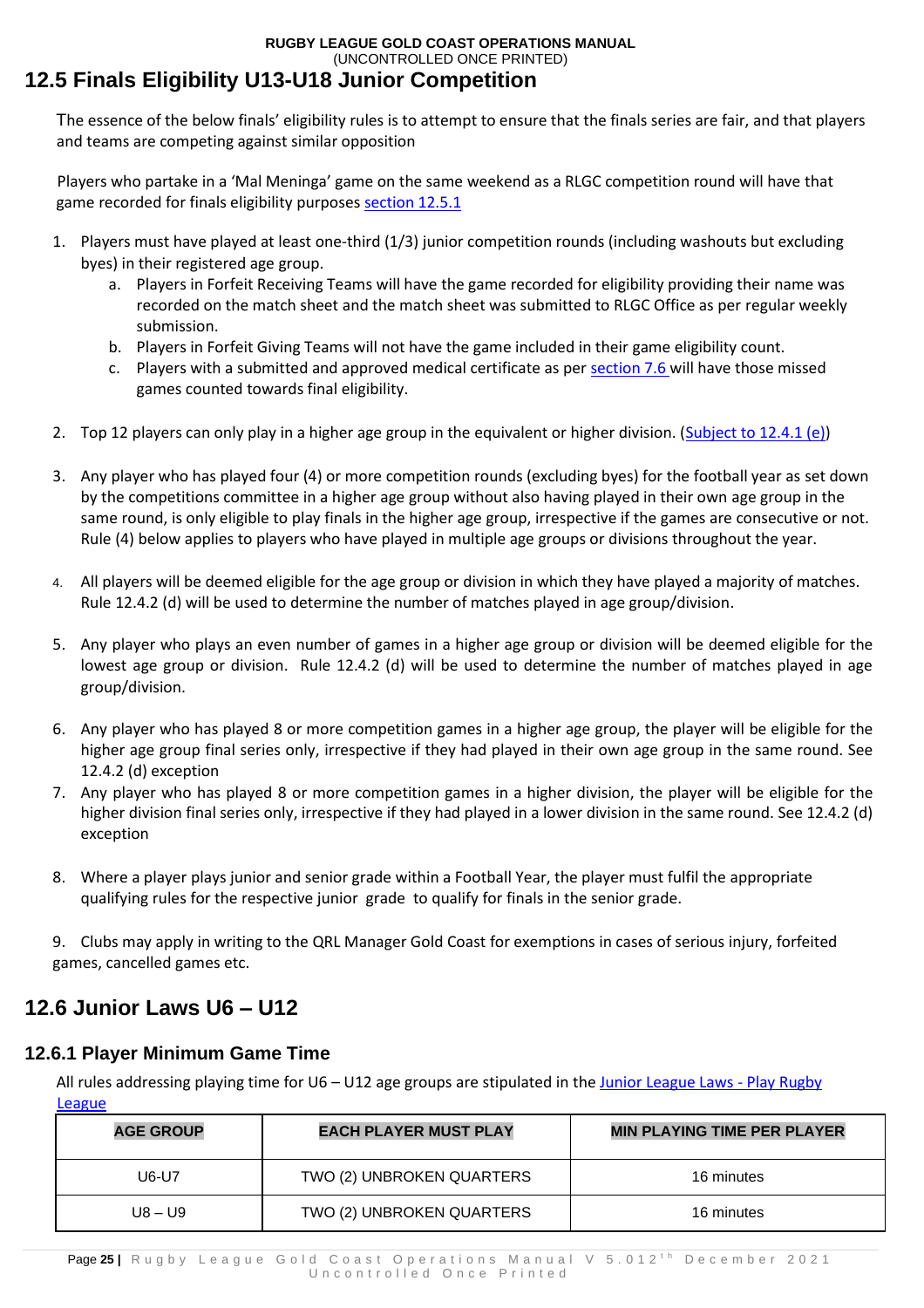| U12<br>' – 10ل | ONE (1) UNBROKEN HALF | 20 minutes |
|----------------|-----------------------|------------|
|----------------|-----------------------|------------|

#### **12.6.2 Dummy Half (DH) and First Receiver (FR) Bibs U8 – U12**

- BIBS: AGES 8 FIRST RECEIVER (FR YELLOW),
- AGES 9 -12 FIRST RECEIVER (FR YELLOW), AND DUMMY HALF (DH PINK)

Junior coaches are to ensure that the applicable rules relating to the wearing of bibs are adhered to as per the current Junior Rugby League Laws U6-U12. [Junior League Laws -](https://www.playrugbyleague.com/referee/laws-of-the-game/junior-league-laws-6-12s/) Play Rugby League

• Rotation of vests is compulsory in the RLGC U9 – U12 non-competition.

The play-the-ball shall be as normal to the International Laws game except for rules outlined in the [Junior League](https://www.playrugbyleague.com/referee/laws-of-the-game/junior-league-laws-6-12s/)  Laws - [Play Rugby League](https://www.playrugbyleague.com/referee/laws-of-the-game/junior-league-laws-6-12s/)

#### **12.6.3 Replacing Injured Players U6 – U12**

When replacing injured players, rule seven (7) outlined in the [Junior League Laws -](https://www.playrugbyleague.com/referee/laws-of-the-game/junior-league-laws-6-12s/) Play Rugby League is to be adhered to at all times.

### <span id="page-25-0"></span>**12.7 Competition Management U6 – U18**

#### **12.7.1 Competition Format**

*\*(Subject to yearly review by RLGC Board)* 

Competitions shall be conducted over the following timeframes:

| Competition | Structure                                                                                                                                                                                                                                            |
|-------------|------------------------------------------------------------------------------------------------------------------------------------------------------------------------------------------------------------------------------------------------------|
| U6-U12      | Fourteen (14) non-competition rounds with no points or finals series                                                                                                                                                                                 |
| U13-U14     | Fourteen (14) competition rounds with a five (5) team, four (4) week finals series for Division 1<br>Fourteen (14) competition rounds with Gala Day to finalise season/standings for Division 2/3<br>$(1 \vee 2, 3 \vee 4, 5 \vee 6, 7 \vee 8$ etc.) |
| U15-U18     | Fourteen (14) competition rounds with a five (5) team, four (4) week finals series for Division 1<br>Fourteen (14) competition rounds with a four (4) team, four (4) week final series for Division<br>2/3                                           |

Guidelines for players in U6-U12 Development Competitions inclusive are as follows:

- Teams are structured in a fair and honest manner so that teams/players of similar ability playing against each other as often as possible where clubs have more than one (1) team in the competition
- U6 will play a full season of LeagueTag
- U7 will initially play LeagueTag with a Tackle Safe program conducted throughout the season.
- Teams are divided into "Pools" rather than "Divisions"
- All teams play an equal number of games across the competition where possible
- Competition ladders and scores are not published
- U12 will be scored for RLGC use only, but will not be published
- Competition is not to span more than a 22-week continuous period
- No final series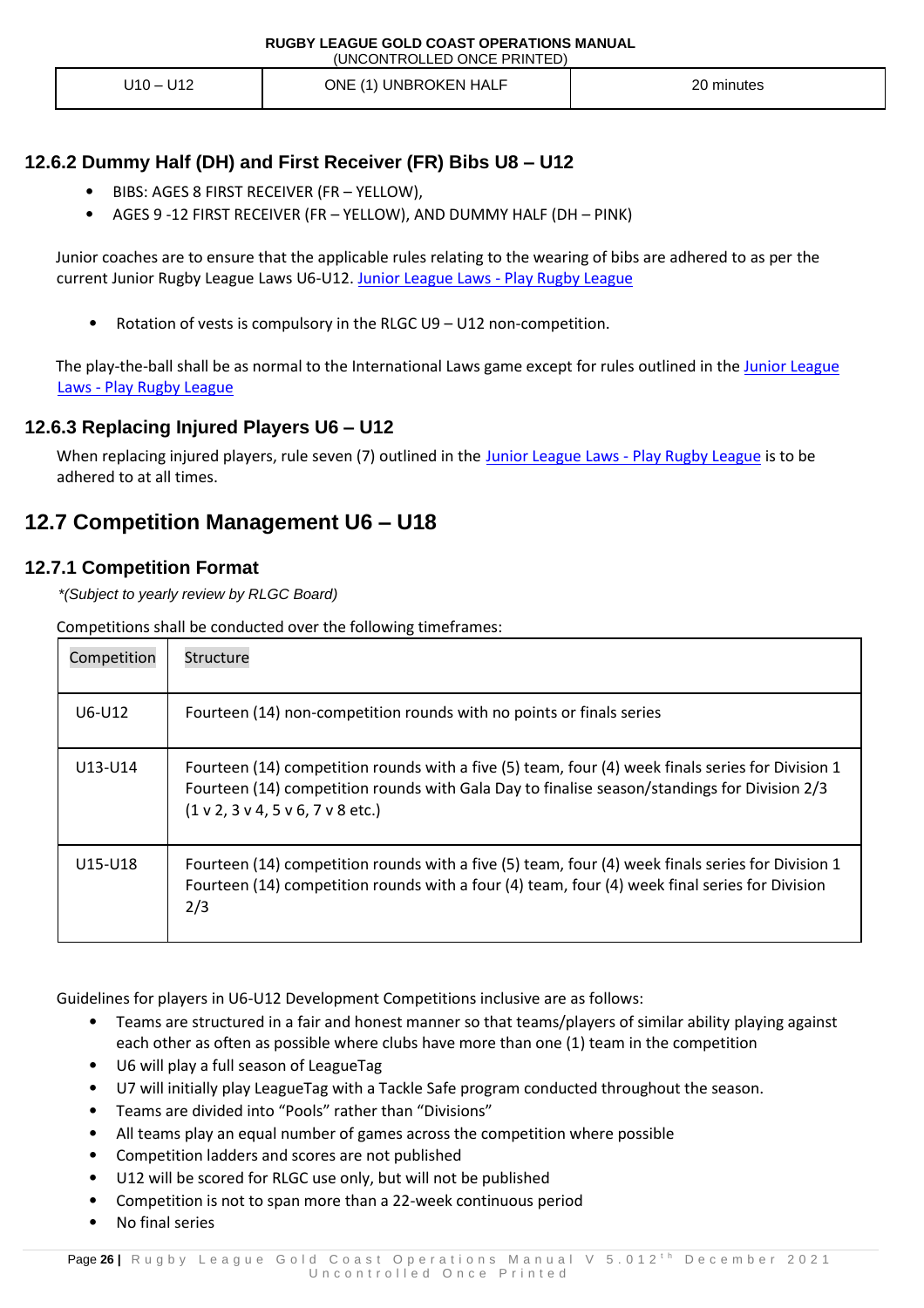• No premiership trophies

#### **12.7.2 Nomination of Teams**

For a club to nominate 1 team it must attain a minimum of:

- 1 x Team 15 registered players (U10-U11)
- 2 x Teams- 30 registered players (32 for age groups U15-U18)
- 3 x Teams 45 registered players etc.

Nominations of teams will be received prior to grading and/or trials commencing with a cut-off date, seven (7) days prior to the final trial / grading match. As per date set by the Competitions Committee each year.

| <b>AGE GROUP</b>              | <b>NUMBER OF PLAYERS</b><br><b>ON FIELD PER TEAM</b> | <b>MINIMUM NUMBER OF</b><br><b>PLAYERS ON FIELD PER</b><br><b>TEAM</b> | <b>MAXIMUM</b><br><b>NUMBER OF</b><br><b>PLAYERS PER TEAM</b> |
|-------------------------------|------------------------------------------------------|------------------------------------------------------------------------|---------------------------------------------------------------|
| U6-U7                         | 6                                                    | 4                                                                      | 10 (recommended)                                              |
| $US - US$                     | 8                                                    | 6                                                                      | 12 (recommended)                                              |
| $U10 - U11$                   | 11                                                   | 8                                                                      | 15 (recommended)                                              |
| U12                           | 13                                                   | 11                                                                     | 17 (recommended)                                              |
| U12 Female                    | 11                                                   | 9                                                                      | 15 (recommended)                                              |
| $U13 - U18$<br>Division 1     | 13                                                   | 9                                                                      | 17                                                            |
| $U13 - U18$<br>Division 2 & 3 | 13                                                   | 9                                                                      | 19                                                            |

The number of players on a team are as follows:

U13 - All Clubs nominating teams in the Under 13 age group must nominate at least 1 team into Division 1. If a Club has more than one team in Under 13's competition, it will be Div 1, then Div 2 then Div 3. Clubs will have the option of nominating a higher number of teams in Division 1 but is not allowed to nominate more teams in lower divisions than higher divisions.

All team nominations are to be forwarded to the RLGC Administration a minimum of two (2) weeks prior to the scheduled commencement of pre-season/trial matches and confirmation of teams two (2) week prior to commencement of competition rounds.

#### **12.7.3 Team Grading**

- Once a team is graded, it remains in that grade for the season
- Any request for a re-grading must be made to RLGC Manager prior to Round 1 of competition
- Any team that has three (3) or more Representative players irrespective if players are playing up an age group will be graded into the highest division
- Teams in Under 13 to Under 18 age groups will be seeded into preseason grading generally based on their results or standings from the previous season and consultation with individual club.
- In most cases the winners of the previous year's competition will be expected to move up a Division.
- Any exception to this will require a detailed submission for consideration by the RLGC Manager, Competitions Committee and approval of the RLGC Board.
- Any club fielding two or more teams in the same Division in an U13 to U18 Competition, must take all reasonable steps to ensure that the teams are graded evenly.
- Should a club be deemed to have disregarded such requirement, the club will be asked to show cause with the potential of penalties to teams/club should they be found to have blatantly disregarded this request.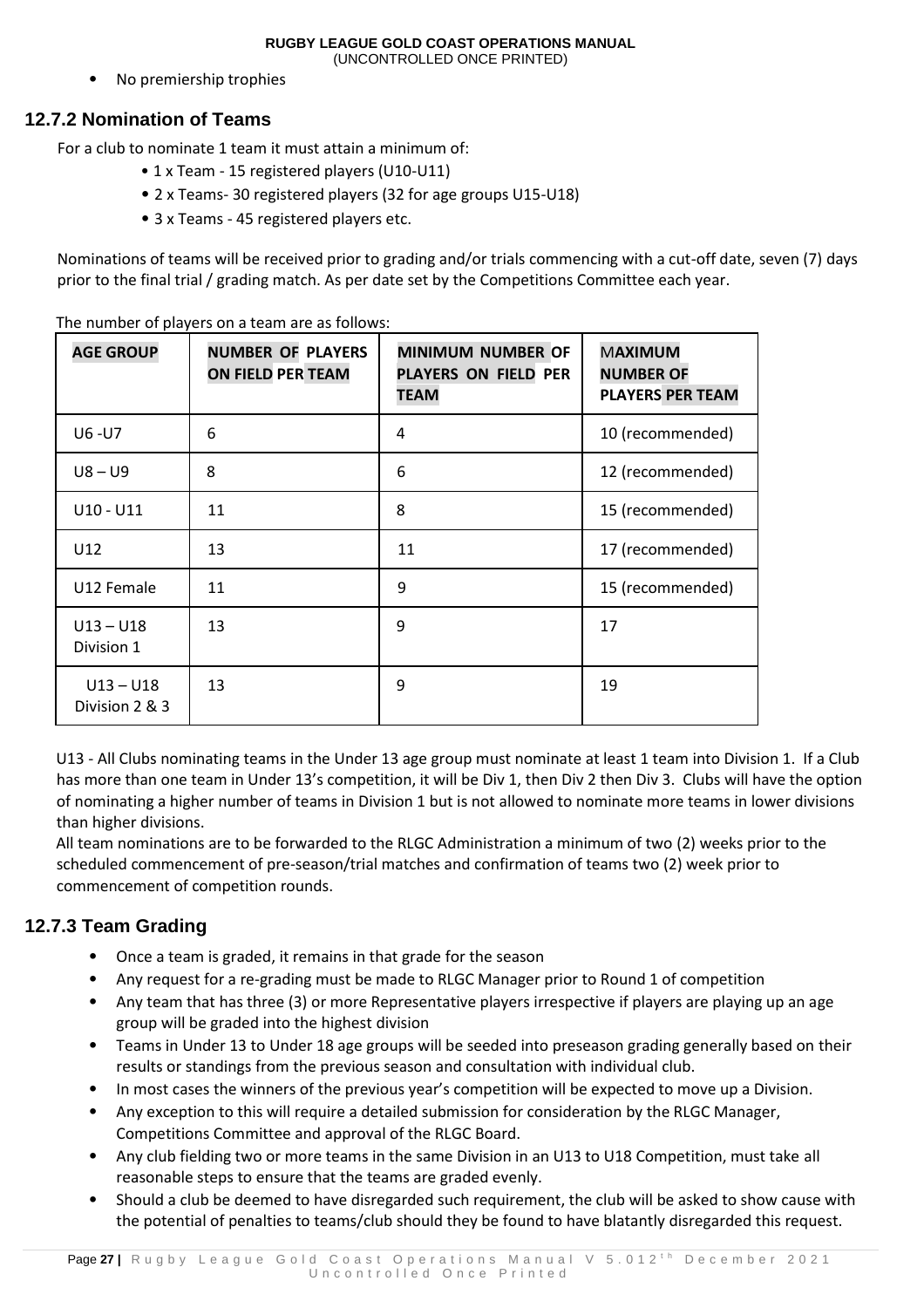(UNCONTROLLED ONCE PRINTED)

RLGC has the authority to alter teams where the results indicate clubs are not adopting the grading of teams evenly, in addition to applying penalties as deemed appropriate to both teams and club

#### **12.7.4 Request to Re-Grade**

All requests for re-grading must be made to the RLGC Manager who will then review in consultation with the Competitions Committee.

If the regrading is approved:

- All opposing teams in that Division will automatically receive three (3) points.
- The team will be ineligible to play finals in the lower division
- If a team requesting a re-grade is approved to drop down a grade and that Club already has a team in the lower grade, there will be no splitting of teams, no points played for and no finals eligibility for the team who has been re-graded. Rule 12.4.2(c)

#### **12.7.5 Competition Points**

Competition points shall be allocated during the competition season in the following manner: U13 – U18:

- A win shall be allocated three (3) points
- A draw shall be allocated two (2) points
- A loss shall be allocated one (1) point
- A bye shall be allocated three (3) points3
- A team receiving a forfeit shall be allocated three (3) points in addition to a 30-0 score result
- A team forfeiting shall be allocated minus 1 (-1) points in addition to a 0-30 score result for all competition fixtures (U13 to U18), each team in that Division or Grade will be allocated the same number of byes where possible. (if applicable)

#### **12.7.6 Club Championship Points**

Club championship points will be allocated for competition games only and will exclude all finals series. Club Championship points are formulated as follows:

#### **Please note to be considered for the club championship your club must field eight (8) teams in the U13 -U18 RLGC Junior Competition.**

|                                    |                | <b>JUNIOR COMPETITION</b> |   |  |
|------------------------------------|----------------|---------------------------|---|--|
| <b>JUNIOR COMPETITION DIVISION</b> |                | <b>DIVISION 1</b>         |   |  |
| 2&3                                |                | Points for Win            |   |  |
| Points for Win                     | 3              |                           |   |  |
|                                    |                | Points for Draw           |   |  |
| <b>Points for Draw</b>             | $\overline{2}$ | Points for Bye            |   |  |
|                                    | 3              |                           |   |  |
| Points for Bye                     |                | Points for Loss           |   |  |
| <b>Points for Loss</b>             | 1              |                           |   |  |
|                                    |                | Points for Loss by        |   |  |
| Points for Loss by Forfeit         | $-3$           | Forfeit                   |   |  |
| Points for Win by Forfeit          | 3              | Points for Win by         | 5 |  |
|                                    |                | Enrfait                   |   |  |
|                                    |                |                           |   |  |

Club Championship totals are achieved by adding the total points for each club after the last competition round, then dividing the figure by the number of teams a club is fielding in the competition age groups.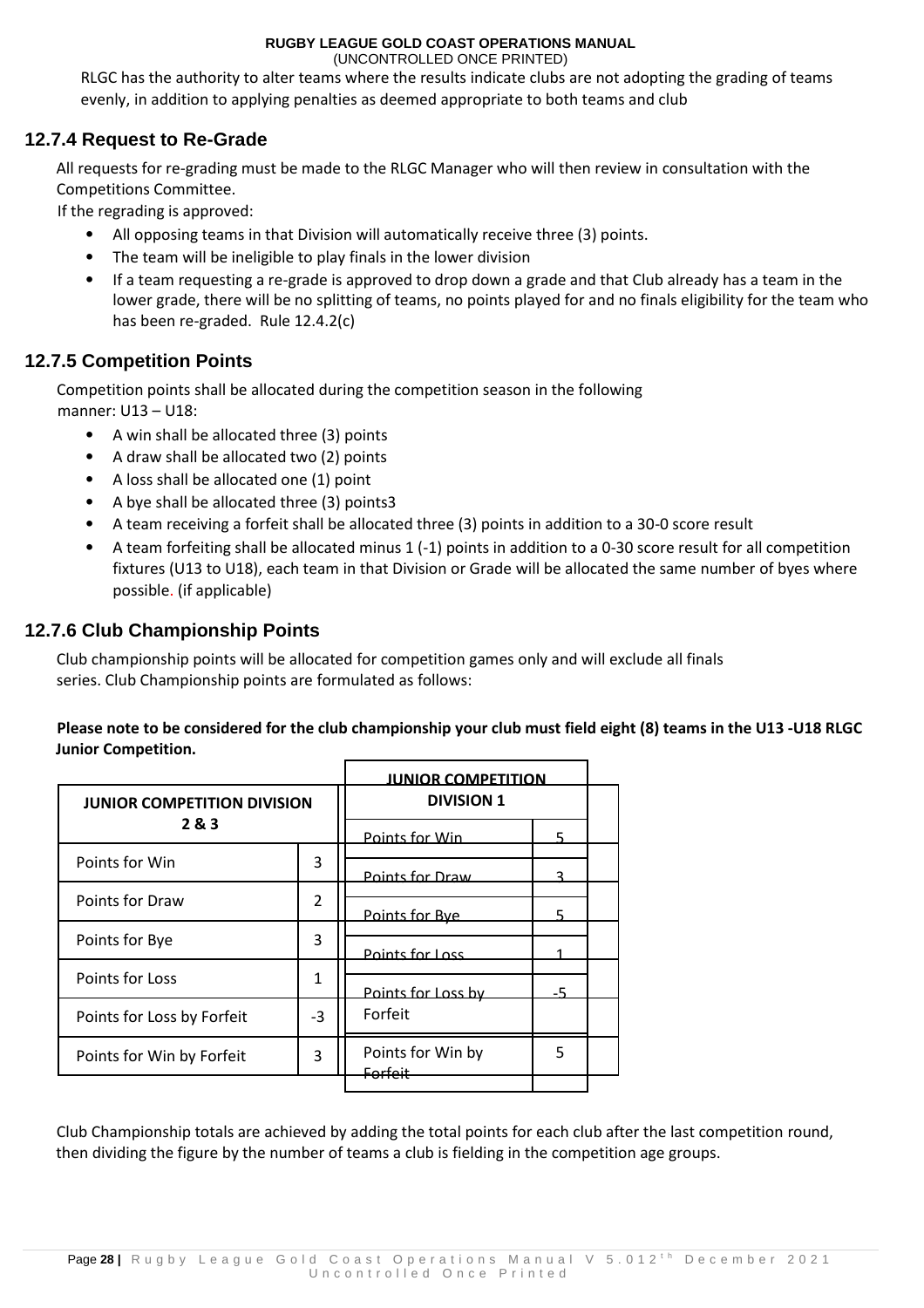#### **12.7.7 Composite Teams**

If a club fields a composite team, that team will be included in the total team count for both clubs.

The composite team's total club championship points will be divided evenly between the two composite clubs.

#### **12.7.8 Game Durations**

All matches shall be played under the laws of the Game and guidelines set out by the governing body as follows:

| Age         | Rule                               | <b>Time Allocation</b> | Timing            |
|-------------|------------------------------------|------------------------|-------------------|
| U6          | As per guidelines provided by RLGC | 45 minutes             | $4 \times 8$ min  |
| $U7 - U9$   | As per Junior League Rules         | 45 minutes             | $4 \times 8$ min  |
|             |                                    |                        |                   |
| $U10 - U12$ | As per Junior League Rules         | 50 minutes             | $2 \times 20$ min |
| U12 Female  | AS per Junior League Rules         | 50 minutes             | $2 \times 20$ min |
| $U13 - U18$ | As per International Rules         | 1 hour 10 minutes      | $2 \times 30$ min |

RLGC shall have the power to declare games as a no result should there be evidence proper rules and/or times were not observed. There is no "time-off" in the season competition matches for Junior Fixtures.

#### **12.7.9 End of Play**

In all cases the referee shall be the sole judge of when play shall cease following the sounding of the siren. The referee may extend the match to award a penalty or choose to complete play currently underway at the time of the siren sounding at their discretion.

#### **12.7.10 Interchange Rules U13 - U18**

A duty official appointed to the benches will act as the "Interchange Official". All interchange rules outlined in [nrl](https://www.playrugbyleague.com/media/10100/nrl-international-rules-book-2020-a5-v2-web.pdf)[international-rules-book-2020-a5-v2-web.pdf \(playrugbyleague.com\)](https://www.playrugbyleague.com/media/10100/nrl-international-rules-book-2020-a5-v2-web.pdf) page 9 will be adhered to at all times.

#### **RLGC Competition maximum number of interchanges:**

| Interchanges |           |
|--------------|-----------|
| Division 1   | 8         |
| Division 2   | 12        |
| Division 3   | Unlimited |

A replaced player must have left the field of play prior to the interchange player handing an interchange card numbered 1-8 or 1-12 to the Interchange Official and taking his place on the field.

### <span id="page-28-0"></span>**12.8 Finals**

#### **12.8.1 Finals Team Nominations**

Each club with a team engaged in any final series shall lodge a list of players whom they consider to be eligible to play in each grade and division no later than 9am on the Monday following the conclusion of the last round of the regular season.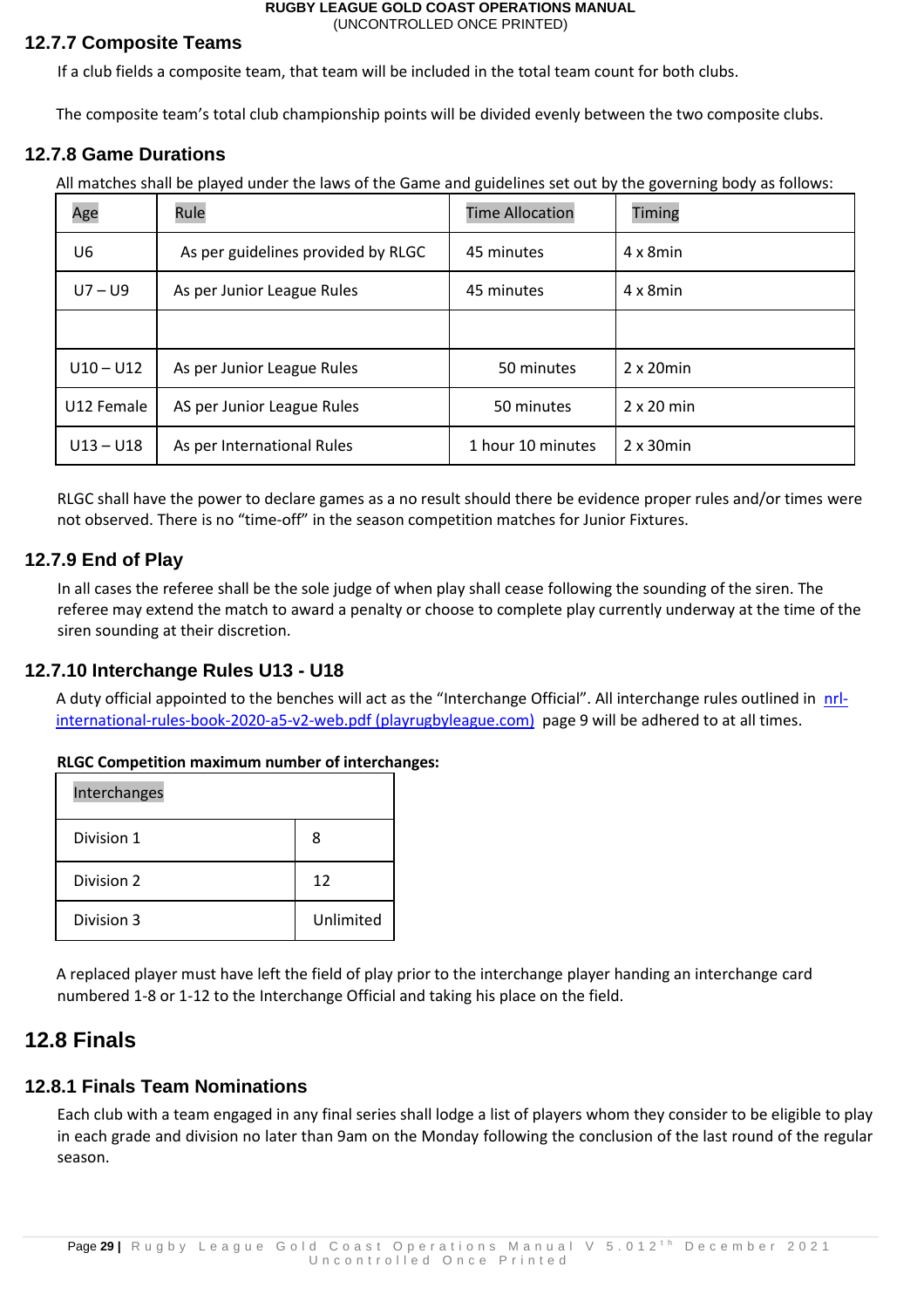### **12.8.2 Finals Format**

- At the conclusion of the home and away season, teams are ranked according to their finishing position in order to conduct finals.
- The team leading in points at the end of the competition rounds shall be the Minor Premiers.
- There will be no play-off match to determine a team qualification.
- The ladder position of teams for finals will be determined on the competition points that have accumulated throughout the competition season.
- If teams are on equal points the order will be determined by:
	- $\blacktriangleright$  The team scoring the most points.
	- $\blacktriangleright$  If still equal, the team who scored the greatest number of tries.
- The four (4) highest ranked Division 2 and 3 teams of Under 15 Under 18 AND the five (5) highest ranked
- Division 1 teams of Under 13 to Under 18 shall compete in the final series for all junior grades from U13 to U18 as follows
- Under 13 and Under 14 Teams in Division 2 and 3 will play a Gala Day with 1 v 2, 3 v 4, 5 v 6, 7 v 8 etc

| Finals as follows:               |                       | <b>FIVE TEAM FORMATS (Division 1 only)</b> |                    |                       |  |
|----------------------------------|-----------------------|--------------------------------------------|--------------------|-----------------------|--|
| <b>FOUR TEAM FORMAT U15 -U18</b> |                       |                                            |                    |                       |  |
| Week 1                           |                       |                                            | Week 1             |                       |  |
|                                  |                       |                                            | Game 1             | 4 v 5                 |  |
| Game 1                           | 3 v 4                 |                                            | Game 2             | 2 <sub>v</sub>        |  |
| Week 2                           |                       |                                            |                    |                       |  |
| Game 2                           | 1 <sub>v</sub>        |                                            | Week 2             |                       |  |
|                                  |                       |                                            | Game 3             | G2 Loser v G1 Winner  |  |
| Week 3                           |                       |                                            | Game 4             | 1 v G2 Winner         |  |
| Game 3                           | G2 Loser v G1 Winner  |                                            |                    |                       |  |
| Week 4                           |                       |                                            | Week 3             |                       |  |
|                                  |                       |                                            | Game 5             | G4 Loser v G3 Winner  |  |
| <b>Grand Final</b>               | G2 Winner v G3 Winner |                                            | Week 4             |                       |  |
|                                  |                       |                                            |                    |                       |  |
|                                  |                       |                                            | <b>Grand Final</b> | G4 Winner v G5 Winner |  |
|                                  |                       |                                            |                    |                       |  |

The venue for the final series will determined by RLGC and advised prior to the commencement of each season. Hosting fees for finals and carnivals to be determined on a yearly basis. Hosting Fees (refer to: 17.6 of this document)

## **12.8.3 Time Off**

Time off during junior competition finals will be applied for injuries only, irrespective of the fact that the referee may indicate time off for player misconduct or any other reason.

## **12.8.4 Extra Time – Golden Point**

In the event the scores are even at the end of a finals game, the game will go into extra time – golden point to determine the winner.

• Each team will be allowed an additional two (2) interchanges in addition to any unused interchanges from the match.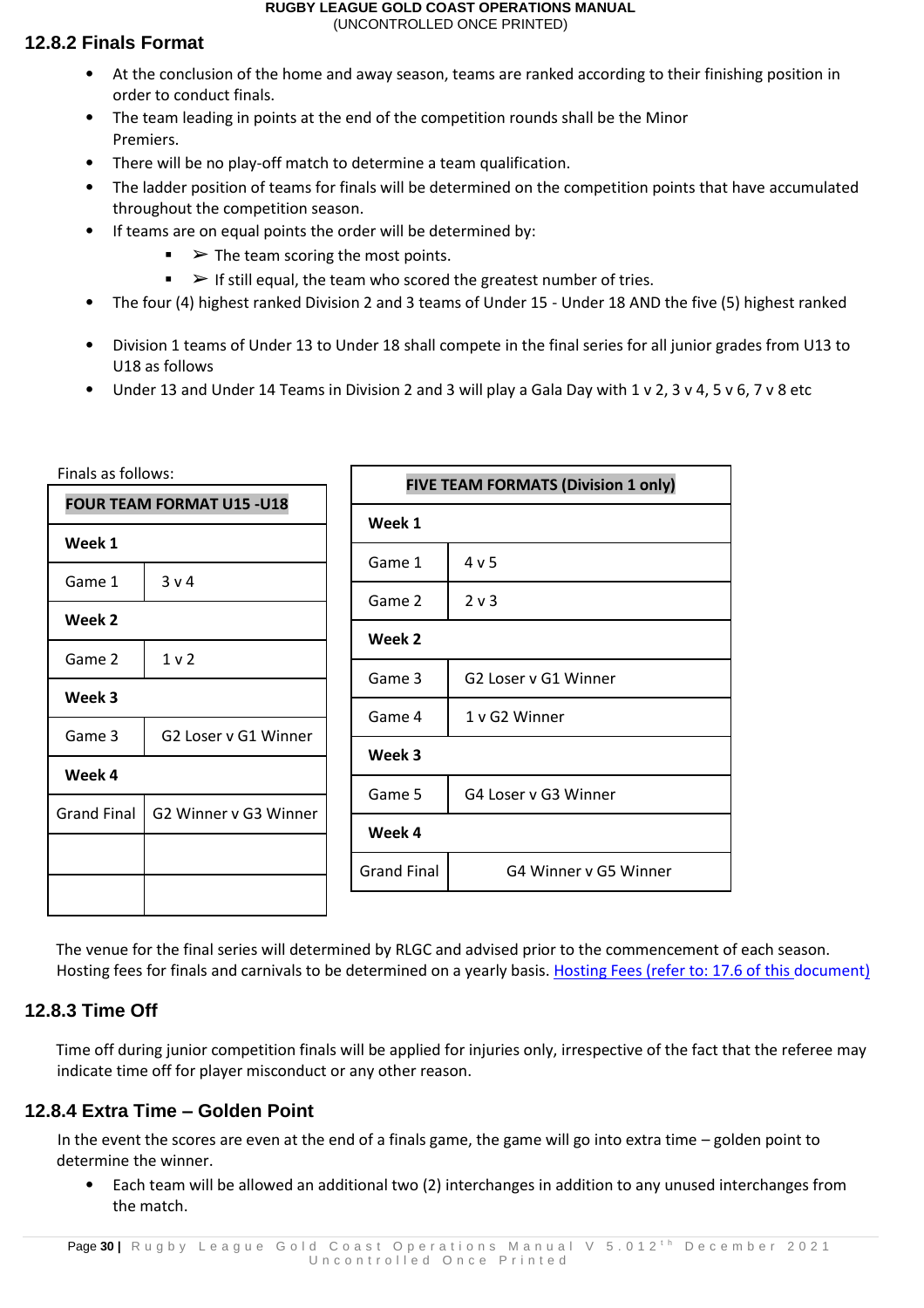(UNCONTROLLED ONCE PRINTED)

- The commencement of the period of extra time shall be determined by the toss of a coin as described under the Laws of the Game.
- The first period of time shall last 5 minutes whereby teams will then swap sides and the game restarted with a kick-off. Play shall then continue for an unlimited time. The first scorer of any point or points (field goal, penalty goal or try) will immediately be declared the winner. If a try is scored, there is no conversion permitted.

## <span id="page-30-0"></span>**13.SENIOR COMPETITION STRUCTURE, RULES & PROCEDURES**

All rules, regulations and by-laws for the RLGC Senior competition are unpinned by the QRL Rules.

## <span id="page-30-1"></span>**13.1 Player Management**

### <span id="page-30-2"></span>**13.1.1 Registrations**

- All Senior players shall complete the registration process as approved by the QRL and administered by the relevant Administration Unit for each Football Year in which the player desires to play.
- QRL existing Player Agreements made before the adoption of these Part 4 of the QRL Rules shall not be affected by these Rules.
- Birth certificates, current passports and current driver's licenses are the only acceptable documents for proof of age (unless otherwise approved by RLGC/Region).
- All players must be registered annually, and registration is to be fully completed and approved by RLGC, prior to taking part in playing or training.

#### <span id="page-30-3"></span>**Registration is fully completed only when:**

- *Compulsory documents and/or photo ID is uploaded to the player's MySideline profile and approved by RLGC (PLAYERS PENDING REGISTRATION ARE NOT FULLY REGISTERED)*
- *A transferring player has accepted their transfer and fully completed the transfer. (This includes portability transfers)*
- If a club is aware of a person's pre-existing medical condition, that could be of detriment to themselves or other players they must request a medical clearance certificate before agreeing to allow the person to register, train or play.
- All other terms and conditions negotiated between clubs or RLGC and a senior player covering any form of payment or incentive must be in writing in the form of a Player Agreement.
- Failure to comply with the above provisions by 30 September in any Football Year in which the player participated, will result in those particular terms and conditions being excluded from interpretation and/or enforcement by the Region or QRL.
- Any club playing an unregistered player shall lose the match in which the player took part.

RLGC specifically reserve the right to refuse to register any player where one or more of the following circumstances apply:

- The player has failed to satisfactorily complete the player registration procedure.
- The player is under suspension from playing in a competition under the administration of the QRL.
- The player is serving a current suspension from any other sport under the control of a recognised governing body.
- The player has been suspended from playing for a period of more than eight (8) weeks on more than two (2) occasions in the past three (3) years.
- The player's parents, primary care provider or other family member are under sanction for breaching the QRL Code of Conduct.
- The player has struck a referee or any other official on or off the field of play.
- The player has been convicted of drug use.
- The player has been convicted of a criminal offence punishable by a period of imprisonment of more than twelve (12) months.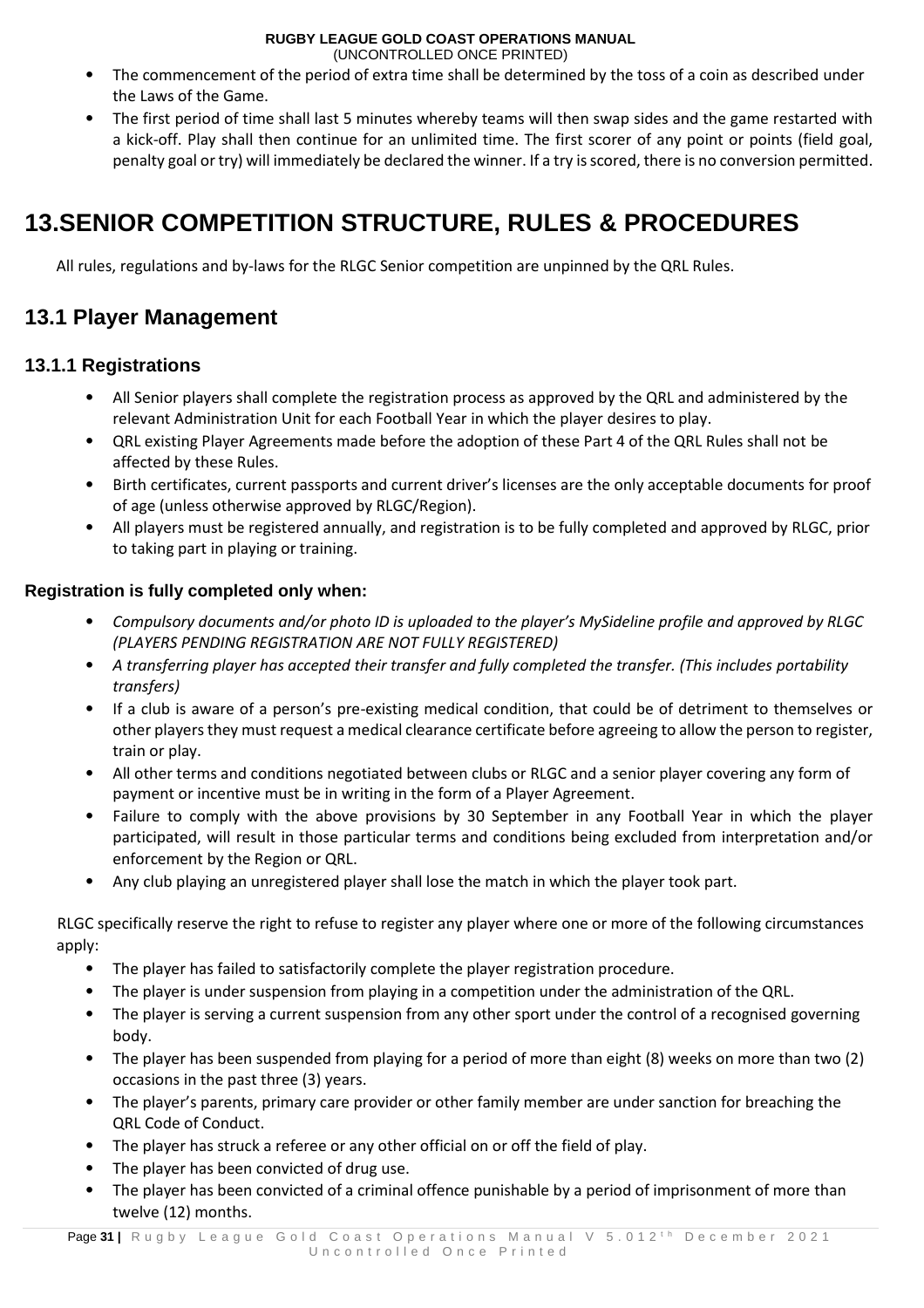(UNCONTROLLED ONCE PRINTED)

- Any player with criminal charges pending against them (until the outcome of his/her charges are finalised; and
- The player has committed a material breach of the QRL Code of Conduct.
- The player has not completed the necessary process for initiating a clearance or release from a previous club, including international clearance requirements
- The player, at the sole discretion of the QRL, is deemed to not adhere to the beliefs of the QRL.

Any decision to refuse registration of a player shall be reviewable as a disciplinary matter. All player registrations must be lodged by June 30<sup>th</sup> of the current Football Year.

All players must be registered with a QRL affiliated club within the boundaries of RLGC via the online registration system (or any other method approved by the QRL) prior to participating in any match of that Football Year.

### <span id="page-31-0"></span>**13.1.2 Dual Registration / Portability**

Any club wishing to dual register players must, prior to playing any such player, submit a Portability Transfer Request through the current database. This transfer must be fully completed before the player can play for the dual registering club.

#### <span id="page-31-1"></span>**13.1.3 Players Aged 40 Years or More**

In accordance with grl-rules-part-4.pdf - page 9 - a person who has reached the age of forty (40) years or is reaching that age during a Football Year and desires to participate in a Game under these Rules must provide a medical certificate or report prior to participating in any Game, training session or carnival.

### <span id="page-31-2"></span>**13.1.4 Senior Player Agreement**

All senior player agreements must be in accordance with QRL [qrl-rules-part-4.pdf](https://www.qrl.com.au/contentassets/fe165f50b22a4557bddabb6ca8e9d0a2/qrl-rules-part-4.pdf) - (4.1.8 to 4.1.12 Pages 6-7)

By entering into a Player Agreement, the player acknowledges and agrees to adhere to and comply with the provisions of Rules. If there is a discrepancy between the player and the club who are party to any Player Agreement, such dispute must be referred to the QRL Gold Coast Manager.

### <span id="page-31-3"></span>**13.1.5 Player Transfers (2022 Senior Player Points System)**

| Category     | Criteria                                                                                                                                                                                                           | League<br><b>Points</b><br><b>Allocation</b> |
|--------------|--------------------------------------------------------------------------------------------------------------------------------------------------------------------------------------------------------------------|----------------------------------------------|
| A            | Burleigh Bears or Tweed Heads Qld Cup player transfers to RLGC club                                                                                                                                                | 40                                           |
| в            | RLGC 'A' Grade Representative Player transfer between RLGC clubs                                                                                                                                                   | 35                                           |
| $\mathbf{C}$ | RLGC 'A' Grade Representative Player who transfers to Burleigh Bears or Tweed Heads Major<br>Competitions teams, then has a portability to a RLGC club other than their previously transferred<br><b>RLGC club</b> | 35                                           |
| D            | RLGC 'A' Grade Player transfer between RLGC clubs                                                                                                                                                                  | 30                                           |
| Е            | RLGC 'A' Grade Player who transfers to Burleigh Bears or Tweed Heads Major Competitions<br>teams, then has a portability to a RLGC club other than their previously transferred RLGC club                          | 30                                           |
| F            | RLGC 'A' Grade Player returning to their junior club                                                                                                                                                               | 0                                            |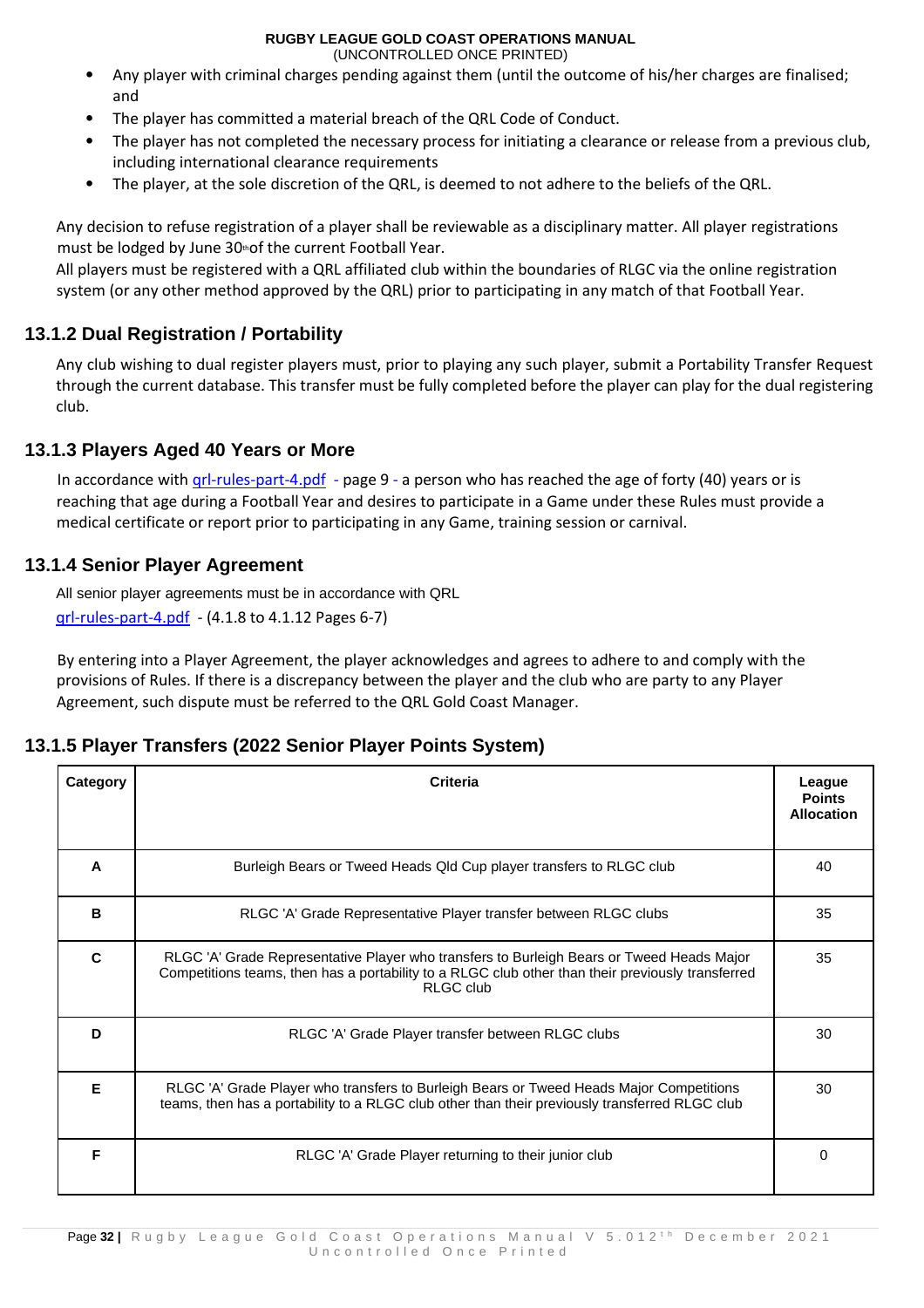|   | 01100111110LLLD 0110L 1 11111LD                                                                                                             |              |
|---|---------------------------------------------------------------------------------------------------------------------------------------------|--------------|
| G | RLGC 'A' Grade Player returning to a club where they have given 5 years of senior playing<br>service                                        | 0            |
| H | RLGC 'A' Grade Player returning to a club where they have given 3 to 4 years senior playing<br>service                                      | 10           |
|   | RLGC transfer of open age player who has played 3 or less RLGC 'A' grade games the previous<br>year                                         | $\mathbf{0}$ |
| J | RLGC U/20 Representative Player transfer between RLGC clubs                                                                                 | 5            |
| K | Transfer between RLGC clubs of a U/20 age player who played 10 or more 'A' Grade games                                                      | 10           |
| L | Transfer between RLGC clubs of a U/20 age player who played 9 or less 'A' Grade games                                                       | $\mathbf{0}$ |
| M | Burleigh U/20's Major Competitions player transferred from a RLGC club now staying at Burleigh<br>participating in RLGC senior competitions | 10           |
| N | Burleigh / Tweed U/20's Major Competitions player transferring to a RLGC club other than their<br>junior club                               | 10           |
|   |                                                                                                                                             |              |
| O | Burleigh / Tweed U/20's Major Competitions player returning to junior club                                                                  | $\Omega$     |
| P | Non RLGC Player previous season                                                                                                             | 0            |

#### **Rules:**

- ❖ Each 'A' Grade Club has **120 points maximum** per season to recruit new players to their club See rule on Exempt Clubs.
- ❖ Each 'A' Grade Exempt club will receive 150 points per season to recruit new players to their Club.
	- ➢ Classification of Exempt clubs
		- An exempt club is a club registered in the first 2 seasons of playing or returning to the A Grade competition. If the exempt club makes the Grand Final in its first season, it will be ineligible for classification as an exempt club for the second season.
		- An exempt Club is a Club who finishes last in the previous season of A Grade.
- ❖ Each club can only recruit a maximum of two (2) Qld Cup (40 points each) from Burleigh or Tweed
- ❖ Each club can only recruit a maximum of two (2) A Grade RLGC Representative type player (35 points each)
- ❖ Each club can only recruit a maximum of three (3) RLGC A Grade type player (30 points each)
- ❖ Exemption for Exempt Clubs who can recruit five (5) RLGC A Grade type player (30 points each) but no more than three (3) from one RLGC Club
- ❖ To be classed as a 'Qld Cup' player you will have to have played 4 or more 'Qld Cup' games in the previous season
- ❖ To be classed as an 'A' Grade player you will have to have played 4 or more 'A' Grade games the previous year.
- ❖ Player points are based solely on the criteria from the previous season with the exception of categories 'M' and 'N' which relate to the previous two (2) seasons.
- ❖ **Category F player example**: To be recognized as a RLGC Club junior you must have played 3 or more years with that club as a junior player.
- ❖ **Category G player example**: A player that was not a RLGC junior of this club but has played 5 years or more of senior rugby league at this club previously will attract zero points.
- ❖ To be classed as a Burleigh / Tweed U/20's player you will have to have played 5 or more U/20's games in the previous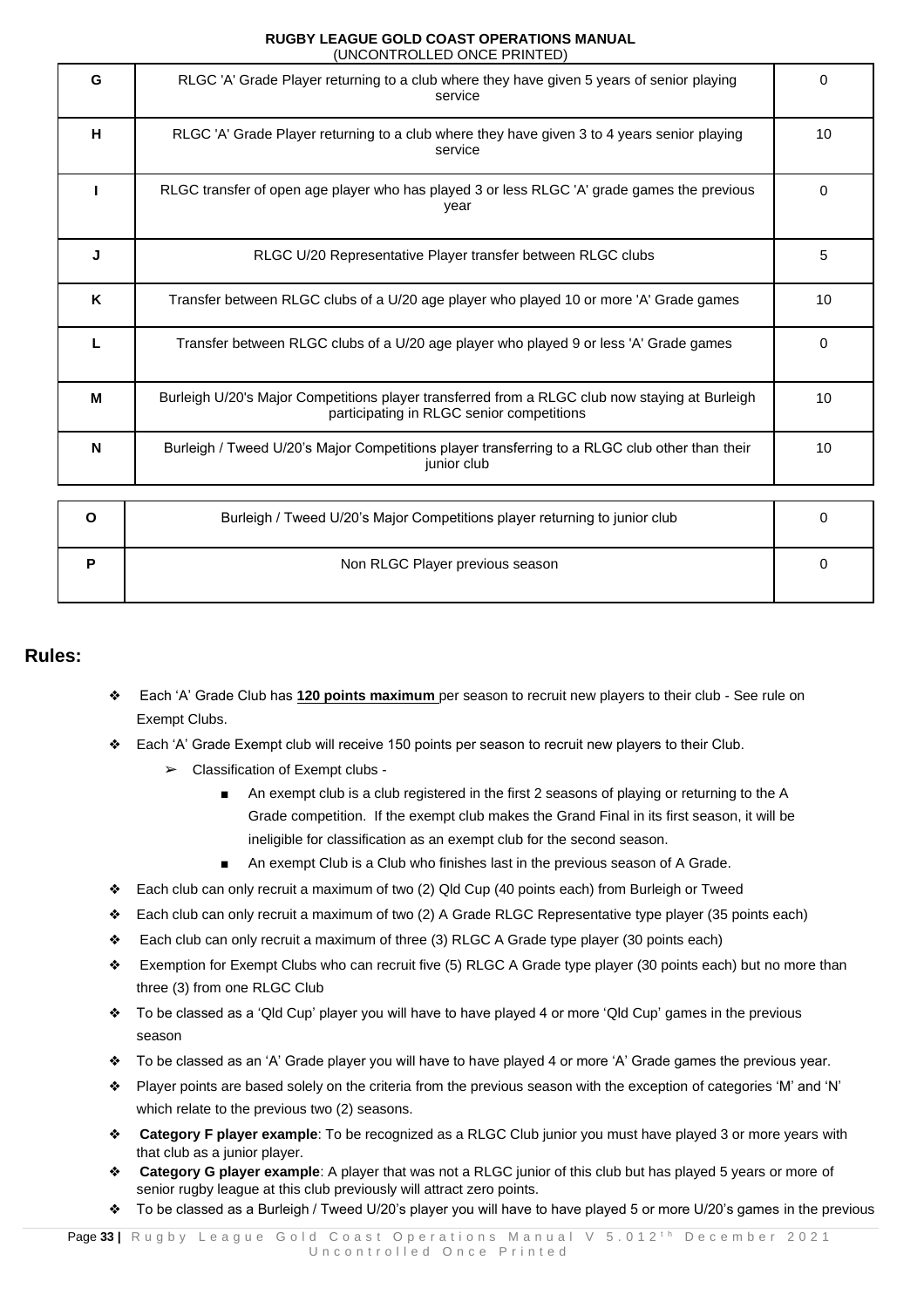season

#### **Portability Exemptions –**

**A.** Tweed Heads to allocate (2) two players from their top 14 contracted player list to each RLGC 'A' Grade Club (except Burleigh) who do not count towards portability allocation.

**B.** A maximum of (4) four players in total can be ported from Tweed Heads, Burleigh or PNG Hunters Qld Cup team to a single non Qld Cup RLGC Club . IE: A total of 4 players, not 4 from each of the listed Qld Cup teams.

**C.** A maximum of 4 Qld Cup players are permitted to play in a competition match for an A Grade team.

- **D.** A maximum of (3) three players can be ported from Tweed Heads Hastings Deering Cup team to a single RLGC Club.
- **E.** Any Tweed Heads or Burleigh Major Competitions Contracted player who ports back to their RLGC Junior Club will not count as part of the maximum allowable players as noted in point B, C & D.

It is noted that the detail in some rules may not be applicable to all competitions however the intention is to achieve uniform practice and administration across the League. In instances where a decision is required in the application of a rule to a circumstance, this decision would be made by the League exercising its discretion and guided by the aim to achieve consistency.

#### <span id="page-33-0"></span>**13.1.6 Player Transfers**

Any player wishing to transfer must, prior to playing, submit a Transfer Request through the current database. This transfer must be fully completed before the player can play for the destination registering club.

#### <span id="page-33-1"></span>**13.1.7 Senior Player Eligibility**

- Senior A grade and Reserve Grade are open aged competitions for players having attained a minimum age of 18 years prior to 1 October of that year of competition.
- Any entitlement for a player who has attained the age of 17 years to register as a Senior Player is subject to the following consents, unless they qualify for exemption via rule 4.1.3 (c). Exemption must be obtained at the time of registration and prior to participating in a Senior Competition:

As a senior player either of the following must occur:

- a) Confirmation by the Club that the Junior Player has fulfilled all commitments to their Junior Grade competitions and consent to the registration by the Coach, Regional Manager and Parents or Primary Care Provider.
- b) Where a Junior player has attained the age of seventeen (17) years (prior to one (1) July, that player may with the consent of the Club and his or her Parent or Primary Care Provider, register and play in any Senior grade competition in that year notwithstanding there is no under eighteen (18) competition in that league.
- Under 20 Competition is a restricted age competition for persons who will have attained the age of 19 or 20 during that year of competition. 18month Window extension pertaining to eligible U20 players with number restrictions apply. Must be applied for directly with RLGC.

#### <span id="page-33-2"></span>**13.1.8 Senior Player Restrictions**

- Any player participating in an Qld Cup match or a Hastings Deering Colts State-wide U20s Competition is **ineligible** to play in any RLGC fixture that weekend.
- A senior player cannot play in a lower-level game if they have already played a game that is of a higher level in the same weekend of competition matches or finals rounds. (E.g., A player who plays A Grade on Saturday cannot play U20 or DLC on Sunday in the same weekend of competition matches or final round and similarly a player who plays in a senior game on Saturday cannot play in a junior game on Sunday in the same weekend)
- Where a player has played in half or more games in the QRL's Qld Cup Competition of that year, the player is not eligible to play finals.
- If a Club has an A Grade team on a bye, players cannot drop down to a lesser grade if their name appeared on the game sheet for the previous week.
- A DMC player who has played four (4) games in a higher level without having first played in their DMC level match on the same week end, will be ineligible to return to the DMC level for the remainder of the season or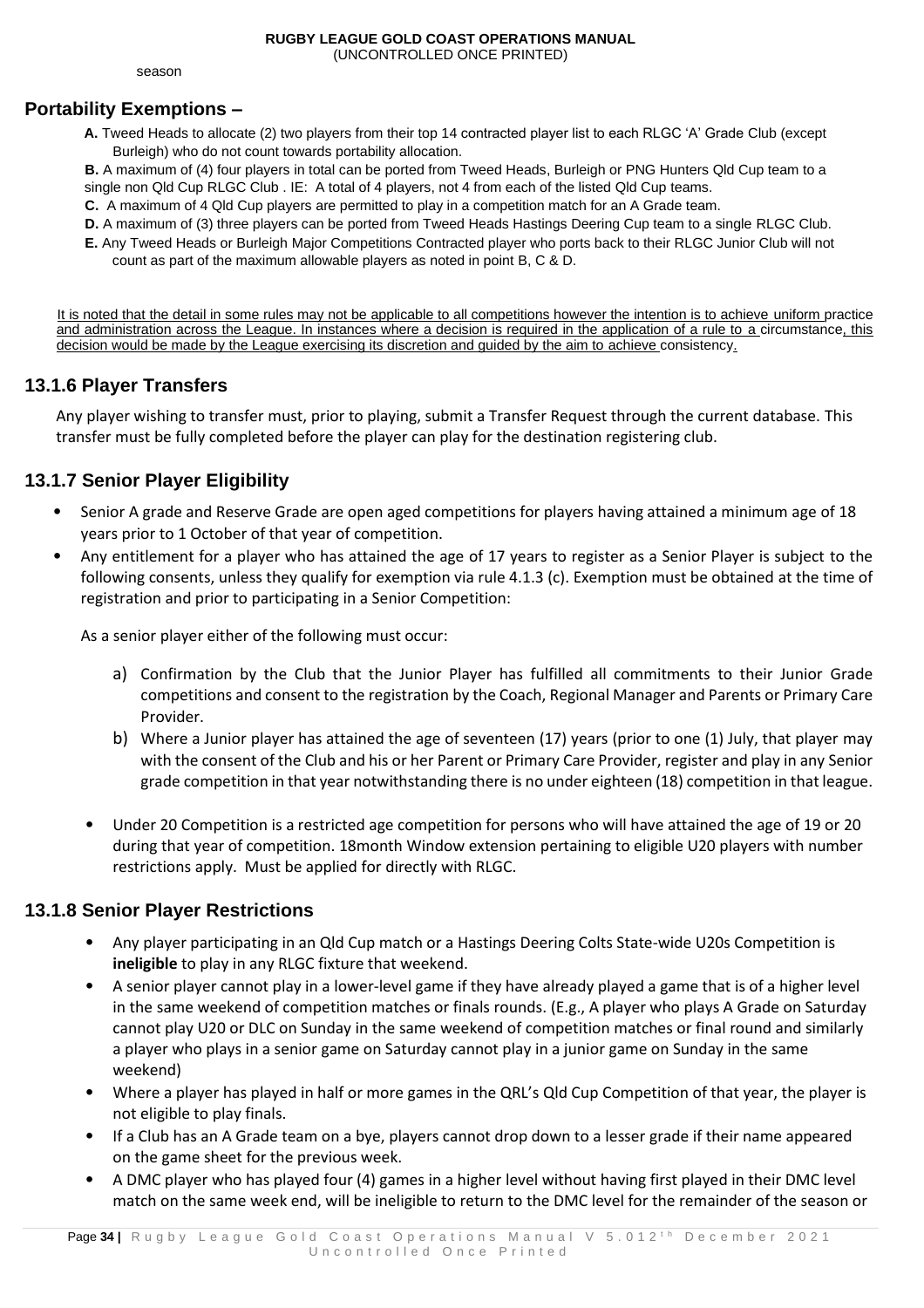(UNCONTROLLED ONCE PRINTED)

finals series, irrespective if the games are consecutive or not.

There are seven (7) eligibility categories for qualifications – (Level One (1) being the highest level and Level Seven (7) being the lowest level)

| Level One -   | <b>QRL Major Competitions Qld Cup</b>      |
|---------------|--------------------------------------------|
| Level Two -   | <b>RLGC A Grade</b>                        |
| Level Three - | <b>QRL Major Competitions HDC</b>          |
| Level Four -  | RLGC Doug Lipp Cup (Reserve grade)         |
| Level Five -  | RLGC U20                                   |
| Level Six -   | RLGC Debbie Marzella Cup (Second Division) |
| Level Seven - | RLGC U18                                   |

- Any club found to be playing an ineligible or unregistered player shall "lose" the match and will not receive 1 point for a loss but be deducted three (3) points on the competition ladder;
- they will receive no points for but retain the points scored against.
- In addition, the offending club may be fined \$300 for each offending player.
- The non-offending team will not receive the three (3) competition points (if the game was lost on the scoreboard) but will retain points scored for and nil against.
- Any person including without limitation Coaches, Managers, Players or Club Officials found to be complicit in the falsifying of information or found guilty of knowingly playing Ineligible players will be subject to sanctions imposed via the Disciplinary Tribunal process and may face penalties of suspension of up to 5 (five) years, removal of accreditation, removal from team and fines

#### <span id="page-34-0"></span>**13.1.9 Bench Staff**

Responsibilities and actions required for Senior coaching staff – includes Coach, Assistant Coach, Manager, Leaguesafe, First Aid Officers and bench administration. The Ground Manager will do all things necessary for the purpose of determining whether or not the persons required to be present at a match in order for that match to be allowed to commence are indeed present in the capacities required.

- A maximum of 5 team persons and one (1) Bench Duty Official, in addition to players signed on the game sheet are allowed at the allocated bench area inside the defined playing area during the match. Duty Officials are to ensure a team remains within this number and any persons found in addition to the designated number are to remove themselves from this area immediately.
- A player who is currently injured or serving suspension is not permitted on the bench.
- Coaches, Team Officials & Match Officials must wear appropriate enclosed shoes at all times to participate in their role.
- Coaching staff and bench behaviour is paramount in ensuring the game is enjoyable for all participants. Every effort should be taken in ensuring that behaviour is exemplary and setting a good example and comply with the requirements of the Code of Conduct.

#### <span id="page-34-1"></span>**13.1.10 Finals Eligibility**

QRL RULES, REGULATIONS & BY-LAWS OF QUEENSLAND RUGBY LEAGUE LIMITED [qrl-rules-part-4.pdf,](https://www.qrl.com.au/contentassets/fe165f50b22a4557bddabb6ca8e9d0a2/qrl-rules-part-4.pdf) Part 4.1.4.1

Note: There is a two-fold process, first a player must qualify for finals and then a determination is made on the players eligibility for each grade.

- *a.* A player participating in the A Grade, Reserve Grade and U20's Grade (Senior Grade) will qualify to play finals football providing he has played in a minimum of one third ( 1/3) of competition matches in Senior Grade in the regular season for a Club in a football year.
- b. If a player plays in more than one grade on the same weekend of matches, the player will have the lowest grade game recorded for the purpose of finals eligibility.
- c. A player will only be eligible to play finals in the grade in which they have played the majority of games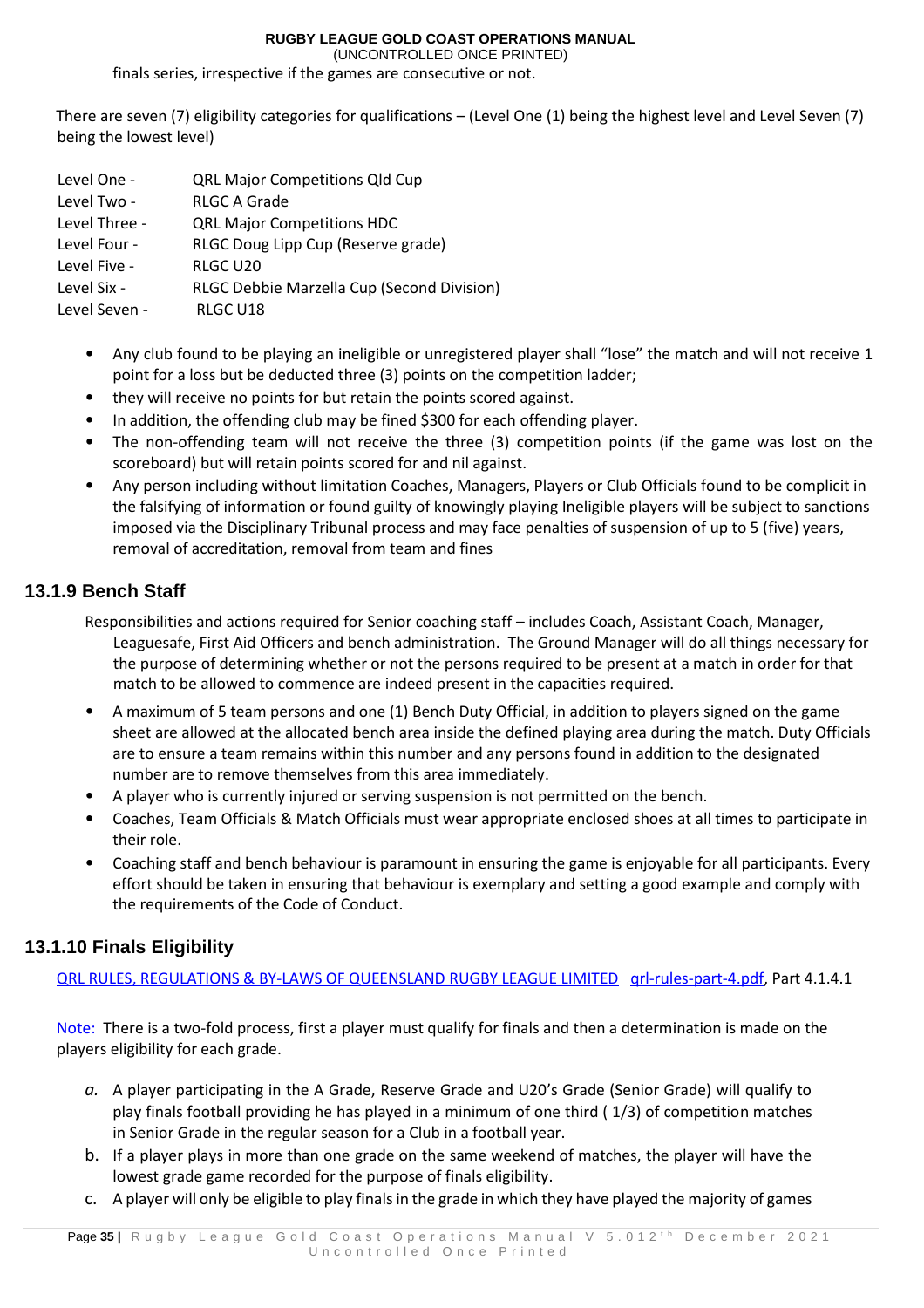throughout the regular football season using (b) above to determine games played. Subject to (e)

- d. If a player plays an equal number of games in multiple grades, the player will be eligible for the lower grade and is eligible to play in higher grades using (b) above to determine games played.
- e. A player who qualifies and is eligible for a lower grade final, is eligible to play up in higher grade finals.
- f. As per 13.1.8, a senior player cannot play in a lower-level game if they have already played a game that is of a higher level in the same weekend of finals rounds.
- g. A player who has qualified to play A Grade finals and has failed to gain selection in the higher level final series, is eligible to play in the lower level final series until such time as the higher level grade is no longer alive in the higher level final series.
- h. Forfeits Players in Forfeit Receiving Teams will have the game included in their finals eligibility game count providing they were selected to play the scheduled game and their name has been recorded on the online match sheet. Clubs failing to allocate players to the online game sheet receiving a forfeit should be aware that this may affect a player's number of games for finals eligibility. Responsibility falls on the Club of the team receiving the forfeit to ensure their teams are allocated in the online scoring team sheet.
- i. This match sheet will be locked by RLGC immediately after notification to receiving team. No alterations to the online game sheet will be allowed once the lock has been processed. Players in Forfeit Giving Teams will not be able to have the game included in their game count.

#### <span id="page-35-0"></span>**13.1.11 Representative Players**

*Governed by* [Resource Centre -](https://www.qrl.com.au/clubhouse/resources/) QRL

## <span id="page-35-1"></span>**14. COMPETITION MANAGEMENT**

Competitions will be classified Senior (18 years and above) grade. Refer to: 7. Game Day Management in this document.

### <span id="page-35-2"></span>**14.1 Interchanges**

The following maximum number of interchanges and maximum number of players named on the standard match report for a match:

| Grade               | Interchanges | Interchange<br>Players (Bench) |
|---------------------|--------------|--------------------------------|
| A Grade             | 8            | 4                              |
| Reserve Grade DLC   | 12           | 6                              |
| U20                 | 12           | 6                              |
| Second Division DMC | Unlimited    | 6                              |

## <span id="page-35-3"></span>**14.2 Competition Format**

The RLGC Senior competition format will be reviewed at the end of season each football year.

## *14.3 Game Durations*

All matches shall be played under the laws of the Game and guidelines set out by the governing body as follows:

| ¬გ֊ | TIMIL | <b>Time Allocation</b> | <b>THAN THE C</b><br>. |
|-----|-------|------------------------|------------------------|
|     |       |                        |                        |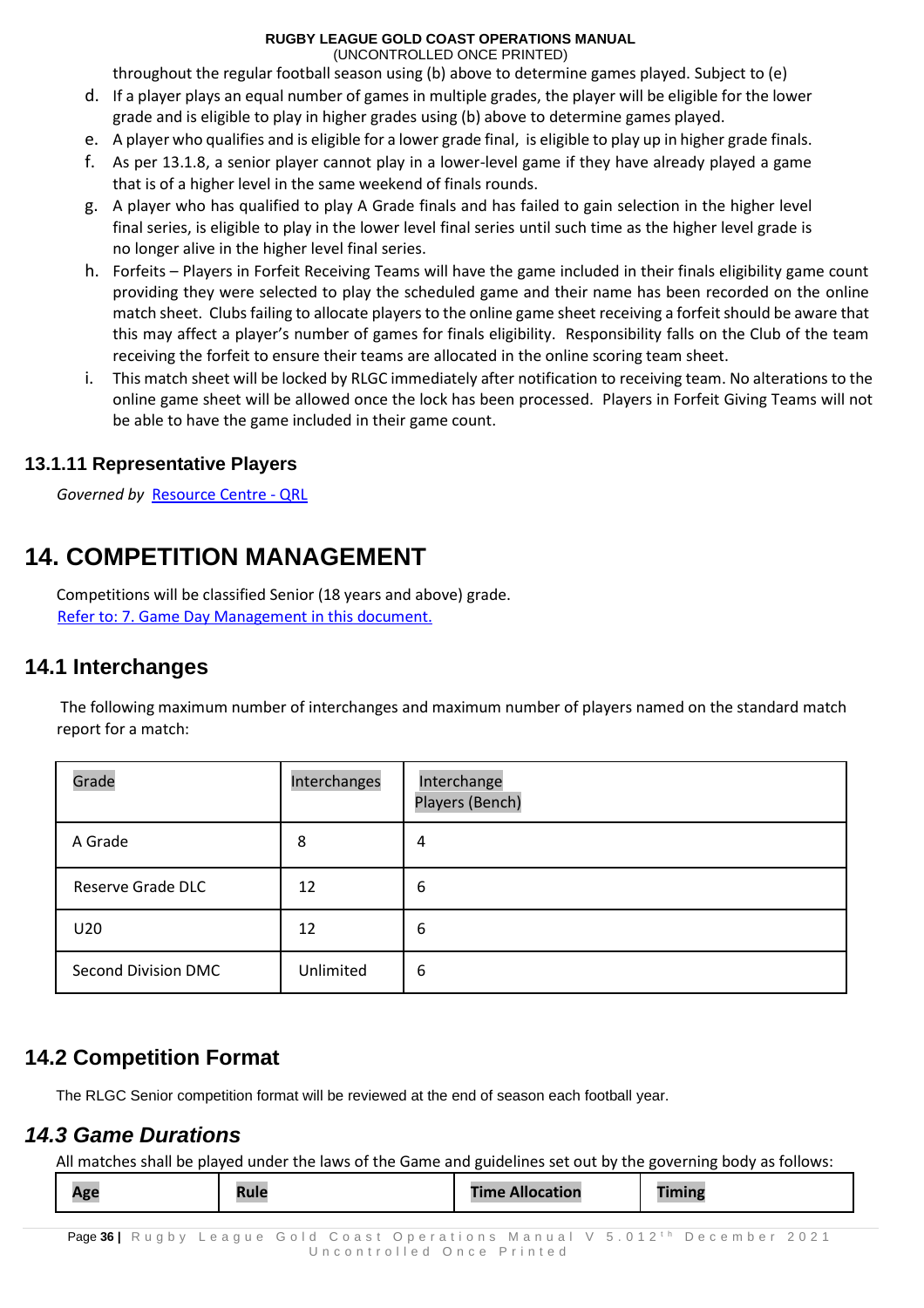| RUGBY LEAGUE GOLD COAST OPERATIONS MANUAL |  |
|-------------------------------------------|--|
| (UNCONTROLLED ONCE PRINTED)               |  |

| U20             | As per International Rules | 1 hour 30 minutes | $2 \times 35$ min |
|-----------------|----------------------------|-------------------|-------------------|
| Reserve Grade   | As per International Rules | 1 hour 30 minutes | $2 \times 35$ min |
| Second Division | As per International Rules | 1 hour 30 minutes | $2 \times 35$ min |
| A Grade         | As per International Rules | 1 hour 40 minutes | $2 \times 40$ min |

RLGC shall have the power to declare games as a no result should there be evidence proper rules and/or times were not observed.

## <span id="page-36-0"></span>**14.4 Competition Points**

Competition points shall be allocated during the competition season in the following manner: A Grade to U20 inclusive:

- A win shall be allocated three (3) points
- A draw shall be allocated two (2) points
- A loss shall be allocated one (1) point
- A bye shall be allocated three (3) points
- A team receiving a forfeit shall be allocated three (3) points in addition to a 50-0 score result •

A team forfeiting shall be allocated minus 1 (-1) points in addition to a 0-50 score result

For all senior competition fixtures, each team will be allocated the same number of byes where possible. (if applicable)

## <span id="page-36-1"></span>**14.5 Senior Club Championship Points**

Club championship points will be allocated for competition games only and will exclude all finals series.

Club championship points for a Football Year shall be calculated as follows:

- Team A Grade competition points totalled and multiplied by three (3) (the A Grade total)
- Team Reserve Grade competition points totalled and multiplied by two (2) (the Reserve Grade total)
- Team U20 competition points totalled (the U20 total)
- The Second Division competition is not usually included in the club championship however in the event that it is, the Leagues can exercise discretion as to how the competition points will be totalled.

The A Grade total, Reserve Grade total and U20 total reached under above, shall be added to reach the club championship points for each club and the club with the highest total shall be awarded the club championship.

## <span id="page-36-2"></span>**14.6 Finals Format**

- At the conclusion of the home and away season, teams are ranked according to their finishing position in order to conduct finals.
- The team leading in points at the end of the competition rounds shall be the Minor Premiers.
- There will be no play-off match to determine a team qualification.
- The ladder position of teams for finals will be determined on the competition points that have accumulated throughout the competition season.
- If teams are on equal points the order will be determined by:
	- a) Points differential (For and against)
	- b) If still equal, the team who scored the greatest number of tries.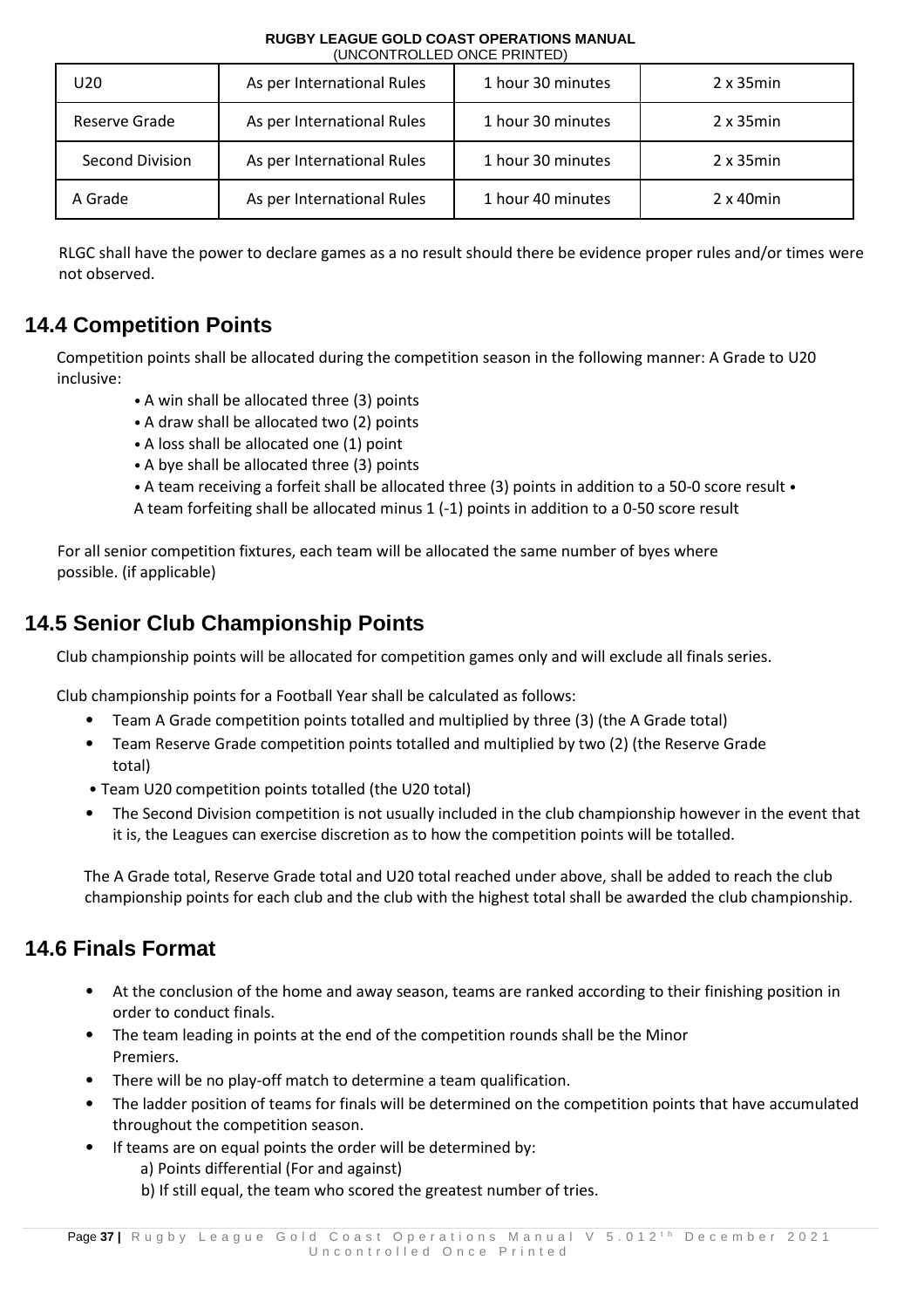(UNCONTROLLED ONCE PRINTED)

| <b>FOUR TEAM FORMATS</b><br>Week 1<br>3 v 4<br>Game 1<br>Week 2<br>1 <sub>v</sub><br>Game 2<br>Week 3<br>Game 3<br>G2 Loser v G1 Winner |  | <b>FIVE TEAM FORMATS</b> |                       |  |
|-----------------------------------------------------------------------------------------------------------------------------------------|--|--------------------------|-----------------------|--|
|                                                                                                                                         |  | Week 1                   |                       |  |
|                                                                                                                                         |  | Game 1: SAT              | 4 v 5                 |  |
|                                                                                                                                         |  | Game 2: SUN              | 2 v 3                 |  |
|                                                                                                                                         |  | Week 2                   |                       |  |
|                                                                                                                                         |  | Game 3: SAT              | G2 Loser v G1 Winner  |  |
|                                                                                                                                         |  | Game 4: SUN              | 1 v G2 Winner         |  |
|                                                                                                                                         |  |                          |                       |  |
|                                                                                                                                         |  | Week 3                   |                       |  |
| Week 4<br>G2 Winner v G3 Winner<br><b>Grand Final</b>                                                                                   |  | Game 5: SUN              | G4 Loser v G3 Winner  |  |
|                                                                                                                                         |  | Week 4                   |                       |  |
|                                                                                                                                         |  | <b>Grand Final: SUN</b>  | G4 Winner v G5 Winner |  |

Finals Series the teams will meet in the Semi-Finals and Finals as follows:

The venue for the final series will determined by RLGC and advised prior to the commencement of each season R)

## <span id="page-37-0"></span>**14.7 Time Off (Senior Competition)**

#### <span id="page-37-1"></span>**Regular Fixture Rounds**

- A GRADE: 'Time off' both halves.
- U20/DLC (Reserve Grade) 'Time off' second half only.

#### <span id="page-37-2"></span>**Finals Series**

- A Grade/ DLC (Reserve Grade)/ U20/DMC: 'Time off' both halves.
- Time off will apply in all instances where the referee indicates that time should be stopped.

## <span id="page-37-3"></span>**14.8 Extra Time – Golden Point**

- In the event the scores are even at the end of a finals game, the game will go into extra time golden point to determine the winner.
- Each team will be allowed an additional two (2) interchanges in addition to any unused interchanges from the match.
- The commencement of the period of extra time shall be determined by the toss of a coin as described under the Laws of the Game.
- The first period of time shall last 5 minutes whereby teams will then swap sides and the game restarted with a kick-off. Play shall then continue for an unlimited time. The first scorer of any point or points (field goal, penalty goal or try) will immediately be declared the winner. If a try is scored, there is no conversion permitted.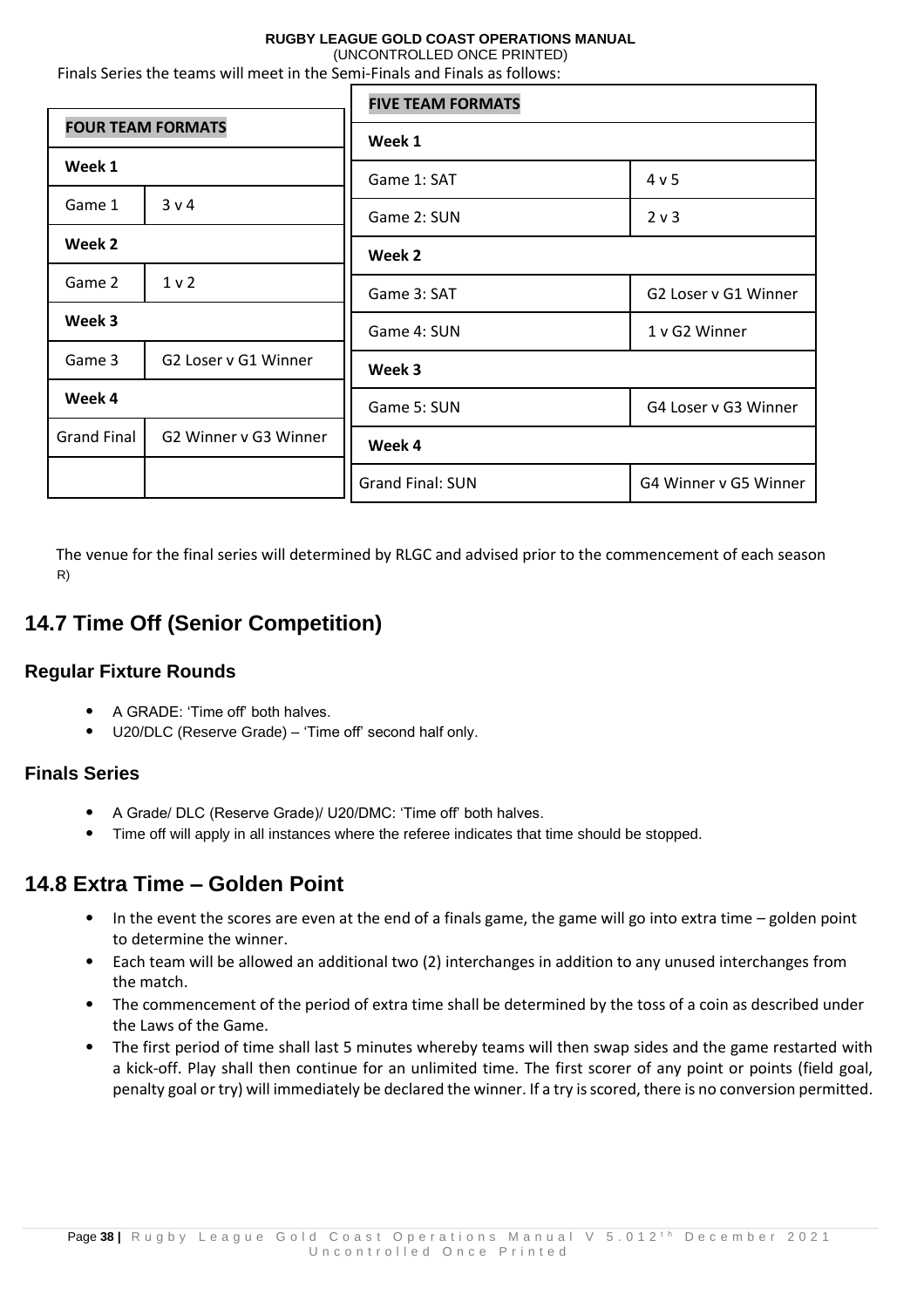## <span id="page-38-0"></span>**15 HEALTH AND SAFETY GUIDELINES**

## <span id="page-38-1"></span>**15.1 Bleeding Player and Hygiene**

Guidelines outlining risk of exposure to infectious diseases while participating in the game of Rugby League are provided in th[e nrl-infectious-diseases-policy\\_v20.pdf \(playrugbyleague.com\)](https://www.playrugbyleague.com/media/4380/nrl-infectious-diseases-policy_v20.pdf?_ga=2.236003652.450181541.1614732332-1381325448.1610327698)

## <span id="page-38-2"></span>**15.2 Heat Guidelines**

Guidelines produced by Sports Medicine Australia to be considered in duty of care and taking a responsible approach towards the safety of Rugby League participants are provided in the heat-quidelines\_with-changes1.pdf [\(playrugbyleague.com\)](https://www.playrugbyleague.com/media/1936/heat-guidelines_with-changes1.pdf)

• For any competition match where the prevailing weather conditions necessitate relief from the normal playing conditions, the following concessions may apply

- **-** Referees call a 1-minute timeout approximately halfway through each half to allow players a drink break.
- **-** Players remain on the field attended by trainers.
- **-** No coaching staff are permitted on the field
- **-** The half time interval may be extended and shall be subject to agreement between match and team officials
- **-** In the event of extreme heat conditions, and subject to approval of the RLGC Manager, the commencement of a match may be delayed.

The implementation of measures under extreme heat conditions shall be the sole discretion of the RLGC Manager.

## <span id="page-38-3"></span>**15.3 Injury (WH&S)**

- In the event of a serious injury to a player, spectator or any other person attending a match, it may be necessary to report the incident to Workplace Health and Safety under the Workplace Health and Safety Act 2011.
- There are severe penalties for people who fail to comply with health and safety duties. All incidents of serious injury should be recorded, and a summary referred to the RLGC Manager as soon as practicable after the event
- Any player injured must submit a medical certificate to the RLGC Administration Unit within 10 days of the injury occurring to allow any missed games to count towards finals eligibility.

### <span id="page-38-4"></span>**Head Injury Assessment (HIA)**

[guidelines-for-the-management-of-concussion-in-rugby-league\\_final\\_v20.pdf \(playrugbyleague.com\)](https://www.playrugbyleague.com/media/3102/guidelines-for-the-management-of-concussion-in-rugby-league_final_v20.pdf?_ga=2.26904056.450181541.1614732332-1381325448.1610327698)

[nrl-community-hia-form-version-04032019\\_clean\\_pb-edit04032019.pdf \(playrugbyleague.com\)](https://www.playrugbyleague.com/media/3141/nrl-community-hia-form-version-04032019_clean_pb-edit04032019.pdf?_ga=2.265503946.450181541.1614732332-1381325448.1610327698) [nrl-return-to-play-policy\\_v20.pdf \(playrugbyleague.com\)](https://www.playrugbyleague.com/media/4364/nrl-return-to-play-policy_v20.pdf?_ga=2.39422054.450181541.1614732332-1381325448.1610327698)

## <span id="page-38-5"></span>**15.4 QRL Wellbeing/ Education/Support**

QRL link to support and education: [Wellbeing and education -](https://www.qrl.com.au/wellbeing-education/wellbeing-and-education/) QRL

## <span id="page-38-6"></span>**15.5 Social Media Policy**

*In accordance with* [qrl-policy---social-media.pdf](https://www.qrl.com.au/contentassets/a1b82e2956c04298b4867682b38f192e/qrl-policy---social-media.pdf)

- Social media has changed the way we communicate.
- QRL policy has been developed to inform our community about using social media so people feel enabled to participate, while being mindful of their responsibilities and obligations.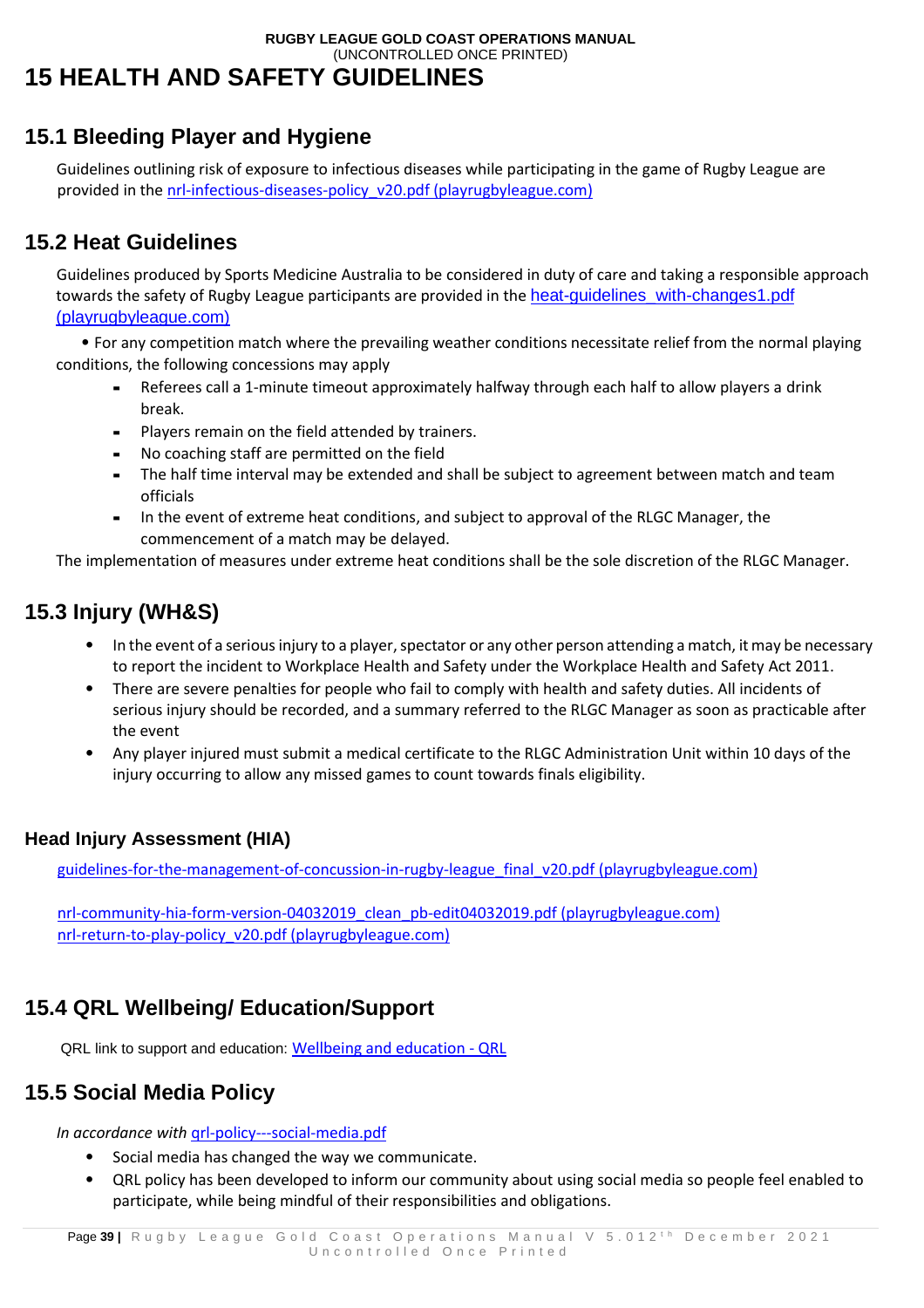(UNCONTROLLED ONCE PRINTED)

- QRL policy provides practical guidance allowing all parties to benefit from the use of social media, while minimizing potential risks and protecting those involved.
- QRL policy assists to establish a culture of openness, trust and integrity in all online activities. This policy should be made available to all those engaging with a club or league. It also includes details of breaches of the policy.
- Use common sense
- Whenever you are unsure as to whether the content you wish to share is appropriate, seek advice from others before doing so or refrain from sharing the content to be on the safe side.
- When using social media, the lines between public and private, personal and professional, may be blurred. Remember, you are an ambassador for the game.

## <span id="page-39-0"></span>**15.6 Anti-Doping Policy**

Anti-Doping Policy of the Australian Rugby League Commission Limited, National Rugby League Limited, the NSWRL, the QRL, the CRL and our member and sub-member organizations, adopted by the Queensland Rugby League. Anti-Doping Policy the above document, in its most current form, is available for download from the Queensland Rugby League website

[Anti-Doping -](https://www.nrl.com/operations/integrity/anti-doping/?_ga=2.194595304.450181541.1614732332-1381325448.1610327698) NRL - Operations

NB: A junior player can be subject to testing.

## <span id="page-39-1"></span>**16 MATCH REVIEW & JUDICIARY TRIBUNALS**

## <span id="page-39-2"></span>**16.1 Judiciary Tribunals**

*In accordance with* [qrl-rules-part-5.pdf](https://www.qrl.com.au/contentassets/5082282f19124e0cab5852f0b1815557/qrl-rules-part-5.pdf)

All RLGC Tribunals will be governed by the Rules, Regulations and By-Laws set by QRL in Part 5 of *Rules, Regulations and By-Laws of Queensland Rugby League Football Limited.* (See Link above) It should be noted that there will be fees applicable to any appeal.

Refer to: 17.7 in this document

## <span id="page-39-3"></span>**17 FINANCIAL MANAGEMENT & INSURANCE**

## <span id="page-39-4"></span>**17.1 Monthly Financial Reports**

*(In accordance with:* [part-3-local-leagues-revised-050618.pdf \(qrl.com.au\)](https://www.qrl.com.au/contentassets/1cdea4441cf344d6a5cd871fa973edab/part-3-local-leagues-revised-050618.pdf) – 3.7 to 3.9

- Every affiliated club of RLGC shall keep the standard set of financial accounts in a manner laid down under the Rules of the QRL.
- All funds raised for a club team must be held in an account in the club's name under the control of the club's

executive.

- By no later than the fifteenth (15) of November each year, all clubs within RLGC jurisdiction shall provide to RLGC its Annual Report and Financial Statements with an Auditor's Certificate and completed QRL Clearance Declaration Form attached thereto for the preceding Financial Year.
- RLGC will review these documents and advise the Region of any club which in their opinion is seen to be in financial difficulty and/or whose liabilities exceed its assets. Each club is required to notify RLGC forthwith of any significant change to the club's financial position that could affect the ongoing viability of the club.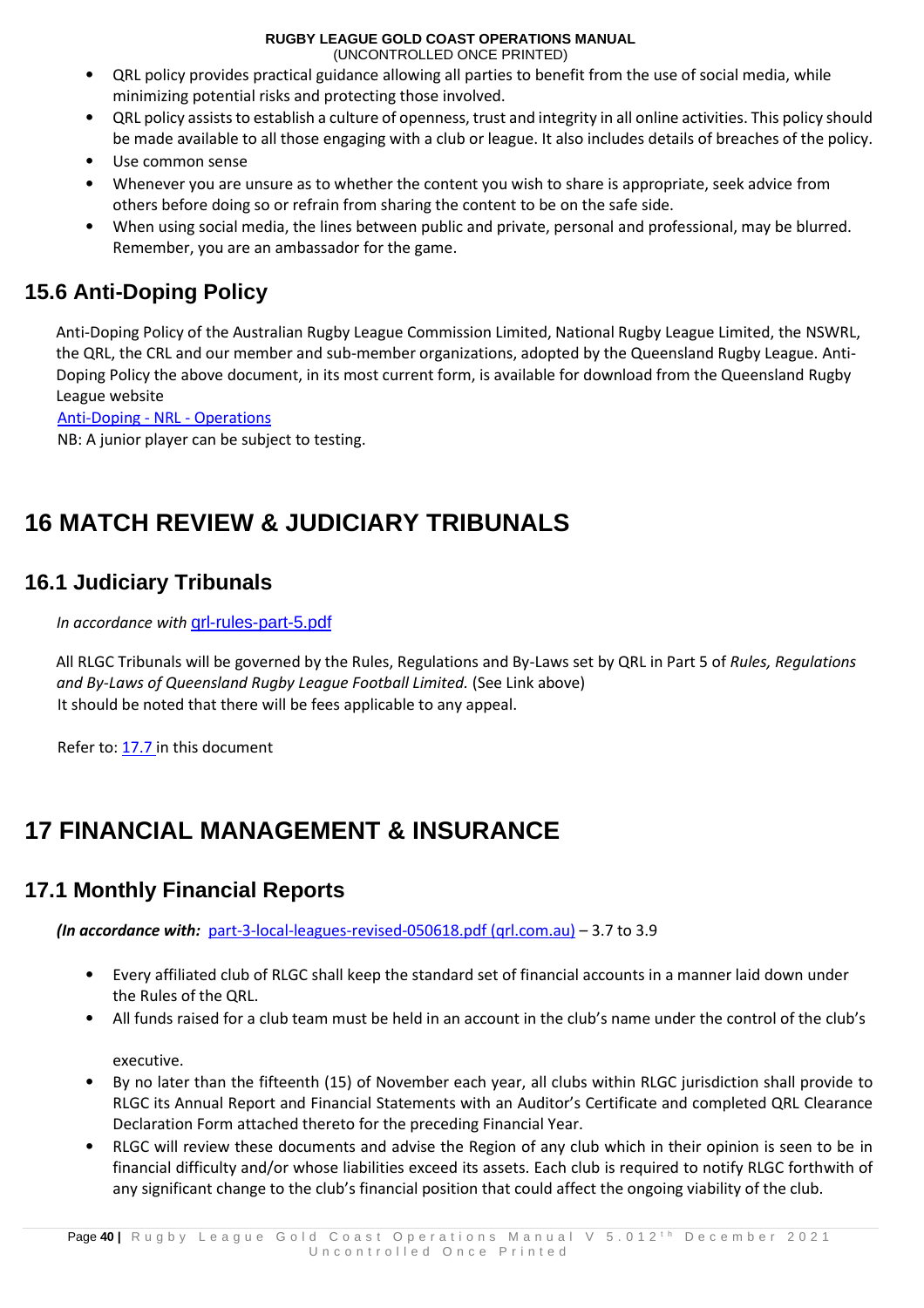**Email to:** RLGC Administration Unit **What:** 

#### <span id="page-40-0"></span>**Monthly Financial Report**

#### (**Balance Sheet from your accounting package). Must report Accounts Payable & Receivable When**:

| <b>Trading Month</b> | <b>Date Required By:</b> |
|----------------------|--------------------------|
| October to December  | Friday 26 February       |
| January to March     | Wednesday 28 April       |
| April                | Friday 28 May            |
| May                  | Wednesday 30 June        |
| June                 | Wednesday 28 July        |
| July                 | Tuesday 31 August        |
| August               | Thursday 30 September    |
| September            | Thursday 28 October      |

#### <span id="page-40-1"></span>**Quarterly detailed Profit & Loss (from your accounting package)**

| <b>Trading Quarter</b> | <b>Date Required By:</b> |
|------------------------|--------------------------|
| October to December    | Friday 26 February       |
| January to March       | Tuesday 28 April         |
| April to June          | Tuesday 28 July          |
| July to September      | Wednesday 28 October     |

#### <span id="page-40-2"></span>**Fine for Non-Compliance:**

\$500 fine will be invoiced at the end of the financial year for clubs who have not submitted financial reports during that year. This fine will be refunded after the end of the following financial year if compliance is consistent throughout the year.

## <span id="page-40-3"></span>**17.2 Senior Clubs Associated with a Leagues Club**

*(In accordance with:* [part-3-local-leagues-revised-050618.pdf \(qrl.com.au\)](https://www.qrl.com.au/contentassets/1cdea4441cf344d6a5cd871fa973edab/part-3-local-leagues-revised-050618.pdf) – 3.9 **Send to:** QRLSE

| What:                                                                                                                                                            | When:                    |
|------------------------------------------------------------------------------------------------------------------------------------------------------------------|--------------------------|
| Budget for forthcoming season for Club & Leagues Club, which includes: Statement of<br>estimated total commitments for players including bonuses & coaching fees | <b>By 30</b><br>November |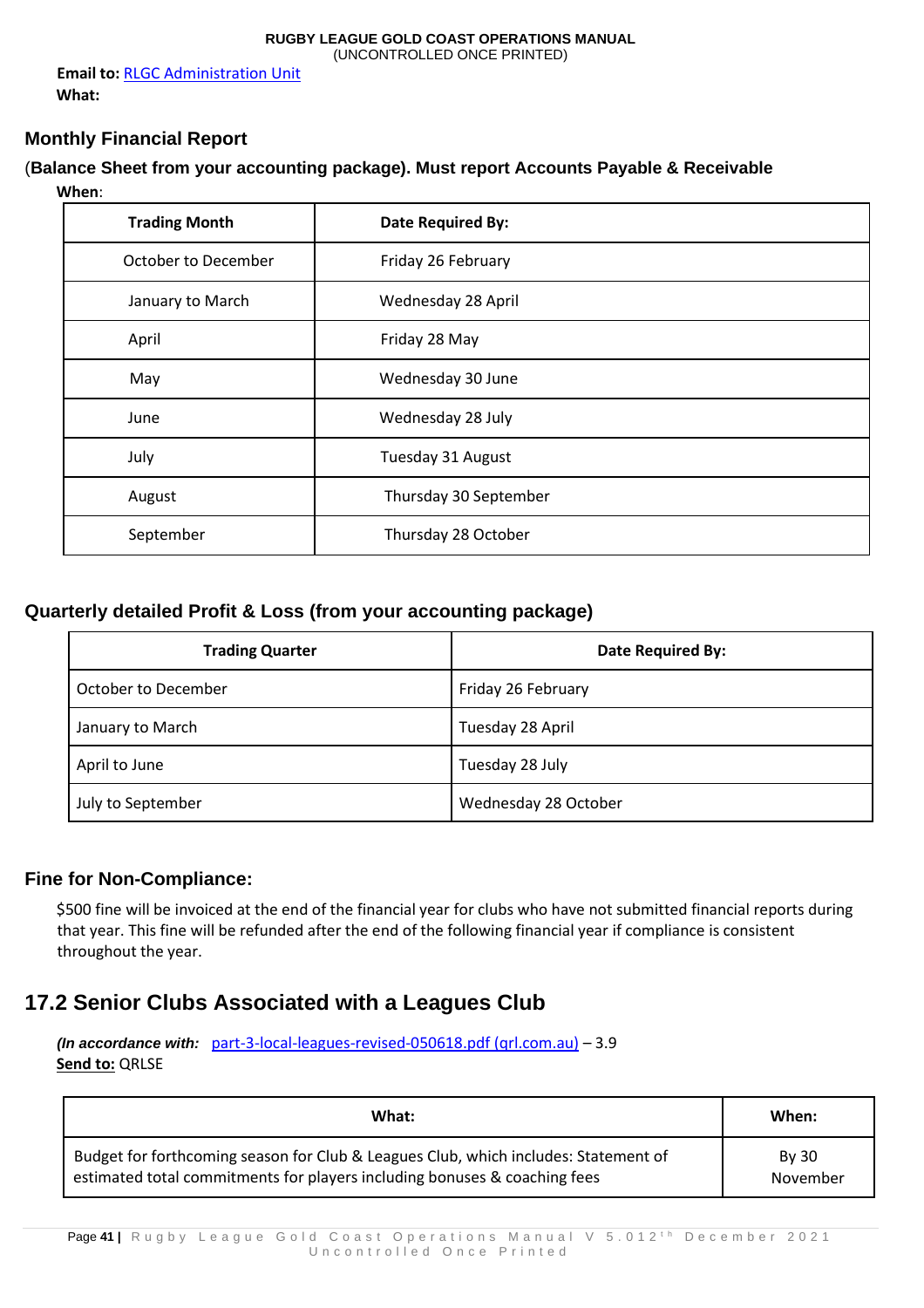| Audited Balance Sheet and Profit & Loss for Club & Leagues Club for the preceding year<br>ended 31 October.   | <b>By 30</b><br>November |
|---------------------------------------------------------------------------------------------------------------|--------------------------|
| Audited Balance Sheet and Profit & Loss for Club & Leagues Club for the preceding 6<br>months, ended 31 March | By 31 May                |

## <span id="page-41-0"></span>**17.3 Player Levies (all fees include GST)**

#### *In accordance with*: CONSTITUTION OF RUGBY LEAGUE GOLD COAST 6.1

*These membership fees will be set in place by the RLGC Board at their November meeting each year for the next Football Year.*

| <b>2022 Player Levies</b>      |         |  |
|--------------------------------|---------|--|
| Junior (Boys 6-18, Girls 6-12) | \$23.20 |  |
| Junior Girls (13-18            | \$12.70 |  |
| Senior Men                     | \$37.20 |  |
| Senior Women                   | \$19.70 |  |

De-registration requests to be emailed to the RLGC Administration Unit and will not be accepted after 30 June. Player levies will be invoiced in 2 instalments:

- 1. 30 April 2021, for 50% of players registered at that date.
- 2. 30 July 2021, for balance (after NRL current database data cleansing has been completed)

## <span id="page-41-1"></span>**17.4 Late Forfeit Fines (GST free)**

| Juniors: | League must be notified before 7pm Thursday.<br>Late forfeiting club will also be responsible for Referees' fees. 50% of the fine will be forwarded<br>to non-forfeiting club. If home club forfeits, RLGC retains full amount of fine. |        |                                                                                                                                                                                                                   |  |
|----------|-----------------------------------------------------------------------------------------------------------------------------------------------------------------------------------------------------------------------------------------|--------|-------------------------------------------------------------------------------------------------------------------------------------------------------------------------------------------------------------------|--|
|          | U6-U14                                                                                                                                                                                                                                  | \$200  |                                                                                                                                                                                                                   |  |
|          | U15-U18                                                                                                                                                                                                                                 | \$500  |                                                                                                                                                                                                                   |  |
| Seniors: | League Notified before 7pm Thursday                                                                                                                                                                                                     | \$500  |                                                                                                                                                                                                                   |  |
|          | League Notified after 7pm Thursday                                                                                                                                                                                                      | \$700  |                                                                                                                                                                                                                   |  |
|          | Forfeited on game day                                                                                                                                                                                                                   | \$1500 | 50% will be forwarded to non-forfeiting club, who will<br>be responsible for Referees' fees (in accordance with<br>Standard Competition Rules for Senior<br>ORL<br>Competitions within the QRL SEQ Division 4.4). |  |

## <span id="page-41-2"></span>**17.5 Hosting Fees (all fees include GST)**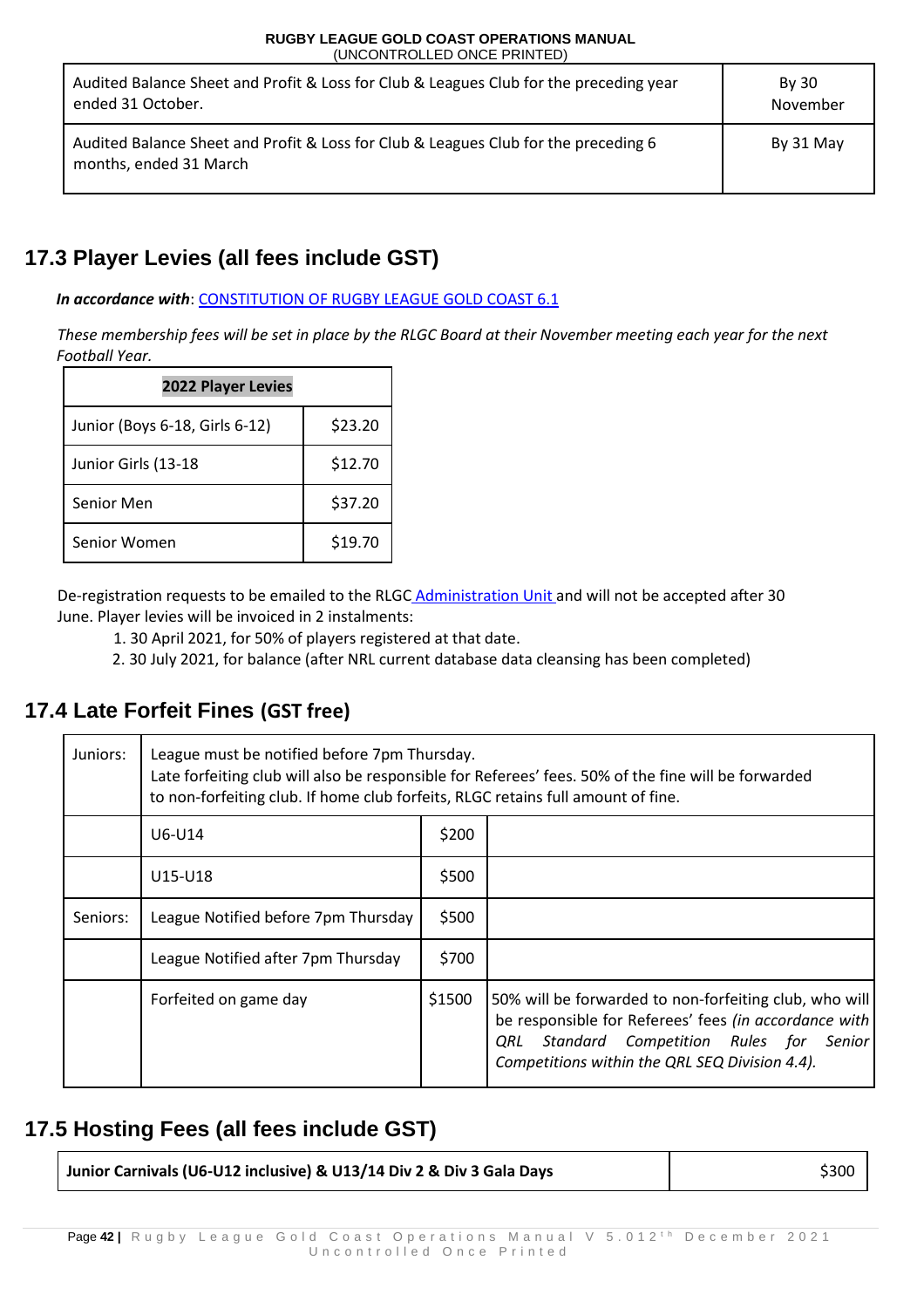| Junior: (incl U18 Div 2) | Minor Semi-Final                                               | \$200 per game |
|--------------------------|----------------------------------------------------------------|----------------|
|                          | Major Semi-Final                                               | \$200 per game |
|                          | <b>Preliminary Final</b>                                       | \$400 pr game  |
|                          | <b>Grand Final</b>                                             | \$500 per game |
| Senior:                  | Minor/ Knock Out Semi-Final<br>Week 1 / Game 1- Saturday - 4v5 | \$500 per game |
|                          | <b>Minor Semi-Final</b><br>Week $1/$ Game $2 -$ Sunday $-2v3$  | \$500 per game |
|                          | Major Semi-Final<br>Week 2 / Game 3 - Saturday                 | \$625 per game |
|                          | Major Semi-Final<br>Week $2/$ Game $4 -$ Sunday                | \$625 per game |
|                          | <b>Preliminary Final</b><br>Week 3 / Game 5                    | \$625 per game |
| <b>Second Division:</b>  | Minor Semi-Final                                               | \$1000         |
|                          | Major Semi-Final                                               | \$500          |
|                          | <b>Grand Final</b>                                             | \$1500         |

## <span id="page-42-0"></span>**17.6 Prize Money (Seniors)**

 $\Gamma$ 

|                       | <b>WINNER</b> | <b>RUNNER UP</b> |
|-----------------------|---------------|------------------|
| A GRADE               | \$6000        | \$1500           |
| DLC (Reserve Grade)   | \$1500        | \$500            |
| U20                   | \$1000        | \$500            |
| U18 Division 1        | \$1000        | \$500            |
| DMC (Second Division) | \$1000        | \$500            |

## <span id="page-42-1"></span>**17.7 Tribunal / Judiciary Administration Fees**

| <b>JUNIOR COMPETITION</b>        |       |                              |
|----------------------------------|-------|------------------------------|
| Appeal against charge or grading | \$200 | Refunded if appeal is upheld |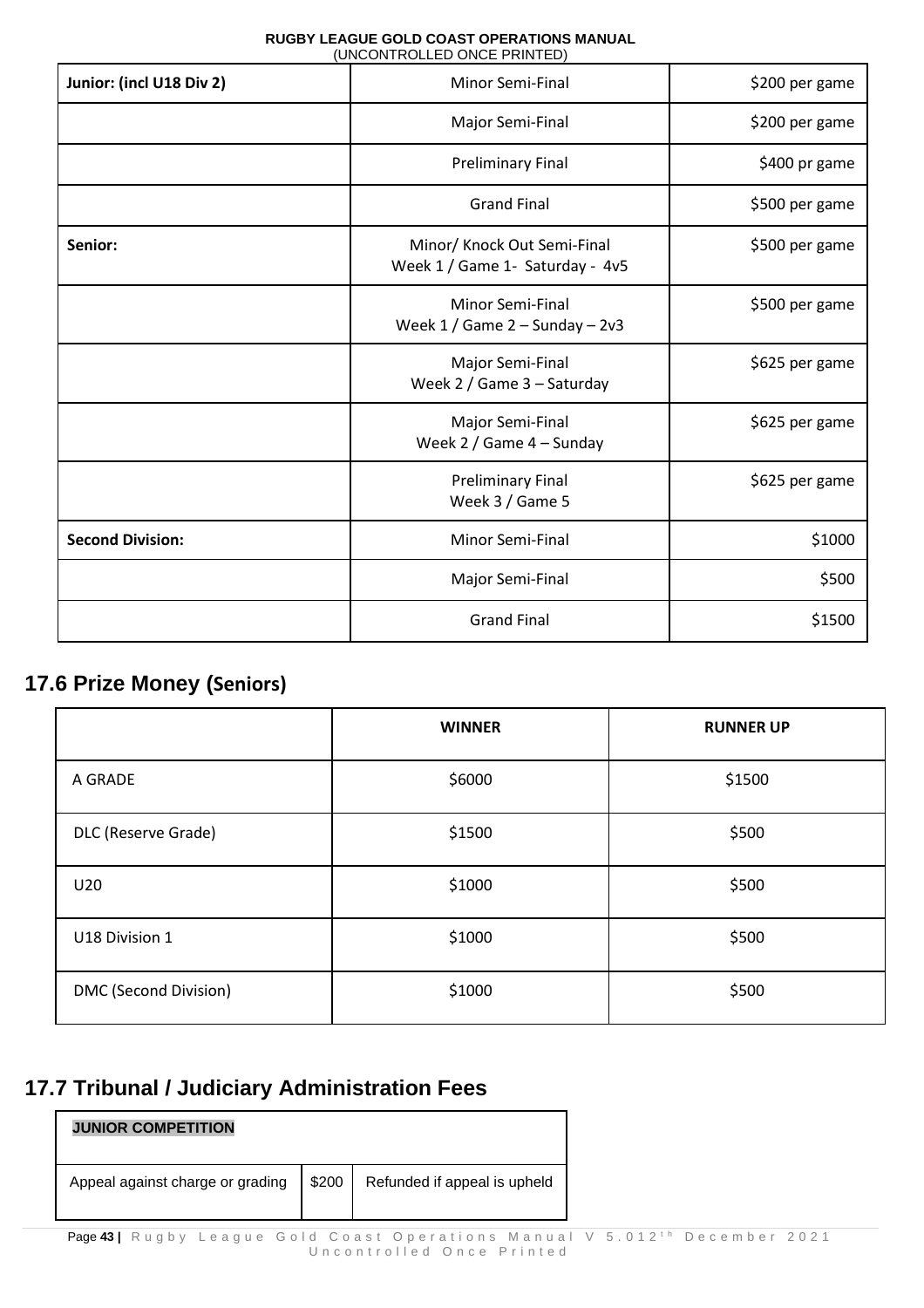| <b>SENIOR COMPETITION</b> |       |                              |
|---------------------------|-------|------------------------------|
| Appeal against grading    | \$100 | Refunded if appeal is upheld |
| Appeal against charge     | \$300 | Refunded if appeal is upheld |

## <span id="page-43-0"></span>**17.8 Annual General Meetings**

**League to be advised of Date of Annual General Meeting**:

PLEASE NOTE: Club AGM must be held before League AGM **Who:** League Manager RLGC Administration Unit? **When:** by close of business Friday 7 October 2022

## <span id="page-43-1"></span>**18 INSURANCE**

## <span id="page-43-2"></span>**18.1 Player and Officials Insurance**

**Players, Coaches and ALL Volunteers must be registered to your Club to be covered by Insurance. Players & Coaches who are also Volunteers must also be registered as Volunteers.** 

Click on Logo for Arthur J Gallagher's website:



QRL INSURANCE DECLARATION FORM

## <span id="page-43-3"></span>**19 LEAGUE BEHAVIOUR POLICY**

This policy applies to all age groups from Under 6's to Open Age competitions. A zero- tolerance approach to abuse and violence will be implemented across all League games. A review by QRL and SEQRL is being undertaken and a new policy is being developed. It will incorporate both Demerit and Merit procedures. Once finalised, it will be included in this manual

## <span id="page-43-4"></span>**20. REFERENCES**

### <span id="page-43-5"></span>**RLGC**

**RLGC CONSTITUTION & RLGC OPERATIONS MANUAL CAN BE FOUND AT: RLGC WEBSITE**  https://www.rlgc.com.au/

### <span id="page-43-6"></span>**LAWS**

**RUGBY LEAGUE LAWS OF THE GAME INTERNATIONAL LEVEL**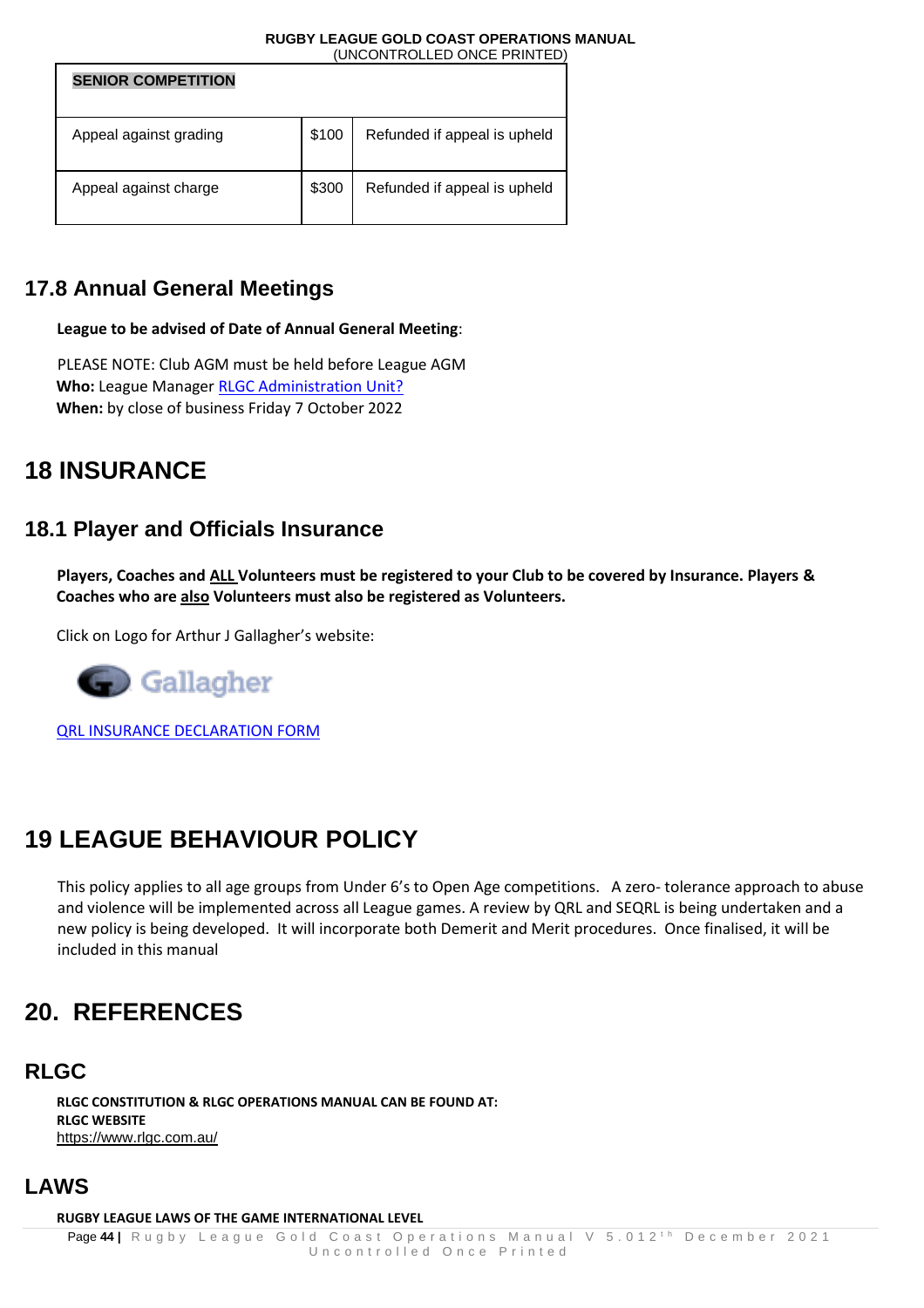(UNCONTROLLED ONCE PRINTED)

**JUNIOR RUGBY LEAGUE LAWS 6 - 12 YEARS QRL RULES, REGULATIONS & BY-LAWS**  [The Clubhouse -](https://www.qrl.com.au/clubhouse/) QRL

## <span id="page-44-0"></span>**POLICIES, GUIDELINES & FORMS**

[Play Rugby League Policies and Guidelines -](https://www.playrugbyleague.com/policies/) Play Rugby League **ANTI-DOPING POLICY NRL CODE OF CONDUCT NRL GUIDELINES FOR THE MANAGEMENT OF CONCUSSION IN RUGBY LEAGUE NRL INFECTIOUS DISEASE POLICY NRL MEMBER PROTECTION POLICY NRL MOUTHGUARD POLICY NRL NATIONAL CLEARANCE AND PERMITS POLICY NRL NECK INJURY & CERVICAL COLLAR POLICY NRL ON-FIELD POLICY MIXED GENDER POLICY NRL PRIVACY POLICY NRL REGISTRATION POLICY NRL RETURN TO PLAY POLICY NRL SPORTS GLASSES/SPORTS GOGGLES POLICY NRL SUN PROTECTION POLICY NRL HEAT GUIDELINES NRL PREFERRED FACILITY GUIDELINES NRL ELECTRICAL STORM GUIDELINES NRL - COMMUNITY HEAD INJURY RECOGNITION AND REFERRAL FORM INJURY REPORT FORMS QRL JUNIOR AND SENIOR AFFILIATION APPLICATION https://www.qrl.com.au/contentassets/5bb470932807486cbc3aa2cd875114ad/affiliationforms/seniorandjuniorclubaffiliationapplication\_c1\_final.pdf**

## <span id="page-44-1"></span>**MISCELLANEOUS**

[Play Rugby League Policies and Guidelines -](https://www.playrugbyleague.com/policies/) Play Rugby League **NRL COACHING ACCREDITATION NRL TRAINER ACCREDITATION 18 MONTH FRAMEWORK REGISTRATION WINDOW PLAYER DEVELOPMENT FRAMEWORK** 

## <span id="page-44-2"></span>**21 DEFINITIONS**

**Club** – means a rugby league football club or multi-sport club established or affiliated with QRL for participation in RLGC competitions.

**Competitions Committee** – means the committee appointed by the Board of RLGC in accordance with its powers to govern in an advisory capacity on all matters relating to administration of a junior and senior competition.

**Destination Club** – means any club that a player wishes to transfer into.

**Finance Committee** – means the committee appointed by the RLGC Board in accordance with its powers to govern in an advisory capacity on all financial matters associated with administration of rugby league on the Gold Coast.

**Financial Year** – means the period commencing 1 October in any given year and concluding on 30 September of the subsequent year.

Football Year – means the period commencing 1 October in any given year and concluding on 30 September of the subsequent year.

**Game** – means the organization, administration of and participation in the game of rugby league conducted within the RLGC jurisdiction.

**Game Development Committee** – means the committee appointed by the RLGC Board in accordance with its powers to govern in an advisory capacity for all matters relating to developing the game of rugby league.

**Governance Committee** – means the committee appointed by the board of RLGC in accordance with its powers to

govern in an advisory capacity for all governance matters relating to the Game.

**Independent Person** – a person who does not hold a current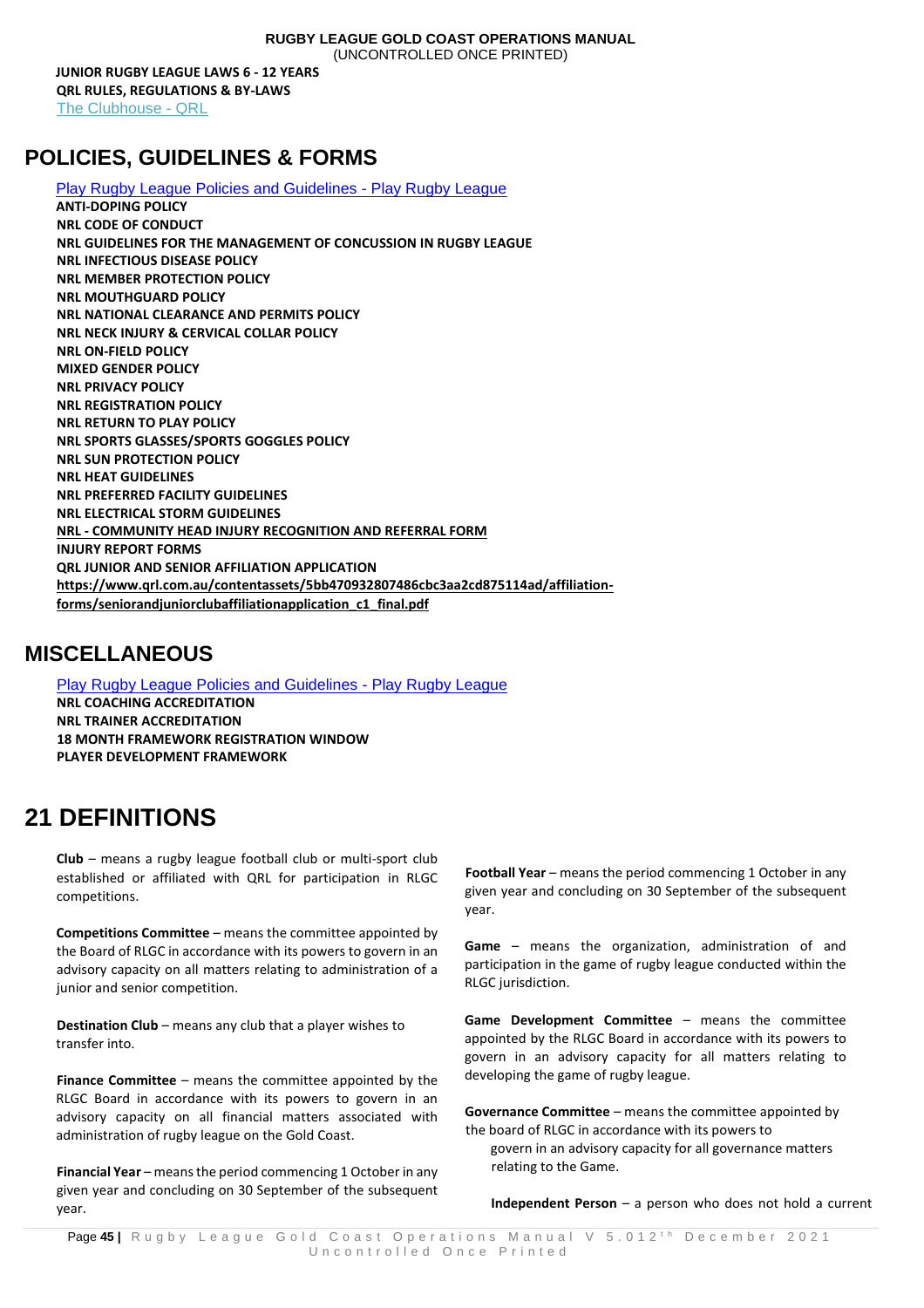position (either permanent or casual) within the administration of a club within RLGC jurisdiction.

**Code of Conduct** – means policies provided by the National Rugby League Limited (NRL) that relate to the required behaviour and conduct of all participants associated with rugby league within RLGC jurisdiction.

**Online Registration** – means the registration platform administered by the NRL current database

**Office Bearers** – means the Chairperson, Secretary or Treasurer of an entity.

**QRL** – means the Queensland Rugby Football League Limited.

**QRL Board** – relates to the Board of Directors of the QRL.

**Region** – means QRL South East Queensland Region.

**RLGC** – refers to the entity known as Rugby League Gold Coast Limited.

**RLGC Administration** – the operational office of RLGC unless referring specifically to club, SEQ Region or QRL as the context requires or permits.

**RLGC Board** – persons appointed to represent and administer the affairs of rugby league within the RLGC designated area in accordance with delegation from the QRL (Region).

**RLGC Rules** – those rules and regulations adopted by RLGC for the running of the game of rugby league within the RLGC jurisdiction as approved by the SEQ Region from time to time.

**Source Club** – means any club that a player has registered to or signed a Player Agreement with, in the preceding season and wishes to transfer to another club.

**Special Circumstances** – includes matters relating to the relocation of a player; (e.g., irreconcilable differences between a player and club; no suitable grade in which a player can participate at a club) and other matters which the RLGC Board, SEQ Region Manager, RLGC Manger and/or QRL Board consider appropriate from time to time.

**Sub-Ordinate** - any club member, volunteer, employee, player, coach, official, or match official associated with an Administration Unit of a club.

**Tribunal** – means any Disciplinary, Judiciary, Disputes or Appeals Tribunal convened in accordance with the rules as delegated by the RLGC Board (or Region or QRL) as required from time to time.

## <span id="page-45-0"></span>**22. ADDENDUM: DEFAULTS AND DEMANDS**

#### **DEFAULT S AND DEMANDS**

RUGBY LEAGUE GOLD COAST (RLGC) has at its discretion the right to demand payments from Clubs that have payments outstanding. An outstanding payment can be:

- Fees and charges invoiced to the Clubs for the administration of the District competition.
- Fines imposed by RLGC on Clubs
- Any Loan Repayments that have been documented and agreed upon by the RLGC and an individual Club •

Monies owed by a Club within the RLGC to the governing body relating to the Final series.

Any "Demand" for payment must be documented by the RLGC and mailed via registered post to the respective Club as follows:

### <span id="page-45-1"></span>**LETTER OF DEMAND**

- Must include the date of the letter
- The total amount outstanding and / or any part of this total.
- The date of the original invoice and / or agreed payments terms.
- Include the number of days of the arrears.
- Nominate a date that these arrears are to be paid by.
- Can be issued at either arrear of 7 days: 14 days or 21 days. The RLGC reserves the right to issue a Letter of Demand on all dates (as set out above) if it sees fit to do so.

Penalty under non-compliance with a Letter of Demand is the issue of a DEFAULT NOTICE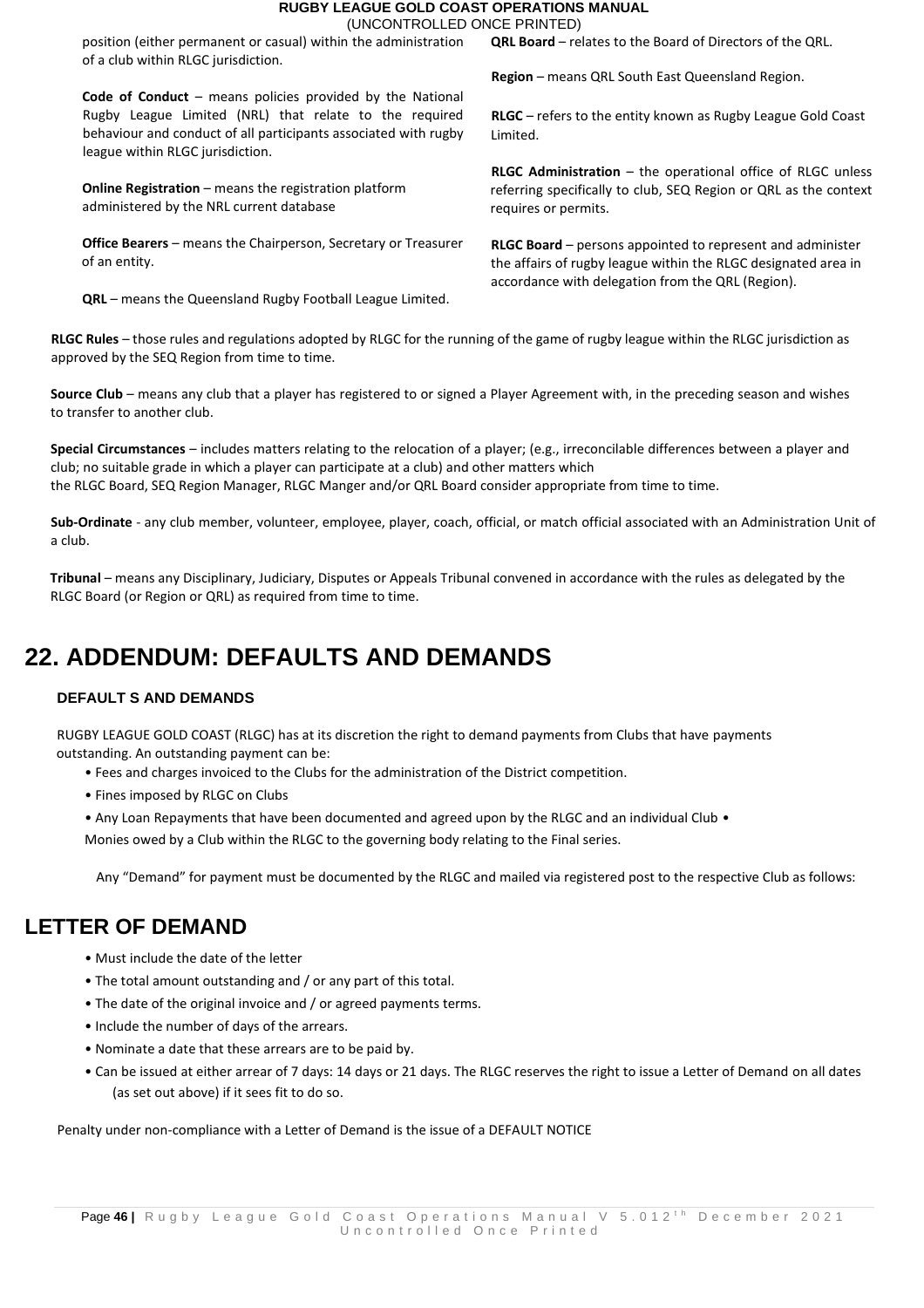## <span id="page-46-0"></span>**LETTER OF DEFAULT (Default Notice)**

*(This can only be issued after a Letter of Demand and after the specified date that the Letter of Demand requested the arrears be paid by.)* 

- Must include the date of the original Letter of Demand
- The total amount outstanding and / or any part of this total. *(RLGC reserves the right to call up all the outstanding debt or loan or any part thereof).*
- The date of the original invoice and / or agreed payments terms.
- Include the number of days of the arrears.

• Nominate a date that these arrears are to be paid by - this should be a 30-day period in most cases • Nominate a date or number of days for the outstanding monies be paid or the Club in default to negotiate (in writing.) - this should be a 30-day period in most cases

- RLGC is to agree in writing to the acceptance of any conditions for subsequent payment. Clubs can negotiate a repayment programme to meet this requirement.
- The onus is always on the Club to meet this payment deadline or negotiation period.
- Under this Letter of Default, RLGC reserves its rights to refer the collection of monies owed to a legal entity to take further action
- A Letter of Default must be signed by the QRL Area Manager and one Board member.
- Letters of Demand must be referred to the Board for issue confirmation.

## <span id="page-46-1"></span>**PENALTIES UNDER THESE PROVISIONS – Default Notice**

The Board will have the right to impose the following penalties for non-payment but only after the Letter of Demand process has run its course. The proposed penalties should be clearly written in the "Notice".

Non-payment of monies after the passing of the days advised in the "DEFAULT"

30 days – The Club will be advised in writing that all teams under their control will not be eligible to play in any final series until the default is paid.

60 days – each team under the control of the Club will be "docked" 12 points from their winning game schedule. 90 days – teams under the Club will not be eligible to play for points in the competition rounds.

120 days – RLGC will not accept the Club's registration or eligibility to participate in the next season's competition. At this 120-day mark RLGC reserves it rights to appoint an Administrator to the Club and order a full Audit and review of the Clubs Accounts *(RLGC reserves the right to notify the QRL of any arrears and request a veto of this Club playing in any other competition under their control).* 

*At all times RLGC reserves its rights to administer any and all the above penalties on a Club for their non-performance.*

## <span id="page-46-2"></span>**23 DOCUMENT CONTROL SHEET**

### <span id="page-46-3"></span>**Contact for Enquiries and Proposed Changes**

If you have any questions regarding this document, contact:

| Name  |  |
|-------|--|
| Phone |  |
| Email |  |
| Web:  |  |

**QRL Gold Coast Manager** 0437 331 794 [b.lindsay@qrl.com.au](mailto:b.lindsay@qrl.com.au) www.rlgc.com.au

### <span id="page-46-4"></span>**Record of Changes**

| Issue No | <b>Issue Date</b> | Nature of Amendment                                             |
|----------|-------------------|-----------------------------------------------------------------|
|          | 01/01/2018        | <b>Initial Document</b>                                         |
| 2        | 01/01/2019        | Document reviewed by Governance & Compliance Committee for 2019 |
| 3        | 23/01/2020        | Document reviewed by Governance & Compliance Committee for 2020 |
| Δ        | 15/01/2021        | Document reviewed by Governance & Compliance Committee for 2021 |
| 5        | <b>TBA</b>        | Document reviewed by Governance & Compliance Committee for 2022 |

Page 47 | Rugby League Gold Coast Operations Manual V 5.012<sup>th</sup> December 2021 Uncontrolled Once Printed